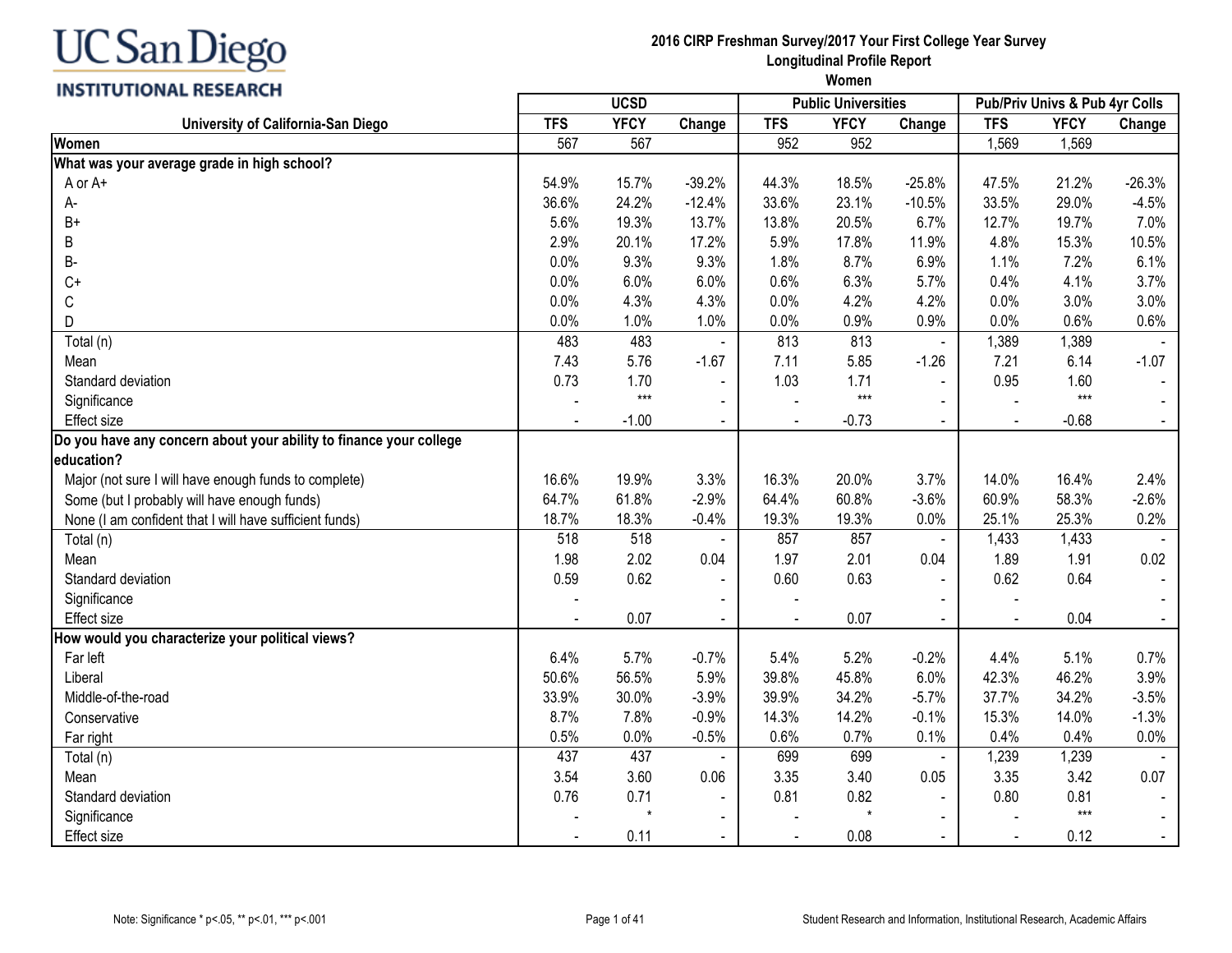

#### **2016 CIRP Freshman Survey/2017 Your First College Year Survey Longitudinal Profile Report**

| <b>INSTITUTIONAL RESEARCH</b>                                              | <b>UCSD</b> |             |                          |            | <b>Public Universities</b> |                          | Pub/Priv Univs & Pub 4yr Colls |             |         |
|----------------------------------------------------------------------------|-------------|-------------|--------------------------|------------|----------------------------|--------------------------|--------------------------------|-------------|---------|
| University of California-San Diego                                         | <b>TFS</b>  | <b>YFCY</b> | Change                   | <b>TFS</b> | <b>YFCY</b>                | Change                   | <b>TFS</b>                     | <b>YFCY</b> | Change  |
| Rate yourself on each of the following traits as compared with the average |             |             |                          |            |                            |                          |                                |             |         |
| person your age.                                                           |             |             |                          |            |                            |                          |                                |             |         |
| <b>Academic ability</b>                                                    |             |             |                          |            |                            |                          |                                |             |         |
| Highest 10%                                                                | 21.6%       | 9.1%        | $-12.5%$                 | 18.9%      | 10.5%                      | $-8.4%$                  | 21.7%                          | 13.1%       | $-8.6%$ |
| Above average                                                              | 61.1%       | 40.5%       | $-20.6%$                 | 53.8%      | 40.9%                      | $-12.9%$                 | 55.5%                          | 46.6%       | $-8.9%$ |
| Average                                                                    | 16.7%       | 39.9%       | 23.2%                    | 25.9%      | 41.2%                      | 15.3%                    | 21.8%                          | 35.2%       | 13.4%   |
| Below average                                                              | 0.4%        | 10.1%       | 9.7%                     | 1.2%       | 7.2%                       | 6.0%                     | 0.9%                           | 4.9%        | 4.0%    |
| Lowest 10%                                                                 | 0.2%        | 0.4%        | 0.2%                     | 0.1%       | 0.2%                       | 0.1%                     | 0.1%                           | 0.2%        | 0.1%    |
| Total (n)                                                                  | 496         | 496         |                          | 810        | 810                        |                          | 1,365                          | 1,365       |         |
| Mean                                                                       | 4.03        | 3.48        | $-0.55$                  | 3.90       | 3.54                       | $-0.36$                  | 3.98                           | 3.67        | $-0.31$ |
| Standard deviation                                                         | 0.65        | 0.81        |                          | 0.71       | 0.79                       | $\blacksquare$           | 0.69                           | 0.77        |         |
| Significance                                                               |             | $***$       |                          |            | $***$                      |                          |                                | $***$       |         |
| Effect size                                                                |             | $-0.64$     | $\blacksquare$           |            | $-0.43$                    | $\blacksquare$           |                                | $-0.39$     |         |
| <b>Artistic ability</b>                                                    |             |             |                          |            |                            |                          |                                |             |         |
| Highest 10%                                                                | 5.2%        | 4.4%        | $-0.8%$                  | 7.3%       | 5.6%                       | $-1.7%$                  | 7.9%                           | 5.8%        | $-2.1%$ |
| Above average                                                              | 26.2%       | 23.4%       | $-2.8%$                  | 23.5%      | 23.0%                      | $-0.5%$                  | 25.9%                          | 26.4%       | 0.5%    |
| Average                                                                    | 37.7%       | 43.5%       | 5.8%                     | 36.8%      | 39.7%                      | 2.9%                     | 35.5%                          | 38.0%       | 2.5%    |
| Below average                                                              | 23.6%       | 22.0%       | $-1.6%$                  | 25.2%      | 24.2%                      | $-1.0%$                  | 23.9%                          | 22.9%       | $-1.0%$ |
| Lowest 10%                                                                 | 7.3%        | 6.7%        | $-0.6%$                  | 7.2%       | 7.5%                       | 0.3%                     | 6.8%                           | 6.9%        | 0.1%    |
| Total (n)                                                                  | 496         | 496         |                          | 809        | 809                        |                          | 1,363                          | 1,363       |         |
| Mean                                                                       | 2.99        | 2.97        | $-0.02$                  | 2.99       | 2.95                       | $-0.04$                  | 3.04                           | 3.01        | $-0.03$ |
| Standard deviation                                                         | 1.00        | 0.95        | $\overline{\phantom{a}}$ | 1.03       | 1.00                       | $\overline{\phantom{a}}$ | 1.04                           | 1.00        |         |
| Significance                                                               |             |             |                          |            |                            |                          |                                |             |         |
| Effect size                                                                |             | $-0.03$     |                          |            | $-0.05$                    |                          |                                | $-0.04$     |         |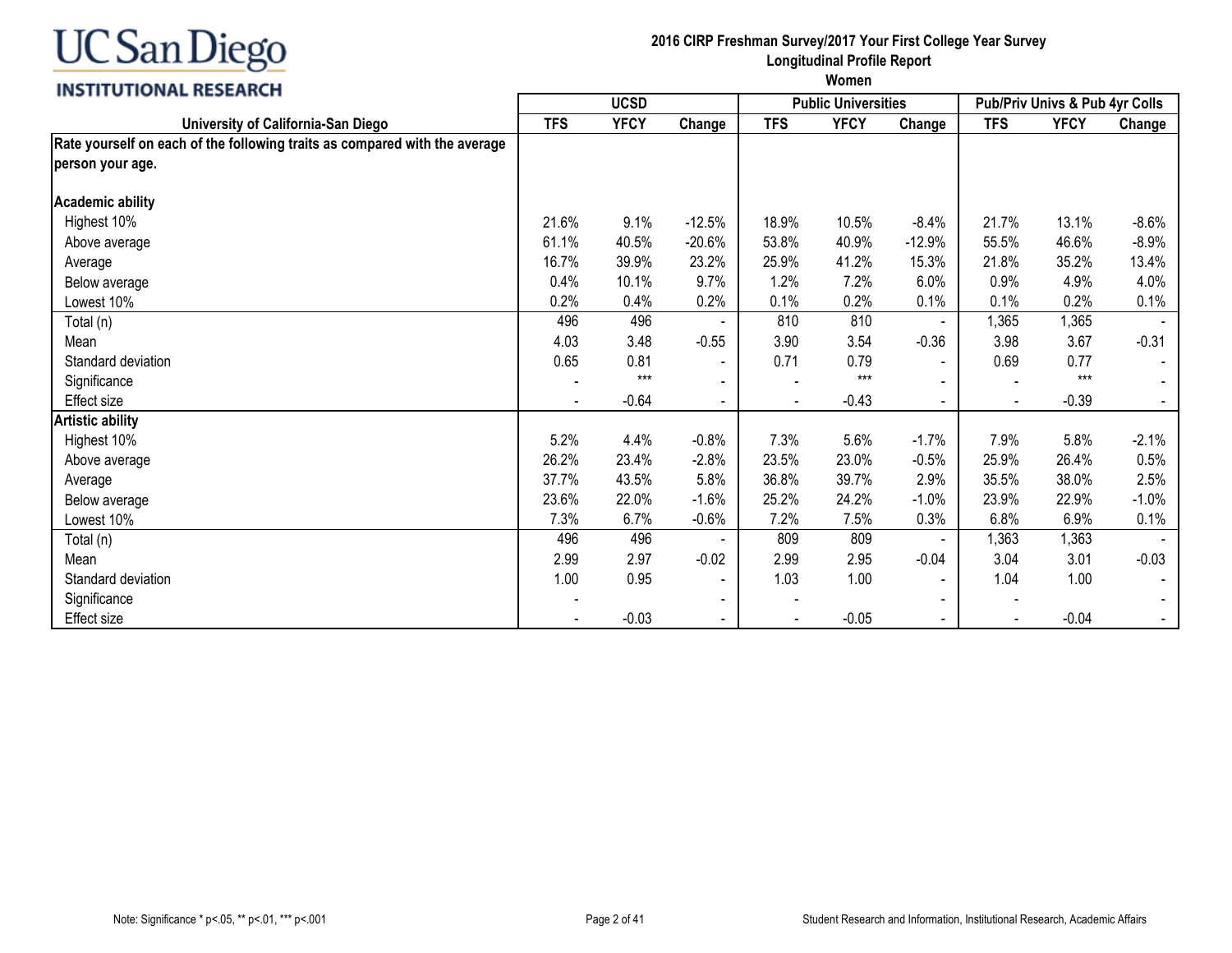

#### **2016 CIRP Freshman Survey/2017 Your First College Year Survey Longitudinal Profile Report**

|                                                                            |            | <b>UCSD</b> |                          |            | <b>Public Universities</b> |                | Pub/Priv Univs & Pub 4yr Colls |             |          |
|----------------------------------------------------------------------------|------------|-------------|--------------------------|------------|----------------------------|----------------|--------------------------------|-------------|----------|
| University of California-San Diego                                         | <b>TFS</b> | <b>YFCY</b> | Change                   | <b>TFS</b> | <b>YFCY</b>                | Change         | <b>TFS</b>                     | <b>YFCY</b> | Change   |
| Rate yourself on each of the following traits as compared with the average |            |             |                          |            |                            |                |                                |             |          |
| person your age.                                                           |            |             |                          |            |                            |                |                                |             |          |
| <b>Compassion</b>                                                          |            |             |                          |            |                            |                |                                |             |          |
| Highest 10%                                                                | 22.1%      | 18.9%       | $-3.2%$                  | 26.2%      | 22.2%                      | $-4.0%$        | 28.0%                          | 23.1%       | $-4.9%$  |
| Above average                                                              | 40.8%      | 43.5%       | 2.7%                     | 41.2%      | 43.7%                      | 2.5%           | 43.1%                          | 44.0%       | 0.9%     |
| Average                                                                    | 30.6%      | 32.0%       | 1.4%                     | 27.4%      | 29.9%                      | 2.5%           | 24.2%                          | 28.8%       | 4.6%     |
| Below average                                                              | 6.0%       | 4.8%        | $-1.2%$                  | 4.7%       | 3.5%                       | $-1.2%$        | 4.0%                           | 3.5%        | $-0.5%$  |
| Lowest 10%                                                                 | 0.4%       | 0.8%        | 0.4%                     | 0.5%       | 0.7%                       | 0.2%           | 0.7%                           | 0.6%        | $-0.1%$  |
| Total (n)                                                                  | 497        | 497         |                          | 810        | 810                        | $\blacksquare$ | 1,366                          | 1,366       |          |
| Mean                                                                       | 3.78       | 3.75        | $-0.03$                  | 3.88       | 3.83                       | $-0.05$        | 3.94                           | 3.85        | $-0.09$  |
| Standard deviation                                                         | 0.87       | 0.84        | $\overline{\phantom{a}}$ | 0.87       | 0.84                       | $\blacksquare$ | 0.86                           | 0.83        |          |
| Significance                                                               |            |             |                          |            |                            |                |                                | $***$       |          |
| Effect size                                                                |            | $-0.04$     |                          |            | $-0.06$                    | $\blacksquare$ |                                | $-0.11$     |          |
| <b>Creativity</b>                                                          |            |             |                          |            |                            |                |                                |             |          |
| Highest 10%                                                                | 9.1%       | 7.1%        | $-2.0%$                  | 11.0%      | 8.3%                       | $-2.7%$        | 12.8%                          | 9.1%        | $-3.7\%$ |
| Above average                                                              | 31.3%      | 31.7%       | 0.4%                     | 31.9%      | 33.3%                      | 1.4%           | 35.3%                          | 37.0%       | 1.7%     |
| Average                                                                    | 42.1%      | 42.9%       | 0.8%                     | 42.2%      | 42.3%                      | 0.1%           | 39.5%                          | 40.6%       | 1.1%     |
| Below average                                                              | 15.9%      | 16.1%       | 0.2%                     | 13.2%      | 14.6%                      | 1.4%           | 11.0%                          | 11.9%       | 0.9%     |
| Lowest 10%                                                                 | 1.6%       | 2.2%        | 0.6%                     | 1.7%       | 1.5%                       | $-0.2%$        | 1.5%                           | 1.4%        | $-0.1%$  |
| Total (n)                                                                  | 496        | 496         |                          | 810        | 810                        |                | 1,366                          | 1,366       |          |
| Mean                                                                       | 3.30       | 3.25        | $-0.05$                  | 3.37       | 3.32                       | $-0.05$        | 3.47                           | 3.41        | $-0.06$  |
| Standard deviation                                                         | 0.90       | 0.89        | $\overline{\phantom{a}}$ | 0.91       | 0.87                       | $\blacksquare$ | 0.90                           | 0.86        |          |
| Significance                                                               |            |             |                          |            |                            |                |                                | $**$        |          |
| Effect size                                                                |            | $-0.06$     |                          |            | $-0.07$                    | $\blacksquare$ |                                | $-0.08$     |          |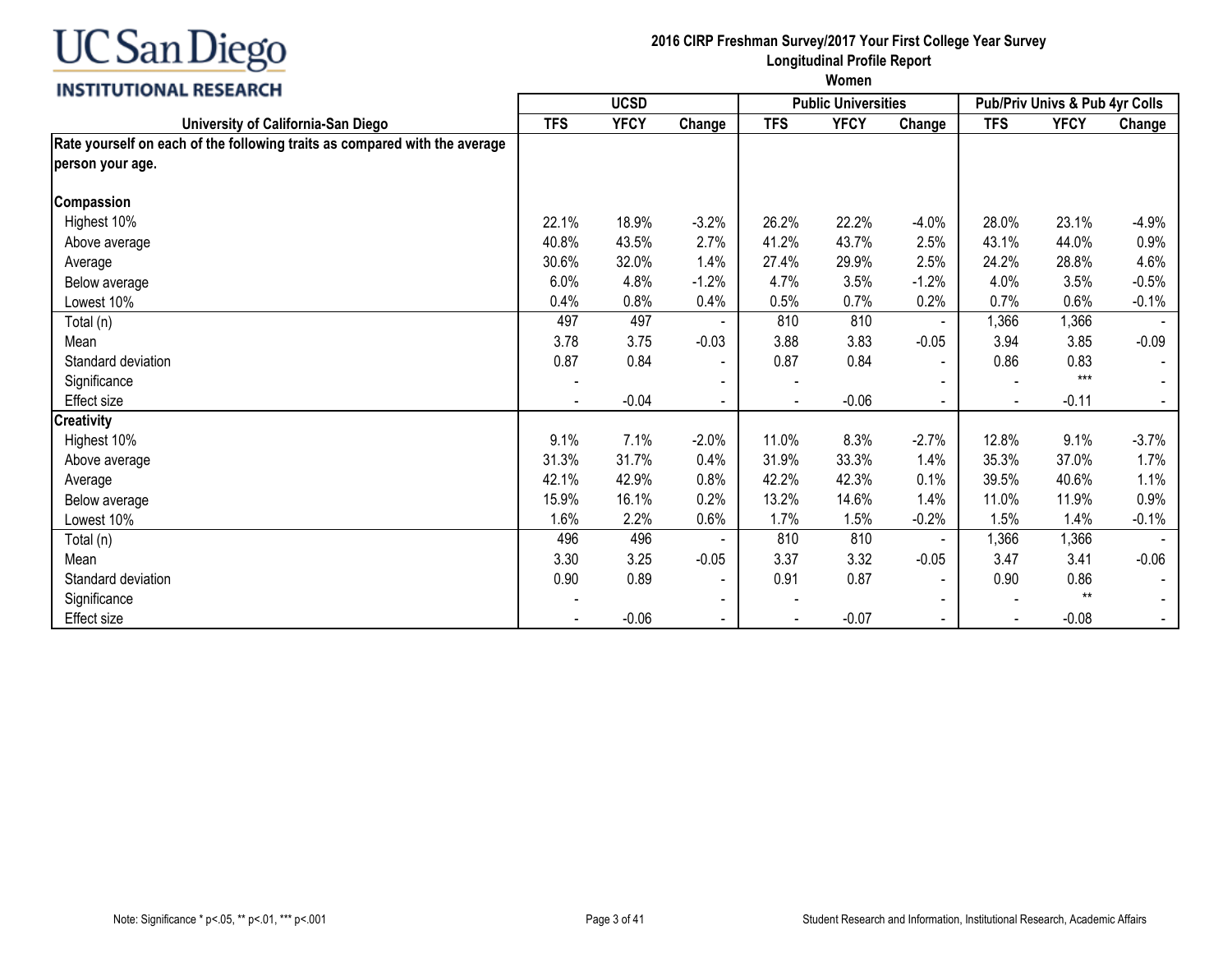

#### **2016 CIRP Freshman Survey/2017 Your First College Year Survey Longitudinal Profile Report**

|                                                                            |            | <b>UCSD</b>  |                          |                | <b>Public Universities</b> |                |                | Pub/Priv Univs & Pub 4yr Colls |                |
|----------------------------------------------------------------------------|------------|--------------|--------------------------|----------------|----------------------------|----------------|----------------|--------------------------------|----------------|
| University of California-San Diego                                         | <b>TFS</b> | <b>YFCY</b>  | Change                   | <b>TFS</b>     | <b>YFCY</b>                | Change         | <b>TFS</b>     | <b>YFCY</b>                    | Change         |
| Rate yourself on each of the following traits as compared with the average |            |              |                          |                |                            |                |                |                                |                |
| person your age.                                                           |            |              |                          |                |                            |                |                |                                |                |
| Drive to achieve                                                           |            |              |                          |                |                            |                |                |                                |                |
| Highest 10%                                                                | 33.1%      | 23.4%        | $-9.7%$                  | 32.5%          | 23.8%                      | $-8.7%$        | 32.5%          | 24.7%                          | $-7.8%$        |
| Above average                                                              | 45.4%      | 40.5%        | $-4.9%$                  | 43.5%          | 41.6%                      | $-1.9%$        | 44.8%          | 43.0%                          | $-1.8%$        |
| Average                                                                    | 17.9%      | 28.2%        | 10.3%                    | 21.3%          | 28.1%                      | 6.8%           | 19.9%          | 27.0%                          | 7.1%           |
| Below average                                                              | 3.6%       | 6.7%         | 3.1%                     | 2.6%           | 5.7%                       | 3.1%           | 2.2%           | 4.7%                           | 2.5%           |
| Lowest 10%                                                                 | 0.0%       | 1.2%         | 1.2%                     | 0.1%           | 0.7%                       | 0.6%           | 0.6%           | 0.5%                           | $-0.1%$        |
| Total (n)                                                                  | 496        | 496          | $\blacksquare$           | 807            | 807                        | $\blacksquare$ | 1,359          | 1,359                          |                |
| Mean                                                                       | 4.08       | 3.78         | $-0.30$                  | 4.06           | 3.82                       | $-0.24$        | 4.06           | 3.87                           | $-0.19$        |
| Standard deviation                                                         | 0.81       | 0.92         | $\mathbf{r}$             | 0.81           | 0.88                       | $\overline{a}$ | 0.81           | 0.86                           |                |
| Significance                                                               |            | $***$        | $\sim$                   |                | $***$                      |                |                | $***$                          |                |
| Effect size                                                                |            | $-0.32$      | $\blacksquare$           |                | $-0.26$                    | $\blacksquare$ | $\blacksquare$ | $-0.22$                        | $\blacksquare$ |
| <b>Emotional health</b>                                                    |            |              |                          |                |                            |                |                |                                |                |
| Highest 10%                                                                | 11.9%      | 6.7%         | $-5.2%$                  | 11.6%          | 7.4%                       | $-4.2%$        | 11.8%          | 8.7%                           | $-3.1%$        |
| Above average                                                              | 24.6%      | 24.6%        | 0.0%                     | 25.6%          | 23.7%                      | $-1.9%$        | 26.2%          | 24.7%                          | $-1.5%$        |
| Average                                                                    | 40.0%      | 34.1%        | $-5.9%$                  | 41.2%          | 39.1%                      | $-2.1%$        | 41.5%          | 41.4%                          | $-0.1%$        |
| Below average                                                              | 20.8%      | 30.7%        | 9.9%                     | 18.9%          | 26.5%                      | 7.6%           | 18.1%          | 22.1%                          | 4.0%           |
| Lowest 10%                                                                 | 2.6%       | 3.8%         | 1.2%                     | 2.7%           | 3.3%                       | 0.6%           | 2.3%           | 3.0%                           | 0.7%           |
| Total (n)                                                                  | 495        | 495          |                          | 809            | 809                        | $\blacksquare$ | 1,362          | 1,362                          |                |
| Mean                                                                       | 3.22       | 3.00         | $-0.22$                  | 3.24           | 3.05                       | $-0.19$        | 3.27           | 3.14                           | $-0.13$        |
| Standard deviation                                                         | 0.99       | 0.99         | $\blacksquare$           | 0.98           | 0.96                       |                | 0.97           | 0.96                           |                |
| Significance                                                               |            | $***$        | $\blacksquare$           |                | $***$                      |                | $\blacksquare$ | $***$                          |                |
| Effect size                                                                |            | $-0.22$      | $\sim$                   | $\blacksquare$ | $-0.20$                    | $\sim$         | $\blacksquare$ | $-0.14$                        | $\blacksquare$ |
| Leadership ability                                                         |            |              |                          |                |                            |                |                |                                |                |
| Highest 10%                                                                | 12.7%      | 9.3%         | $-3.4%$                  | 15.2%          | 11.3%                      | $-3.9%$        | 17.0%          | 12.4%                          | $-4.6%$        |
| Above average                                                              | 36.8%      | 34.1%        | $-2.7%$                  | 36.8%          | 33.1%                      | $-3.7%$        | 38.8%          | 35.3%                          | $-3.5%$        |
| Average                                                                    | 34.3%      | 38.0%        | 3.7%                     | 33.2%          | 39.8%                      | 6.6%           | 32.2%          | 39.9%                          | 7.7%           |
| Below average                                                              | 13.3%      | 15.2%        | 1.9%                     | 12.3%          | 12.8%                      | 0.5%           | 10.2%          | 10.1%                          | $-0.1%$        |
| Lowest 10%                                                                 | 2.8%       | 3.4%         | 0.6%                     | 2.5%           | 3.1%                       | 0.6%           | 1.8%           | 2.2%                           | 0.4%           |
| Total (n)                                                                  | 495        | 495          |                          | 807            | 807                        | $\blacksquare$ | 1,362          | 1,362                          |                |
| Mean                                                                       | 3.43       | 3.31         | $-0.12$                  | 3.50           | 3.37                       | $-0.13$        | 3.59           | 3.46                           | $-0.13$        |
| Standard deviation                                                         | 0.97       | 0.95         | $\blacksquare$           | 0.97           | 0.95                       | $\blacksquare$ | 0.95           | 0.91                           |                |
| Significance                                                               |            | $\star\star$ | $\overline{\phantom{a}}$ |                | $***$                      |                |                | $***$                          |                |
| Effect size                                                                |            | $-0.15$      | $\blacksquare$           | $\blacksquare$ | $-0.16$                    | $\sim$         | $\blacksquare$ | $-0.16$                        | $\blacksquare$ |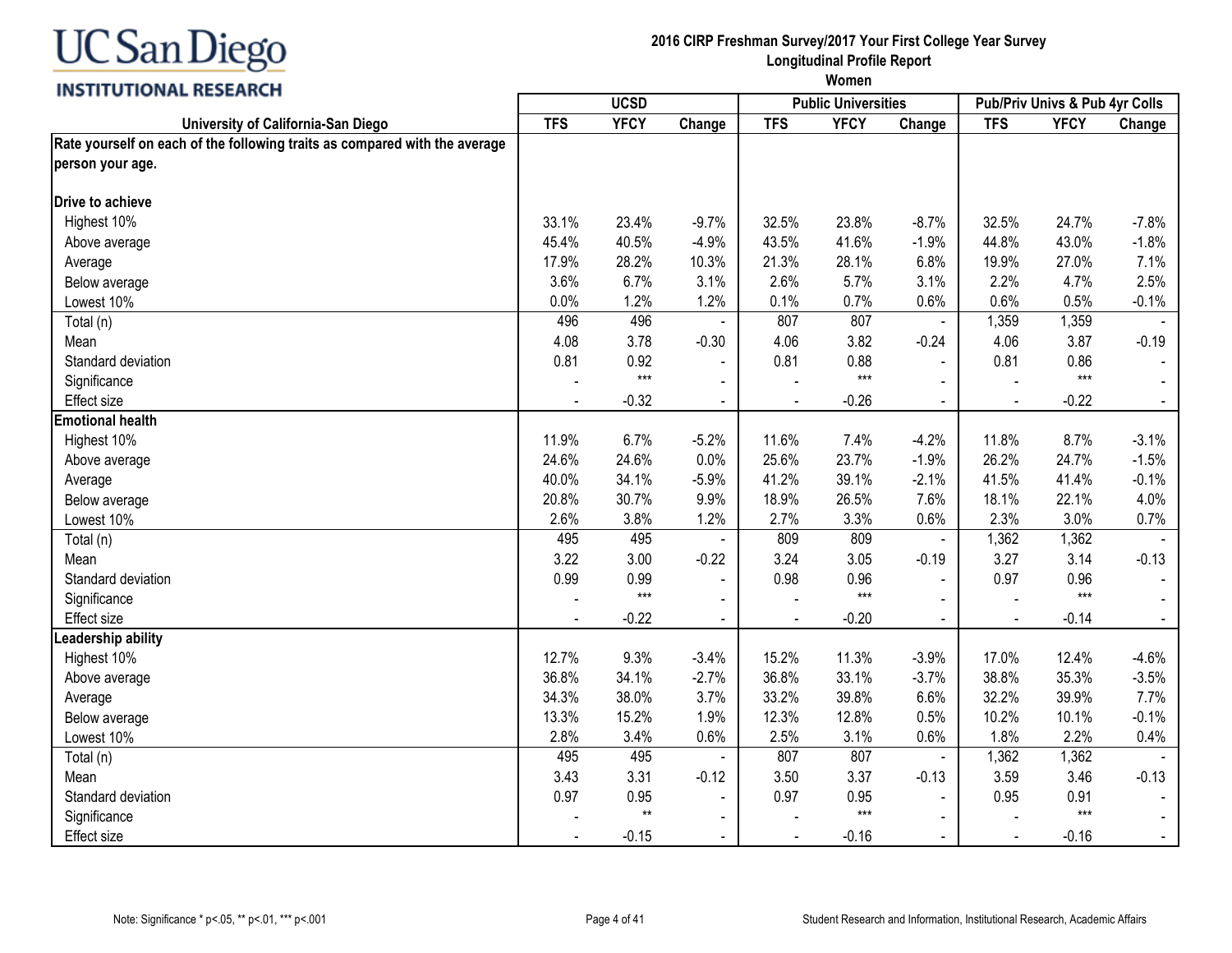

#### **2016 CIRP Freshman Survey/2017 Your First College Year Survey Longitudinal Profile Report**

| <b>INSTITUTIONAL RESEARCH</b>                                              | <b>UCSD</b> |             |                          |                | <b>Public Universities</b> |                | Pub/Priv Univs & Pub 4yr Colls |             |          |
|----------------------------------------------------------------------------|-------------|-------------|--------------------------|----------------|----------------------------|----------------|--------------------------------|-------------|----------|
| University of California-San Diego                                         | <b>TFS</b>  | <b>YFCY</b> | Change                   | <b>TFS</b>     | <b>YFCY</b>                | Change         | <b>TFS</b>                     | <b>YFCY</b> | Change   |
| Rate yourself on each of the following traits as compared with the average |             |             |                          |                |                            |                |                                |             |          |
| person your age.                                                           |             |             |                          |                |                            |                |                                |             |          |
| <b>Mathematical ability</b>                                                |             |             |                          |                |                            |                |                                |             |          |
| Highest 10%                                                                | 15.5%       | 7.0%        | $-8.5%$                  | 11.7%          | 6.8%                       | $-4.9%$        | 11.4%                          | 8.4%        | $-3.0\%$ |
| Above average                                                              | 41.0%       | 29.8%       | $-11.2%$                 | 36.2%          | 28.1%                      | $-8.1%$        | 37.4%                          | 29.3%       | $-8.1%$  |
| Average                                                                    | 32.0%       | 41.9%       | 9.9%                     | 35.2%          | 42.0%                      | 6.8%           | 35.5%                          | 42.1%       | 6.6%     |
| Below average                                                              | 9.5%        | 16.7%       | 7.2%                     | 13.8%          | 18.1%                      | 4.3%           | 13.2%                          | 16.4%       | 3.2%     |
| Lowest 10%                                                                 | 2.0%        | 4.6%        | 2.6%                     | 3.1%           | 4.9%                       | 1.8%           | 2.5%                           | 3.7%        | 1.2%     |
| Total (n)                                                                  | 497         | 497         |                          | 810            | 810                        |                | 1,363                          | 1,363       |          |
| Mean                                                                       | 3.59        | 3.18        | $-0.41$                  | 3.40           | 3.14                       | $-0.26$        | 3.42                           | 3.22        | $-0.20$  |
| Standard deviation                                                         | 0.93        | 0.95        | $\overline{\phantom{a}}$ | 0.97           | 0.96                       | $\blacksquare$ | 0.94                           | 0.95        |          |
| Significance                                                               |             | $***$       |                          |                | $***$                      |                |                                | $***$       |          |
| <b>Effect size</b>                                                         |             | $-0.49$     | $\blacksquare$           | $\blacksquare$ | $-0.31$                    | $\blacksquare$ |                                | $-0.24$     |          |
| <b>Physical health</b>                                                     |             |             |                          |                |                            |                |                                |             |          |
| Highest 10%                                                                | 8.5%        | 5.6%        | $-2.9%$                  | 9.1%           | 6.0%                       | $-3.1%$        | 10.5%                          | 6.3%        | $-4.2%$  |
| Above average                                                              | 26.0%       | 22.3%       | $-3.7%$                  | 27.0%          | 23.3%                      | $-3.7%$        | 28.9%                          | 26.4%       | $-2.5%$  |
| Average                                                                    | 46.7%       | 50.9%       | 4.2%                     | 47.9%          | 51.6%                      | 3.7%           | 46.4%                          | 51.3%       | 4.9%     |
| Below average                                                              | 17.3%       | 18.7%       | 1.4%                     | 14.8%          | 17.2%                      | 2.4%           | 13.0%                          | 14.5%       | 1.5%     |
| Lowest 10%                                                                 | 1.6%        | 2.4%        | 0.8%                     | 1.1%           | 1.9%                       | 0.8%           | 1.0%                           | 1.5%        | 0.5%     |
| Total (n)                                                                  | 497         | 497         |                          | 810            | 810                        | $\blacksquare$ | 1,365                          | 1,365       |          |
| Mean                                                                       | 3.22        | 3.10        | $-0.12$                  | 3.28           | 3.15                       | $-0.13$        | 3.35                           | 3.21        | $-0.14$  |
| Standard deviation                                                         | 0.89        | 0.85        | $\overline{\phantom{a}}$ | 0.87           | 0.84                       | $\blacksquare$ | 0.87                           | 0.82        |          |
| Significance                                                               |             | $**$        | $\blacksquare$           |                | $***$                      | $\blacksquare$ |                                | $***$       |          |
| Effect size                                                                |             | $-0.14$     |                          |                | $-0.16$                    | $\blacksquare$ |                                | $-0.17$     |          |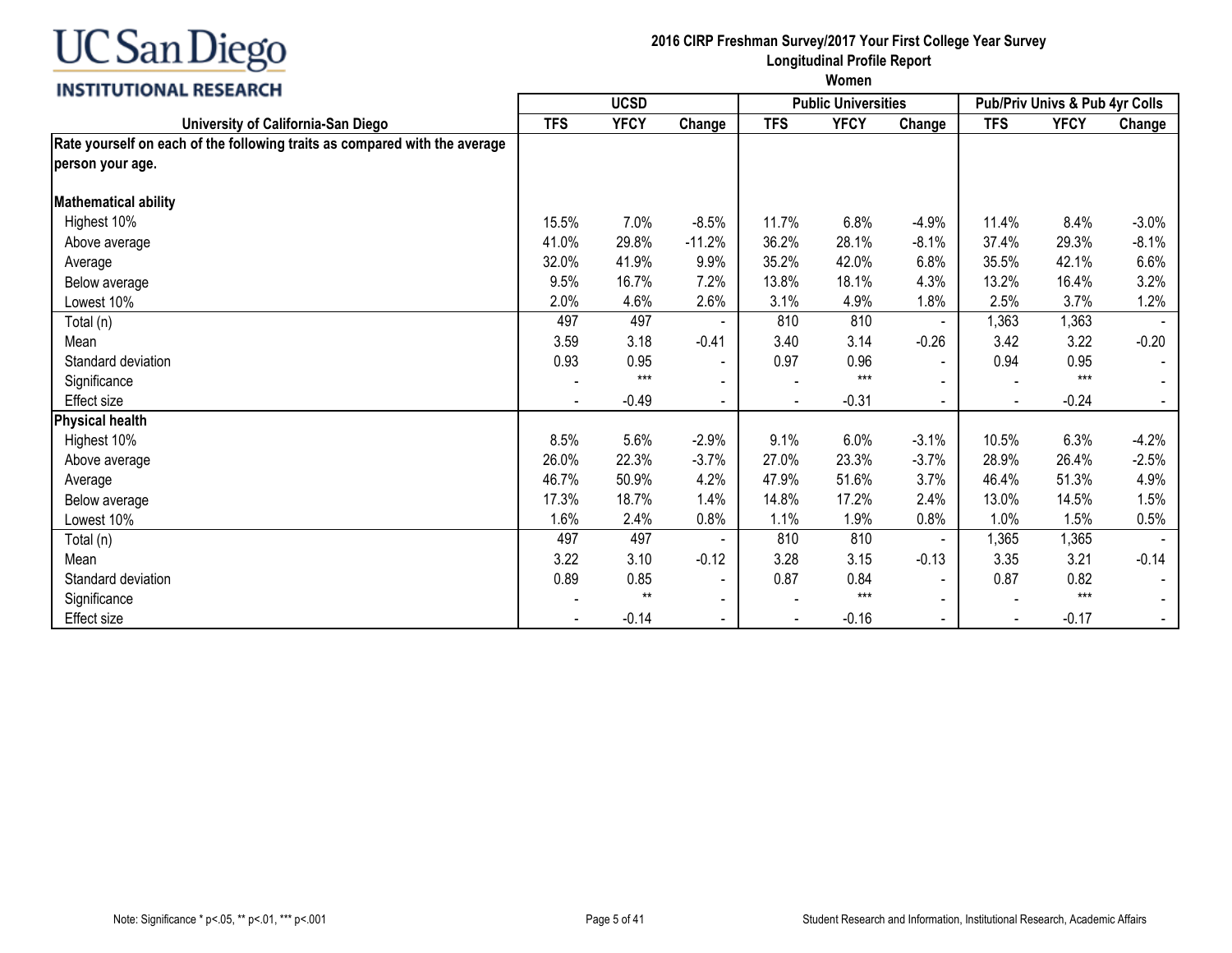

#### **2016 CIRP Freshman Survey/2017 Your First College Year Survey Longitudinal Profile Report**

| <b>INSTRUCTIONAL INSERING</b>                                              |            | <b>UCSD</b> |                |                | <b>Public Universities</b> |                |                | Pub/Priv Univs & Pub 4yr Colls |                |
|----------------------------------------------------------------------------|------------|-------------|----------------|----------------|----------------------------|----------------|----------------|--------------------------------|----------------|
| University of California-San Diego                                         | <b>TFS</b> | <b>YFCY</b> | Change         | <b>TFS</b>     | <b>YFCY</b>                | Change         | <b>TFS</b>     | <b>YFCY</b>                    | Change         |
| Rate yourself on each of the following traits as compared with the average |            |             |                |                |                            |                |                |                                |                |
| person your age.                                                           |            |             |                |                |                            |                |                |                                |                |
| Public speaking ability                                                    |            |             |                |                |                            |                |                |                                |                |
| Highest 10%                                                                | 8.9%       | 5.5%        | $-3.4%$        | 9.7%           | 6.6%                       | $-3.1%$        | 10.5%          | 7.4%                           | $-3.1%$        |
| Above average                                                              | 23.7%      | 22.7%       | $-1.0%$        | 22.0%          | 20.8%                      | $-1.2%$        | 24.3%          | 24.2%                          | $-0.1%$        |
| Average                                                                    | 33.8%      | 39.5%       | 5.7%           | 33.4%          | 40.0%                      | 6.6%           | 34.0%          | 40.4%                          | 6.4%           |
| Below average                                                              | 25.9%      | 24.1%       | $-1.8%$        | 25.4%          | 24.4%                      | $-1.0%$        | 23.5%          | 21.8%                          | $-1.7%$        |
| Lowest 10%                                                                 | 7.7%       | 8.3%        | 0.6%           | 9.6%           | 8.2%                       | $-1.4%$        | 7.7%           | 6.2%                           | $-1.5%$        |
| Total (n)                                                                  | 494        | 494         | $\blacksquare$ | 806            | 806                        | $\blacksquare$ | 1,360          | 1,360                          |                |
| Mean                                                                       | 3.00       | 2.93        | $-0.07$        | 2.97           | 2.93                       | $-0.04$        | 3.06           | 3.05                           | $-0.01$        |
| Standard deviation                                                         | 1.08       | 1.01        | $\blacksquare$ | 1.12           | 1.02                       | $\blacksquare$ | 1.10           | 1.00                           |                |
| Significance                                                               |            | $\star$     | $\blacksquare$ |                |                            |                | $\blacksquare$ |                                |                |
| <b>Effect size</b>                                                         |            | $-0.09$     | $\blacksquare$ |                | $-0.05$                    | $\blacksquare$ | $\blacksquare$ | $-0.01$                        | $\blacksquare$ |
| <b>Risk-taking</b>                                                         |            |             |                |                |                            |                |                |                                |                |
| Highest 10%                                                                | 8.1%       | 6.7%        | $-1.4%$        | 7.7%           | 7.7%                       | 0.0%           | 6.6%           | 7.0%                           | 0.4%           |
| Above average                                                              | 22.8%      | 24.8%       | 2.0%           | 24.7%          | 23.7%                      | $-1.0%$        | 25.8%          | 23.8%                          | $-2.0%$        |
| Average                                                                    | 41.0%      | 41.4%       | 0.4%           | 43.4%          | 45.0%                      | 1.6%           | 45.2%          | 47.4%                          | 2.2%           |
| Below average                                                              | 23.0%      | 22.8%       | $-0.2%$        | 19.2%          | 19.6%                      | 0.4%           | 18.3%          | 18.7%                          | 0.4%           |
| Lowest 10%                                                                 | 5.1%       | 4.2%        | $-0.9%$        | 5.1%           | 4.1%                       | $-1.0%$        | 4.0%           | 3.2%                           | $-0.8%$        |
| Total (n)                                                                  | 495        | 495         |                | 807            | 807                        | $\blacksquare$ | 1,360          | 1,360                          |                |
| Mean                                                                       | 3.06       | 3.07        | 0.01           | 3.11           | 3.11                       | 0.00           | 3.13           | 3.13                           | 0.00           |
| Standard deviation                                                         | 0.99       | 0.95        | $\blacksquare$ | 0.97           | 0.94                       |                | 0.92           | 0.90                           |                |
| Significance                                                               |            |             |                |                |                            |                |                |                                |                |
| Effect size                                                                |            | 0.01        | $\blacksquare$ | $\blacksquare$ | 0.00                       | $\blacksquare$ | $\blacksquare$ | 0.00                           | $\blacksquare$ |
| Self-confidence (intellectual)                                             |            |             |                |                |                            |                |                |                                |                |
| Highest 10%                                                                | 9.9%       | 6.3%        | $-3.6%$        | 10.0%          | 8.7%                       | $-1.3%$        | 12.0%          | 9.4%                           | $-2.6%$        |
| Above average                                                              | 42.4%      | 30.1%       | $-12.3%$       | 39.0%          | 30.2%                      | $-8.8%$        | 40.4%          | 34.4%                          | $-6.0%$        |
| Average                                                                    | 34.3%      | 39.4%       | 5.1%           | 37.9%          | 41.4%                      | 3.5%           | 35.7%          | 40.1%                          | 4.4%           |
| Below average                                                              | 10.7%      | 20.8%       | 10.1%          | 10.5%          | 17.2%                      | 6.7%           | 10.1%          | 14.2%                          | 4.1%           |
| Lowest 10%                                                                 | 2.6%       | 3.4%        | 0.8%           | 2.5%           | 2.5%                       | 0.0%           | 1.9%           | 1.9%                           | 0.0%           |
| Total (n)                                                                  | 495        | 495         |                | 807            | 807                        | $\blacksquare$ | 1,363          | 1,363                          |                |
| Mean                                                                       | 3.46       | 3.15        | $-0.31$        | 3.44           | 3.25                       | $-0.19$        | 3.50           | 3.35                           | $-0.15$        |
| Standard deviation                                                         | 0.91       | 0.94        | $\blacksquare$ | 0.90           | 0.93                       | $\blacksquare$ | 0.90           | 0.90                           |                |
| Significance                                                               |            | $***$       | $\blacksquare$ |                | $***$                      |                |                | $***$                          |                |
| Effect size                                                                |            | $-0.34$     | $\blacksquare$ | $\blacksquare$ | $-0.21$                    | $\blacksquare$ | $\blacksquare$ | $-0.17$                        | $\blacksquare$ |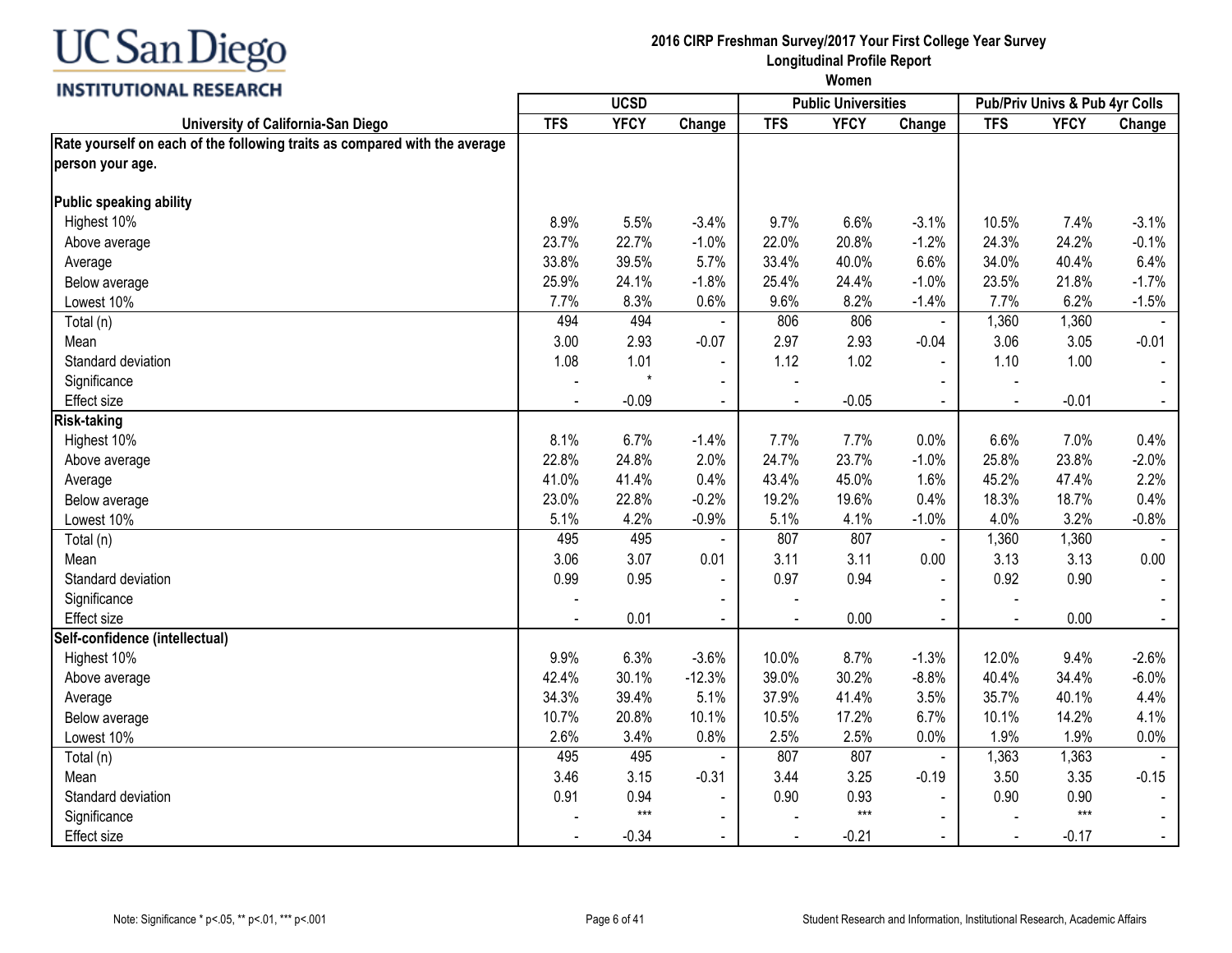

#### **2016 CIRP Freshman Survey/2017 Your First College Year Survey Longitudinal Profile Report**

|                                                                            |                | <b>UCSD</b> |                |            | <b>Public Universities</b> |                | <b>Pub/Priv Univs &amp; Pub 4yr Colls</b> |             |         |
|----------------------------------------------------------------------------|----------------|-------------|----------------|------------|----------------------------|----------------|-------------------------------------------|-------------|---------|
| University of California-San Diego                                         | <b>TFS</b>     | <b>YFCY</b> | Change         | <b>TFS</b> | <b>YFCY</b>                | Change         | <b>TFS</b>                                | <b>YFCY</b> | Change  |
| Rate yourself on each of the following traits as compared with the average |                |             |                |            |                            |                |                                           |             |         |
| person your age.                                                           |                |             |                |            |                            |                |                                           |             |         |
| Self-confidence (social)                                                   |                |             |                |            |                            |                |                                           |             |         |
| Highest 10%                                                                | 7.7%           | 5.0%        | $-2.7%$        | 8.9%       | 6.8%                       | $-2.1%$        | 9.6%                                      | 7.1%        | $-2.5%$ |
| Above average                                                              | 21.8%          | 25.2%       | 3.4%           | 24.1%      | 24.8%                      | 0.7%           | 25.1%                                     | 25.9%       | 0.8%    |
| Average                                                                    | 38.7%          | 33.5%       | $-5.2%$        | 38.1%      | 37.1%                      | $-1.0%$        | 37.9%                                     | 40.2%       | 2.3%    |
| Below average                                                              | 25.2%          | 29.2%       | 4.0%           | 22.8%      | 25.6%                      | 2.8%           | 22.7%                                     | 22.5%       | $-0.2%$ |
| Lowest 10%                                                                 | 6.7%           | 7.1%        | 0.4%           | 6.1%       | 5.7%                       | $-0.4%$        | 4.8%                                      | 4.3%        | $-0.5%$ |
| Total (n)                                                                  | 496            | 496         |                | 808        | 808                        | $\blacksquare$ | 1,365                                     | 1,365       |         |
| Mean                                                                       | 2.99           | 2.92        | $-0.07$        | 3.07       | 3.01                       | $-0.06$        | 3.12                                      | 3.09        | $-0.03$ |
| Standard deviation                                                         | 1.02           | 1.01        | $\blacksquare$ | 1.03       | 1.00                       | $\overline{a}$ | 1.02                                      | 0.97        |         |
| Significance                                                               |                |             |                |            |                            |                |                                           |             |         |
| <b>Effect size</b>                                                         | $\blacksquare$ | $-0.08$     | $\blacksquare$ |            | $-0.07$                    | $\Delta$       | $\blacksquare$                            | $-0.03$     |         |
| Rate yourself on each of the following traits as compared with the average |                |             |                |            |                            |                |                                           |             |         |
| person your age.                                                           |                |             |                |            |                            |                |                                           |             |         |
| <b>Spirituality</b>                                                        |                |             |                |            |                            |                |                                           |             |         |
| Highest 10%                                                                | 8.3%           | 7.1%        | $-1.2%$        | 10.2%      | 9.5%                       | $-0.7%$        | 9.1%                                      | 9.0%        | $-0.1%$ |
| Above average                                                              | 14.8%          | 17.0%       | 2.2%           | 20.3%      | 21.6%                      | 1.3%           | 22.7%                                     | 21.8%       | $-0.9%$ |
| Average                                                                    | 41.1%          | 40.1%       | $-1.0%$        | 40.4%      | 39.3%                      | $-1.1%$        | 38.8%                                     | 40.4%       | 1.6%    |
| Below average                                                              | 20.9%          | 20.0%       | $-0.9%$        | 18.5%      | 17.8%                      | $-0.7%$        | 19.1%                                     | 17.8%       | $-1.3%$ |
| Lowest 10%                                                                 | 15.0%          | 15.8%       | 0.8%           | 10.7%      | 11.8%                      | 1.1%           | 10.3%                                     | 11.0%       | 0.7%    |
| Total (n)                                                                  | 494            | 494         |                | 807        | 807                        | $\blacksquare$ | 1,360                                     | 1,360       |         |
| Mean                                                                       | 2.81           | 2.80        | $-0.01$        | 3.01       | 2.99                       | $-0.02$        | 3.01                                      | 3.00        | $-0.01$ |
| Standard deviation                                                         | 1.12           | 1.12        | $\blacksquare$ | 1.11       | 1.12                       | $\sim$         | 1.09                                      | 1.09        |         |
| Significance                                                               |                |             |                |            |                            |                |                                           |             |         |
| <b>Effect size</b>                                                         |                | $-0.01$     |                |            | $-0.02$                    |                |                                           | $-0.01$     |         |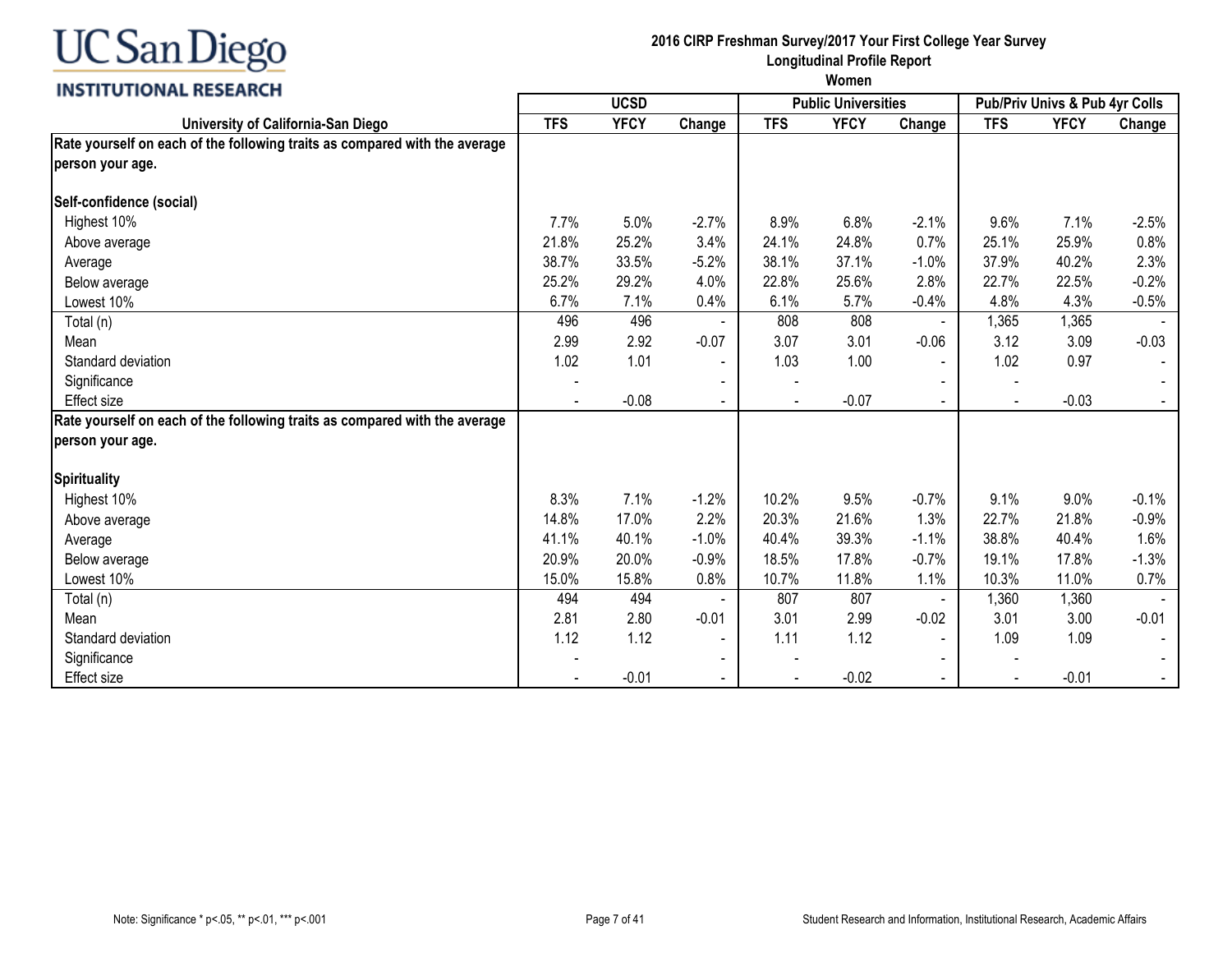

#### **2016 CIRP Freshman Survey/2017 Your First College Year Survey Longitudinal Profile Report**

| <b>INSTRUCTIONAL BESEARCH</b>                                                                  |            | <b>UCSD</b>  |                |                | <b>Public Universities</b> |                          |                | Pub/Priv Univs & Pub 4yr Colls |                |
|------------------------------------------------------------------------------------------------|------------|--------------|----------------|----------------|----------------------------|--------------------------|----------------|--------------------------------|----------------|
| University of California-San Diego                                                             | <b>TFS</b> | <b>YFCY</b>  | Change         | <b>TFS</b>     | <b>YFCY</b>                | Change                   | <b>TFS</b>     | <b>YFCY</b>                    | Change         |
| Rate yourself on each of the following traits as compared with the average<br>person your age. |            |              |                |                |                            |                          |                |                                |                |
| <b>Understanding of others</b>                                                                 |            |              |                |                |                            |                          |                |                                |                |
| Highest 10%                                                                                    | 25.2%      | 23.2%        | $-2.0%$        | 27.1%          | 23.3%                      | $-3.8%$                  | 27.8%          | 21.6%                          | $-6.2%$        |
| Above average                                                                                  | 46.4%      | 41.9%        | $-4.5%$        | 44.7%          | 43.2%                      | $-1.5%$                  | 46.0%          | 45.5%                          | $-0.5%$        |
| Average                                                                                        | 26.2%      | 31.5%        | 5.3%           | 26.4%          | 30.3%                      | 3.9%                     | 24.6%          | 29.7%                          | 5.1%           |
| Below average                                                                                  | 2.0%       | 3.0%         | 1.0%           | 1.6%           | 3.0%                       | 1.4%                     | 1.4%           | 2.9%                           | 1.5%           |
| Lowest 10%                                                                                     | 0.2%       | 0.4%         | 0.2%           | 0.2%           | 0.2%                       | 0.0%                     | 0.2%           | 0.3%                           | 0.1%           |
| Total (n)                                                                                      | 496        | 496          |                | 808            | 808                        | $\overline{\phantom{a}}$ | 1,362          | 1,362                          |                |
| Mean                                                                                           | 3.94       | 3.84         | $-0.10$        | 3.97           | 3.86                       | $-0.11$                  | 4.00           | 3.85                           | $-0.15$        |
| Standard deviation                                                                             | 0.78       | 0.83         |                | 0.79           | 0.81                       | $\blacksquare$           | 0.77           | 0.80                           |                |
| Significance                                                                                   |            | $\star\star$ |                |                | $***$                      |                          |                | $***$                          |                |
| Effect size                                                                                    |            | $-0.12$      | $\blacksquare$ |                | $-0.13$                    | $\blacksquare$           | $\blacksquare$ | $-0.18$                        | $\blacksquare$ |
| <b>Writing ability</b>                                                                         |            |              |                |                |                            |                          |                |                                |                |
| Highest 10%                                                                                    | 7.9%       | 7.3%         | $-0.6%$        | 8.5%           | 8.7%                       | 0.2%                     | 13.2%          | 11.7%                          | $-1.5%$        |
| Above average                                                                                  | 39.4%      | 35.4%        | $-4.0%$        | 37.1%          | 36.3%                      | $-0.8%$                  | 39.3%          | 38.0%                          | $-1.3%$        |
| Average                                                                                        | 39.2%      | 43.0%        | 3.8%           | 41.0%          | 42.8%                      | 1.8%                     | 36.1%          | 41.1%                          | 5.0%           |
| Below average                                                                                  | 11.5%      | 10.7%        | $-0.8%$        | 11.4%          | 9.3%                       | $-2.1%$                  | 9.8%           | 7.0%                           | $-2.8%$        |
| Lowest 10%                                                                                     | 2.0%       | 3.6%         | 1.6%           | 2.0%           | 3.0%                       | 1.0%                     | 1.6%           | 2.3%                           | 0.7%           |
| Total (n)                                                                                      | 495        | 495          |                | 809            | 809                        | $\blacksquare$           | 1,364          | 1,364                          |                |
| Mean                                                                                           | 3.40       | 3.32         | $-0.08$        | 3.39           | 3.38                       | $-0.01$                  | 3.53           | 3.50                           | $-0.03$        |
| Standard deviation                                                                             | 0.87       | 0.89         |                | 0.87           | 0.88                       | $\overline{a}$           | 0.90           | 0.87                           |                |
| Significance                                                                                   |            |              | $\sim$         |                |                            | $\sim$                   |                |                                |                |
| <b>Effect size</b>                                                                             |            | $-0.09$      | $\blacksquare$ |                | $-0.01$                    | $\blacksquare$           |                | $-0.04$                        |                |
| How would you rate yourself in the following areas:                                            |            |              |                |                |                            |                          |                |                                |                |
| Ability to see the world from someone else's perspective                                       |            |              |                |                |                            |                          |                |                                |                |
| A major strength                                                                               | 30.3%      | 28.5%        | $-1.8%$        | 29.0%          | 29.7%                      | 0.7%                     | 30.8%          | 30.9%                          | 0.1%           |
| Somewhat strong                                                                                | 49.1%      | 48.7%        | $-0.4%$        | 47.6%          | 46.5%                      | $-1.1%$                  | 48.5%          | 46.8%                          | $-1.7%$        |
| Average                                                                                        | 19.3%      | 21.4%        | 2.1%           | 21.5%          | 22.1%                      | 0.6%                     | 19.1%          | 20.8%                          | 1.7%           |
| Somewhat weak                                                                                  | 1.0%       | 0.8%         | $-0.2%$        | 1.7%           | 1.4%                       | $-0.3%$                  | 1.4%           | 1.2%                           | $-0.2%$        |
| A major weakness                                                                               | 0.2%       | 0.6%         | 0.4%           | 0.1%           | 0.4%                       | 0.3%                     | 0.2%           | 0.2%                           | 0.0%           |
| Total (n)                                                                                      | 491        | 491          |                | 809            | 809                        | $\blacksquare$           | 1,377          | 1,377                          |                |
| Mean                                                                                           | 4.08       | 4.04         | $-0.04$        | 4.04           | 4.04                       | 0.00                     | 4.08           | 4.07                           | $-0.01$        |
| Standard deviation                                                                             | 0.74       | 0.77         |                | 0.77           | 0.78                       | $\sim$                   | 0.75           | 0.76                           |                |
| Significance                                                                                   |            |              |                |                |                            |                          |                |                                |                |
| <b>Effect size</b>                                                                             |            | $-0.05$      | $\blacksquare$ | $\blacksquare$ | 0.00                       | $\blacksquare$           | $\blacksquare$ | $-0.01$                        | $\sim$         |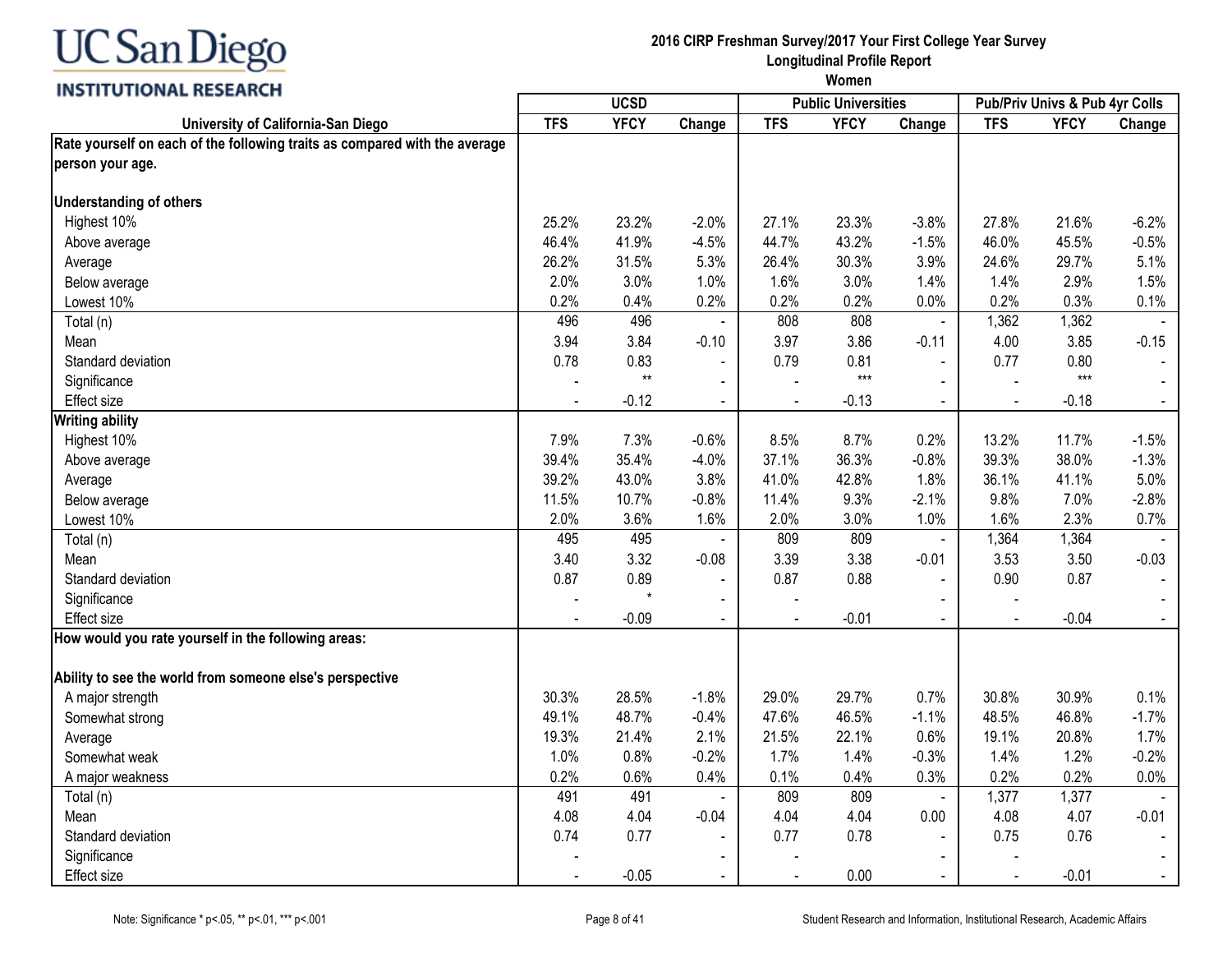#### **INSTITUTIONAL RESEARCH**

## **2016 CIRP Freshman Survey/2017 Your First College Year Survey Longitudinal Profile Report**

| "                                                     | <b>UCSD</b> |             |                |            | <b>Public Universities</b> |                | Pub/Priv Univs & Pub 4yr Colls |             |         |
|-------------------------------------------------------|-------------|-------------|----------------|------------|----------------------------|----------------|--------------------------------|-------------|---------|
| University of California-San Diego                    | <b>TFS</b>  | <b>YFCY</b> | Change         | <b>TFS</b> | <b>YFCY</b>                | Change         | <b>TFS</b>                     | <b>YFCY</b> | Change  |
| How would you rate yourself in the following areas:   |             |             |                |            |                            |                |                                |             |         |
| Tolerance of others with different beliefs            |             |             |                |            |                            |                |                                |             |         |
| A major strength                                      | 51.4%       | 39.6%       | $-11.8%$       | 46.3%      | 39.1%                      | $-7.2%$        | 49.6%                          | 40.5%       | $-9.1%$ |
| Somewhat strong                                       | 35.7%       | 42.2%       | 6.5%           | 37.1%      | 39.1%                      | 2.0%           | 35.4%                          | 39.5%       | 4.1%    |
| Average                                               | 11.6%       | 15.5%       | 3.9%           | 14.5%      | 18.7%                      | 4.2%           | 13.5%                          | 17.5%       | 4.0%    |
| Somewhat weak                                         | 1.2%        | 2.4%        | 1.2%           | 1.9%       | 2.8%                       | 0.9%           | 1.3%                           | 2.3%        | 1.0%    |
| A major weakness                                      | 0.0%        | 0.2%        | 0.2%           | 0.2%       | 0.2%                       | 0.0%           | 0.1%                           | 0.1%        | 0.0%    |
| Total (n)                                             | 490         | 490         |                | 808        | 808                        | $\blacksquare$ | 1,374                          | 1,374       |         |
| Mean                                                  | 4.37        | 4.19        | $-0.18$        | 4.27       | 4.14                       | $-0.13$        | 4.33                           | 4.18        | $-0.15$ |
| Standard deviation                                    | 0.74        | 0.80        |                | 0.79       | 0.83                       |                | 0.77                           | 0.81        |         |
| Significance                                          |             | $***$       |                |            | $***$                      |                |                                | $***$       |         |
| <b>Effect size</b>                                    |             | $-0.22$     |                |            | $-0.15$                    |                |                                | $-0.18$     |         |
| Openness to having my own views challenged            |             |             |                |            |                            |                |                                |             |         |
| A major strength                                      | 24.3%       | 22.4%       | $-1.9%$        | 24.7%      | 23.7%                      | $-1.0%$        | 25.6%                          | 24.4%       | $-1.2%$ |
| Somewhat strong                                       | 37.8%       | 43.1%       | 5.3%           | 37.1%      | 41.4%                      | 4.3%           | 39.2%                          | 41.7%       | 2.5%    |
| Average                                               | 30.8%       | 25.9%       | $-4.9%$        | 30.2%      | 26.8%                      | $-3.4%$        | 27.9%                          | 27.6%       | $-0.3%$ |
| Somewhat weak                                         | 6.9%        | 7.8%        | 0.9%           | 7.4%       | 7.6%                       | 0.2%           | 6.8%                           | 5.9%        | $-0.9%$ |
| A major weakness                                      | 0.2%        | 0.8%        | 0.6%           | 0.6%       | 0.6%                       | 0.0%           | 0.5%                           | 0.4%        | $-0.1%$ |
| Total (n)                                             | 490         | 490         |                | 807        | 807                        | $\blacksquare$ | 1,375                          | 1,375       |         |
| Mean                                                  | 3.79        | 3.79        | 0.00           | 3.78       | 3.80                       | 0.02           | 3.83                           | 3.84        | 0.01    |
| Standard deviation                                    | 0.90        | 0.91        | $\blacksquare$ | 0.92       | 0.91                       |                | 0.91                           | 0.87        |         |
| Significance                                          |             |             |                |            |                            |                |                                |             |         |
| <b>Effect size</b>                                    |             | 0.00        |                |            | 0.02                       | $\mathbf{r}$   |                                | 0.01        |         |
| Ability to discuss and negotiate controversial issues |             |             |                |            |                            |                |                                |             |         |
| A major strength                                      | 28.0%       | 23.9%       | $-4.1%$        | 27.7%      | 24.3%                      | $-3.4%$        | 31.0%                          | 25.9%       | $-5.1%$ |
| Somewhat strong                                       | 36.9%       | 40.2%       | 3.3%           | 37.6%      | 38.8%                      | 1.2%           | 37.0%                          | 40.8%       | 3.8%    |
| Average                                               | 25.5%       | 26.5%       | 1.0%           | 25.3%      | 28.0%                      | 2.7%           | 24.1%                          | 26.3%       | 2.2%    |
| Somewhat weak                                         | 8.6%        | 8.6%        | 0.0%           | 8.3%       | 8.2%                       | $-0.1%$        | 7.1%                           | 6.4%        | $-0.7%$ |
| A major weakness                                      | 1.0%        | 0.8%        | $-0.2%$        | 1.1%       | 0.6%                       | $-0.5%$        | 0.8%                           | 0.6%        | $-0.2%$ |
| Total (n)                                             | 490         | 490         |                | 806        | 806                        | $\blacksquare$ | 1,372                          | 1,372       |         |
| Mean                                                  | 3.82        | 3.78        | $-0.04$        | 3.82       | 3.78                       | $-0.04$        | 3.90                           | 3.85        | $-0.05$ |
| Standard deviation                                    | 0.97        | 0.93        | $\blacksquare$ | 0.97       | 0.93                       | $\mathbf{r}$   | 0.95                           | 0.90        |         |
| Significance                                          |             |             |                |            |                            |                |                                | $\star$     |         |
| <b>Effect size</b>                                    |             | $-0.04$     |                |            | $-0.04$                    |                |                                | $-0.05$     |         |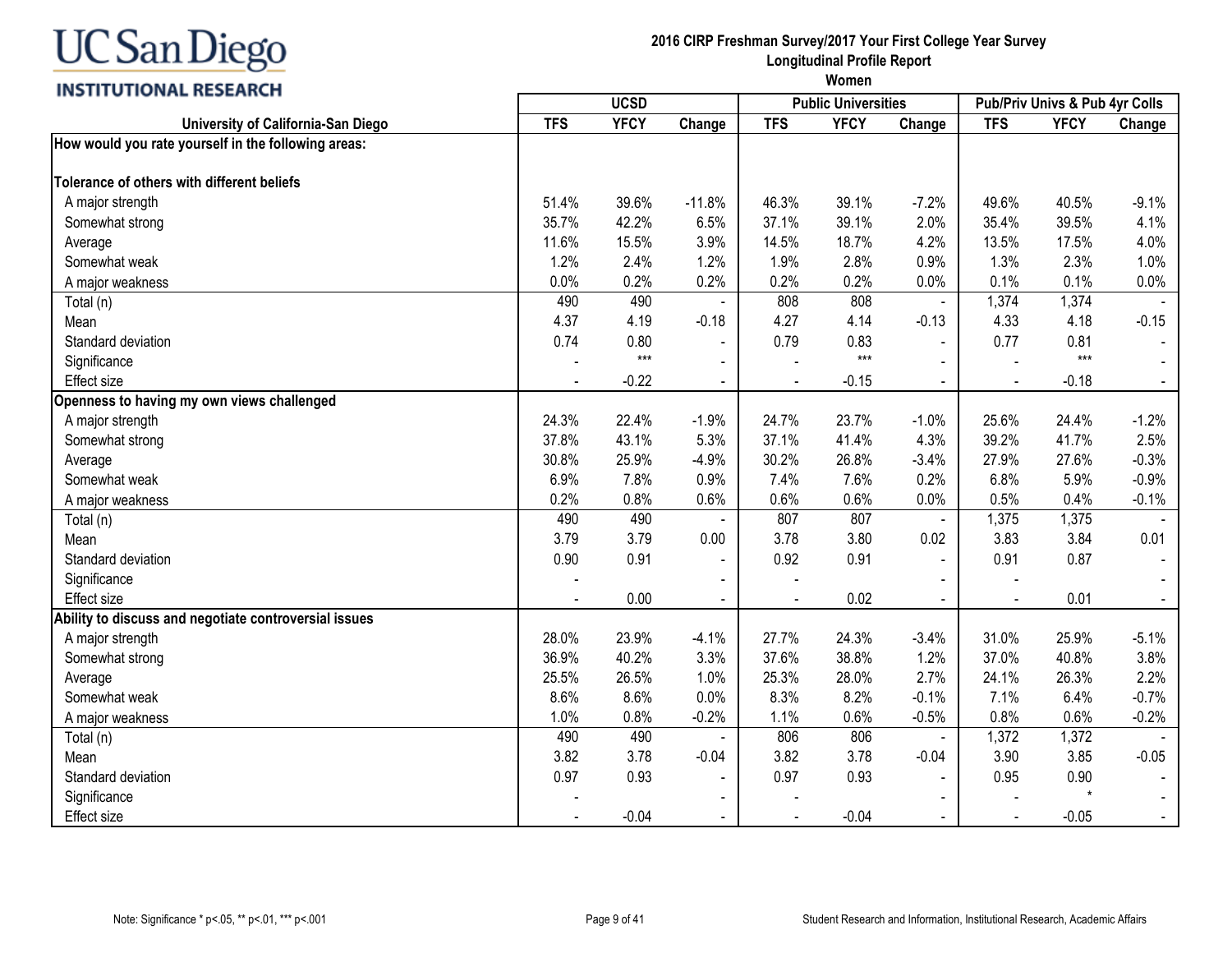## **INSTITUTIONAL RESEARCH**

## **2016 CIRP Freshman Survey/2017 Your First College Year Survey Longitudinal Profile Report**

**Women UCSD Public Universities Pub/Priv Univs & Pub 4yr Colls**

| <b>INSTERNATIONAL RESEARCH</b>                      |            | <b>UCSD</b> |                          |            | <b>Public Universities</b> |                | Pub/Priv Univs & Pub 4yr Colls |             |                  |
|-----------------------------------------------------|------------|-------------|--------------------------|------------|----------------------------|----------------|--------------------------------|-------------|------------------|
| University of California-San Diego                  | <b>TFS</b> | <b>YFCY</b> | Change                   | <b>TFS</b> | <b>YFCY</b>                | Change         | <b>TFS</b>                     | <b>YFCY</b> | Change           |
| How would you rate yourself in the following areas: |            |             |                          |            |                            |                |                                |             |                  |
| Ability to work cooperatively with diverse people   |            |             |                          |            |                            |                |                                |             |                  |
| A major strength                                    | 48.6%      | 38.7%       | $-9.9%$                  | 48.9%      | 38.4%                      | $-10.5%$       | 52.2%                          | 40.2%       | $-12.0%$         |
| Somewhat strong                                     | 31.4%      | 42.2%       | 10.8%                    | 32.1%      | 41.3%                      | 9.2%           | 32.3%                          | 41.0%       | 8.7%             |
| Average                                             | 16.2%      | 16.6%       | 0.4%                     | 16.2%      | 17.3%                      | 1.1%           | 13.4%                          | 16.8%       | 3.4%             |
| Somewhat weak                                       | 3.5%       | 2.0%        | $-1.5%$                  | 2.6%       | 2.6%                       | 0.0%           | 1.9%                           | 1.8%        | $-0.1%$          |
| A major weakness                                    | 0.4%       | 0.4%        | 0.0%                     | 0.2%       | 0.4%                       | 0.2%           | 0.2%                           | 0.2%        | 0.0%             |
| Total (n)                                           | 488        | 488         |                          | 804        | 804                        | $\blacksquare$ | 1,369                          | 1,369       |                  |
| Mean                                                | 4.24       | 4.17        | $-0.07$                  | 4.27       | 4.15                       | $-0.12$        | 4.34                           | 4.19        | $-0.15$          |
| Standard deviation                                  | 0.88       | 0.80        |                          | 0.84       | 0.82                       |                | 0.80                           | 0.79        |                  |
| Significance                                        |            |             | $\blacksquare$           |            | $***$                      |                |                                | $***$       |                  |
| <b>Effect size</b>                                  |            | $-0.08$     | $\blacksquare$           |            | $-0.13$                    |                |                                | $-0.17$     | $\omega_{\rm c}$ |
| <b>Critical thinking skills</b>                     |            |             |                          |            |                            |                |                                |             |                  |
| A major strength                                    | 30.1%      | 21.7%       | $-8.4%$                  | 29.0%      | 21.8%                      | $-7.2%$        | 34.1%                          | 26.1%       | $-8.0\%$         |
| Somewhat strong                                     | 42.3%      | 42.5%       | 0.2%                     | 40.4%      | 42.8%                      | 2.4%           | 41.4%                          | 43.0%       | 1.6%             |
| Average                                             | 23.7%      | 30.1%       | 6.4%                     | 26.1%      | 30.6%                      | 4.5%           | 21.2%                          | 27.7%       | 6.5%             |
| Somewhat weak                                       | 3.1%       | 4.5%        | 1.4%                     | 3.6%       | 4.1%                       | 0.5%           | 2.8%                           | 2.8%        | 0.0%             |
| A major weakness                                    | 0.8%       | 1.2%        | 0.4%                     | 0.9%       | 0.8%                       | $-0.1%$        | 0.6%                           | 0.4%        | $-0.2%$          |
| Total (n)                                           | 489        | 489         |                          | 800        | 800                        |                | 1,365                          | 1,365       |                  |
| Mean                                                | 3.98       | 3.79        | $-0.19$                  | 3.93       | 3.81                       | $-0.12$        | 4.06                           | 3.92        | $-0.14$          |
| Standard deviation                                  | 0.86       | 0.87        | $\overline{\phantom{a}}$ | 0.88       | 0.85                       | $\blacksquare$ | 0.84                           | 0.83        |                  |
| Significance                                        |            | $***$       | $\blacksquare$           |            | $***$                      |                |                                | $***$       |                  |
| <b>Effect size</b>                                  |            | $-0.21$     | $\blacksquare$           |            | $-0.13$                    | $\blacksquare$ |                                | $-0.16$     | $\omega_{\rm c}$ |
| Ability to manage time effectively                  |            |             |                          |            |                            |                |                                |             |                  |
| A major strength                                    | 19.6%      | 12.7%       | $-6.9%$                  | 20.7%      | 15.0%                      | $-5.7%$        | 23.2%                          | 18.4%       | $-4.8%$          |
| Somewhat strong                                     | 31.4%      | 28.8%       | $-2.6%$                  | 31.8%      | 28.9%                      | $-2.9%$        | 32.9%                          | 30.9%       | $-2.0%$          |
| Average                                             | 33.9%      | 29.6%       | $-4.3%$                  | 34.6%      | 31.3%                      | $-3.3%$        | 30.6%                          | 30.0%       | $-0.6%$          |
| Somewhat weak                                       | 10.6%      | 20.8%       | 10.2%                    | 9.6%       | 17.6%                      | 8.0%           | 10.2%                          | 14.8%       | 4.6%             |
| A major weakness                                    | 4.5%       | 8.2%        | 3.7%                     | 3.3%       | 7.2%                       | 3.9%           | 3.1%                           | 5.9%        | 2.8%             |
| Total (n)                                           | 490        | 490         |                          | 806        | 806                        |                | 1,374                          | 1,374       |                  |
| Mean                                                | 3.51       | 3.17        | $-0.34$                  | 3.57       | 3.27                       | $-0.30$        | 3.63                           | 3.41        | $-0.22$          |
| Standard deviation                                  | 1.06       | 1.14        | $\blacksquare$           | 1.03       | 1.13                       | $\blacksquare$ | 1.04                           | 1.12        |                  |
| Significance                                        |            | $***$       | $\blacksquare$           |            | $***$                      |                |                                | $***$       |                  |
| Effect size                                         |            | $-0.31$     |                          |            | $-0.28$                    |                |                                | $-0.20$     | $\blacksquare$   |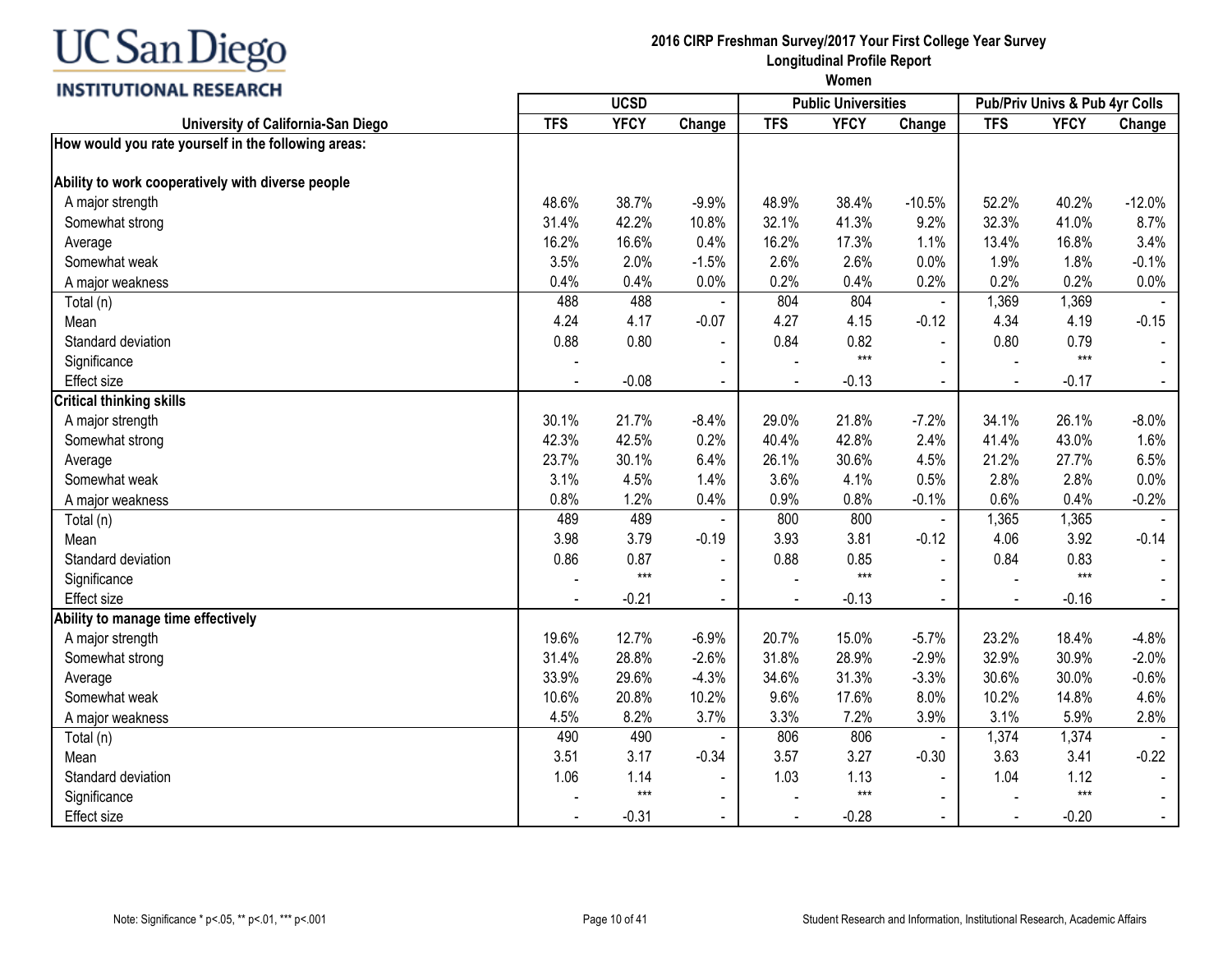#### **INSTITUTIONAL RESEARCH**

| <b>INSTITUTIONAL RESEARCH</b>                    | <b>UCSD</b> |             |                          |                          | <b>Public Universities</b> |                          | <b>Pub/Priv Univs &amp; Pub 4yr Colls</b> |             |                |  |
|--------------------------------------------------|-------------|-------------|--------------------------|--------------------------|----------------------------|--------------------------|-------------------------------------------|-------------|----------------|--|
| University of California-San Diego               | <b>TFS</b>  | <b>YFCY</b> | Change                   | <b>TFS</b>               | <b>YFCY</b>                | Change                   | <b>TFS</b>                                | <b>YFCY</b> | Change         |  |
| Since entering this college, how often have you: |             |             |                          |                          |                            |                          |                                           |             |                |  |
| Attended a religious service                     |             |             |                          |                          |                            |                          |                                           |             |                |  |
| Frequently                                       | 21.9%       | 11.5%       | $-10.4%$                 | 29.1%                    | 15.0%                      | $-14.1%$                 | 31.8%                                     | 16.6%       | $-15.2%$       |  |
| Occasionally                                     | 30.3%       | 18.2%       | $-12.1%$                 | 31.6%                    | 24.4%                      | $-7.2%$                  | 33.7%                                     | 27.6%       | $-6.1%$        |  |
| Not at all                                       | 47.9%       | 70.3%       | 22.4%                    | 39.3%                    | 60.6%                      | 21.3%                    | 34.4%                                     | 55.8%       | 21.4%          |  |
| Total (n)                                        | 489         | 489         |                          | 800                      | 800                        |                          | 1,369                                     | 1,369       |                |  |
| Mean                                             | 1.74        | 1.41        | $-0.33$                  | 1.90                     | 1.54                       | $-0.36$                  | 1.97                                      | 1.61        | $-0.36$        |  |
| Standard deviation                               | 0.79        | 0.69        | $\overline{\phantom{a}}$ | 0.82                     | 0.74                       | $\blacksquare$           | 0.81                                      | 0.76        |                |  |
| Significance                                     |             | $***$       | $\overline{\phantom{a}}$ |                          | $***$                      |                          |                                           | $***$       |                |  |
| Effect size                                      |             | $-0.46$     | $\overline{\phantom{a}}$ |                          | $-0.52$                    | $\blacksquare$           |                                           | $-0.51$     |                |  |
| Been bored in class                              |             |             |                          |                          |                            |                          |                                           |             |                |  |
| Frequently                                       | 39.2%       | 44.9%       | 5.7%                     | 36.9%                    | 42.9%                      | 6.0%                     | 38.3%                                     | 39.6%       | 1.3%           |  |
| Occasionally                                     | 56.9%       | 51.6%       | $-5.3%$                  | 59.2%                    | 54.6%                      | $-4.6%$                  | 58.0%                                     | 57.9%       | $-0.1%$        |  |
| Not at all                                       | 3.9%        | 3.5%        | $-0.4%$                  | 3.9%                     | 2.5%                       | $-1.4%$                  | 3.7%                                      | 2.6%        | $-1.1%$        |  |
| Total (n)                                        | 490         | 490         |                          | 802                      | 802                        | $\overline{\phantom{a}}$ | 1,369                                     | 1,369       |                |  |
| Mean                                             | 2.35        | 2.41        | 0.06                     | 2.33                     | 2.40                       | 0.07                     | 2.35                                      | 2.37        | 0.02           |  |
| Standard deviation                               | 0.55        | 0.56        |                          | 0.55                     | 0.54                       | $\overline{\phantom{a}}$ | 0.55                                      | 0.53        | $\blacksquare$ |  |
| Significance                                     |             |             | $\overline{\phantom{a}}$ | $\overline{\phantom{a}}$ | $***$                      | $\blacksquare$           | $\overline{\phantom{a}}$                  |             | $\blacksquare$ |  |
| Effect size                                      |             | 0.09        | $\sim$                   | $\overline{\phantom{a}}$ | 0.11                       | $\blacksquare$           | $\sim$                                    | 0.03        |                |  |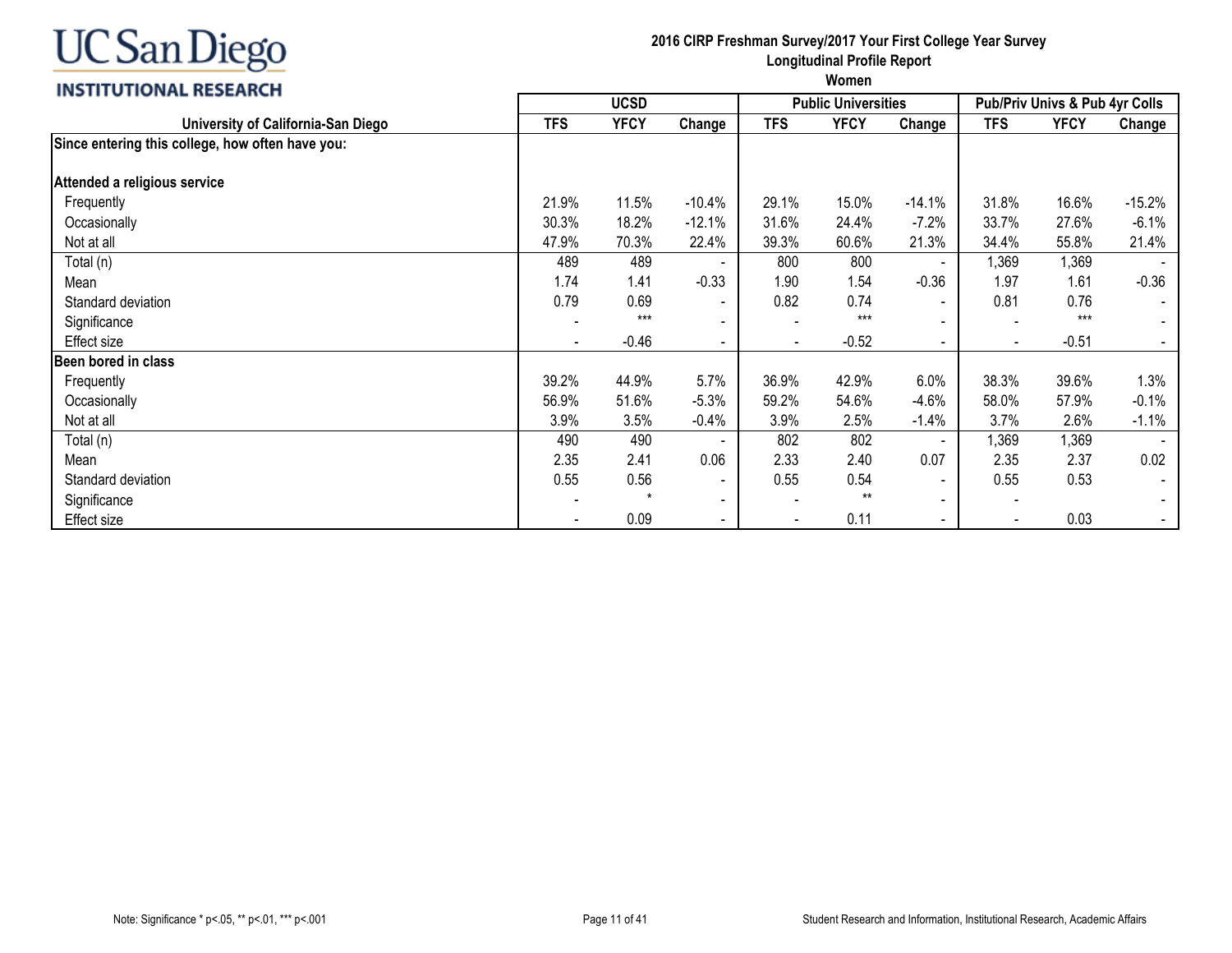#### **INSTITUTIONAL RESEARCH**

|                                                          | <b>UCSD</b> |                      |                          |                          | <b>Public Universities</b> |                          | <b>Pub/Priv Univs &amp; Pub 4yr Colls</b> |             |          |
|----------------------------------------------------------|-------------|----------------------|--------------------------|--------------------------|----------------------------|--------------------------|-------------------------------------------|-------------|----------|
| University of California-San Diego                       | <b>TFS</b>  | <b>YFCY</b>          | Change                   | <b>TFS</b>               | <b>YFCY</b>                | Change                   | <b>TFS</b>                                | <b>YFCY</b> | Change   |
| Since entering this college, how often have you:         |             |                      |                          |                          |                            |                          |                                           |             |          |
| Demonstrated for a cause (e.g., boycott, rally, protest) |             |                      |                          |                          |                            |                          |                                           |             |          |
| Frequently                                               | 2.5%        | 3.3%                 | 0.8%                     | 2.6%                     | 3.5%                       | 0.9%                     | 3.6%                                      | 4.3%        | 0.7%     |
| Occasionally                                             | 19.9%       | 29.3%                | 9.4%                     | 17.6%                    | 25.3%                      | 7.7%                     | 20.7%                                     | 29.6%       | 8.9%     |
| Not at all                                               | 77.7%       | 67.4%                | $-10.3%$                 | 79.8%                    | 71.1%                      | $-8.7%$                  | 75.7%                                     | 66.1%       | $-9.6%$  |
| Total (n)                                                | 488         | 488                  |                          | 797                      | 797                        | $\blacksquare$           | 1,360                                     | 1,360       |          |
| Mean                                                     | 1.25        | 1.36                 | 0.11                     | 1.23                     | 1.32                       | 0.09                     | 1.28                                      | 1.38        | 0.10     |
| Standard deviation                                       | 0.49        | 0.54                 | $\blacksquare$           | 0.48                     | 0.54                       | $\blacksquare$           | 0.52                                      | 0.57        |          |
| Significance                                             |             | $***$                |                          |                          | $***$                      |                          |                                           | $***$       |          |
| <b>Effect size</b>                                       |             | 0.19                 | $\blacksquare$           | $\overline{\phantom{a}}$ | 0.15                       | $\blacksquare$           | $\blacksquare$                            | 0.16        |          |
| <b>Studied with other students</b>                       |             |                      |                          |                          |                            |                          |                                           |             |          |
| Frequently                                               | 42.3%       | 34.0%                | $-8.3%$                  | 37.6%                    | 31.7%                      | $-5.9%$                  | 41.8%                                     | 35.8%       | $-6.0%$  |
| Occasionally                                             | 48.2%       | 56.1%                | 7.9%                     | 50.9%                    | 54.3%                      | 3.4%                     | 49.2%                                     | 53.7%       | 4.5%     |
| Not at all                                               | 9.5%        | 9.9%                 | 0.4%                     | 11.4%                    | 14.0%                      | 2.6%                     | 8.9%                                      | 10.5%       | 1.6%     |
| Total (n)                                                | 494         | 494                  |                          | 805                      | 805                        | $\overline{\phantom{a}}$ | 1,367                                     | 1,367       |          |
| Mean                                                     | 2.33        | 2.24                 | $-0.09$                  | 2.26                     | 2.18                       | $-0.08$                  | 2.33                                      | 2.25        | $-0.08$  |
| Standard deviation                                       | 0.64        | 0.62                 |                          | 0.65                     | 0.65                       |                          | 0.63                                      | 0.63        |          |
| Significance                                             |             | $\ddot{\phantom{0}}$ |                          |                          | $***$                      |                          |                                           | $***$       |          |
| <b>Effect size</b>                                       |             | $-0.12$              |                          |                          | $-0.10$                    |                          |                                           | $-0.10$     |          |
| <b>Drank beer</b>                                        |             |                      |                          |                          |                            |                          |                                           |             |          |
| Frequently                                               | 1.0%        | 5.3%                 | 4.3%                     | 2.3%                     | 5.8%                       | 3.5%                     | 3.5%                                      | 9.8%        | 6.3%     |
| Occasionally                                             | 16.2%       | 20.4%                | 4.2%                     | 19.7%                    | 25.2%                      | 5.5%                     | 26.9%                                     | 31.4%       | 4.5%     |
| Not at all                                               | 82.8%       | 74.2%                | $-8.6%$                  | 78.1%                    | 69.0%                      | $-9.1%$                  | 69.6%                                     | 58.8%       | $-10.8%$ |
| Total (n)                                                | 489         | 489                  |                          | 798                      | 798                        | $\overline{\phantom{a}}$ | 1,358                                     | 1,358       |          |
| Mean                                                     | 1.18        | 1.31                 | 0.13                     | 1.24                     | 1.37                       | 0.13                     | 1.34                                      | 1.51        | 0.17     |
| Standard deviation                                       | 0.41        | 0.57                 | $\overline{\phantom{a}}$ | 0.48                     | 0.59                       |                          | 0.54                                      | 0.67        |          |
| Significance                                             |             | $***$                | $\blacksquare$           |                          | $***$                      | $\blacksquare$           |                                           | $***$       |          |
| <b>Effect size</b>                                       |             | 0.23                 |                          |                          | 0.23                       |                          |                                           | 0.28        |          |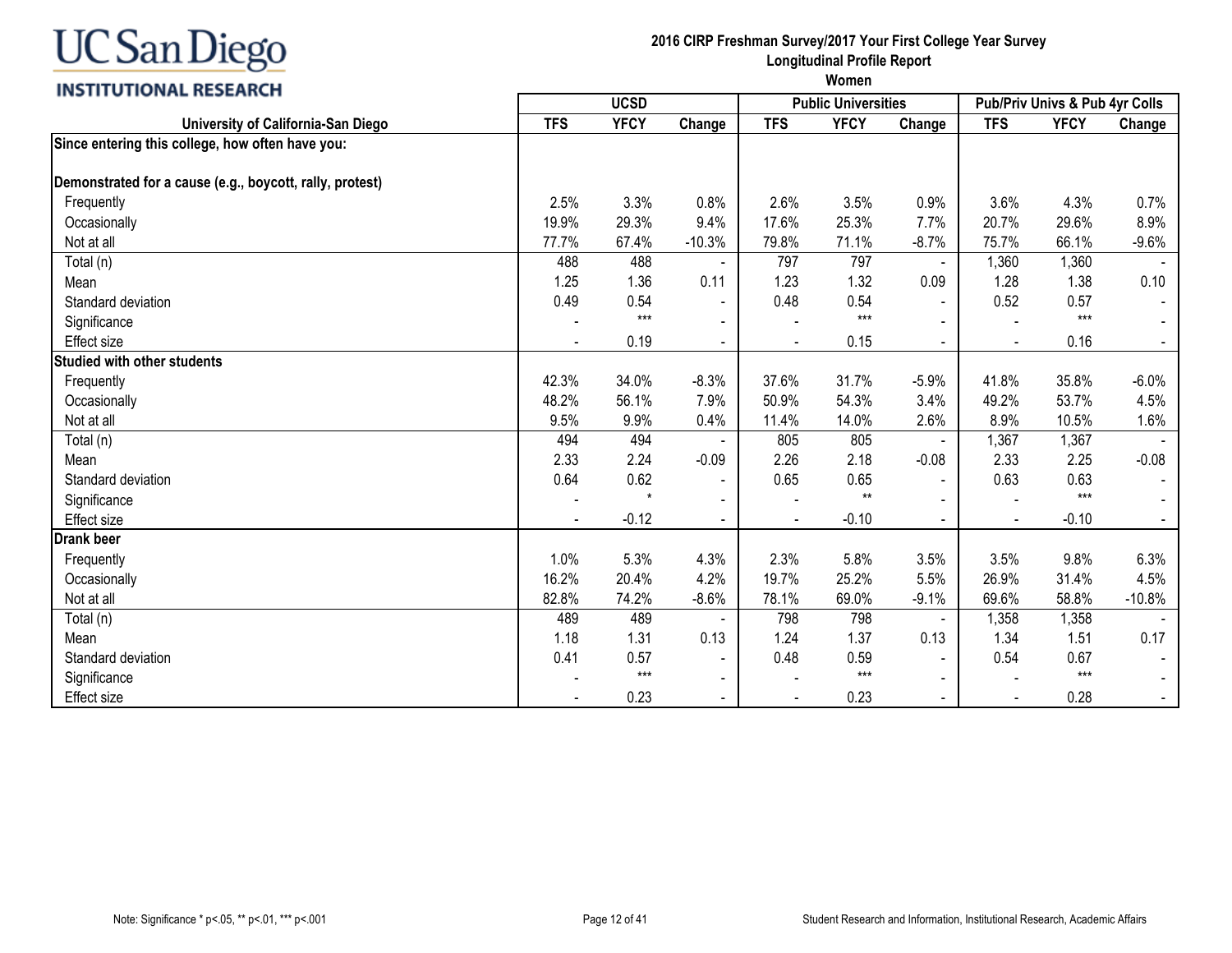## **INSTITUTIONAL RESEARCH**

| <b>INSTRUCTIONAL BESEARCH</b>                    |            | <b>UCSD</b> |                |                | <b>Public Universities</b> |                |            | Pub/Priv Univs & Pub 4yr Colls |                |
|--------------------------------------------------|------------|-------------|----------------|----------------|----------------------------|----------------|------------|--------------------------------|----------------|
| University of California-San Diego               | <b>TFS</b> | <b>YFCY</b> | Change         | <b>TFS</b>     | <b>YFCY</b>                | Change         | <b>TFS</b> | <b>YFCY</b>                    | Change         |
| Since entering this college, how often have you: |            |             |                |                |                            |                |            |                                |                |
| Drank wine or liquor                             |            |             |                |                |                            |                |            |                                |                |
| Frequently                                       | 1.6%       | 8.0%        | 6.4%           | 2.6%           | 8.3%                       | 5.7%           | 5.0%       | 13.7%                          | 8.7%           |
| Occasionally                                     | 20.5%      | 27.7%       | 7.2%           | 25.8%          | 34.0%                      | 8.2%           | 33.0%      | 37.6%                          | 4.6%           |
| Not at all                                       | 77.9%      | 64.3%       | $-13.6%$       | 71.6%          | 57.7%                      | $-13.9%$       | 62.0%      | 48.8%                          | $-13.2%$       |
| Total (n)                                        | 488        | 488         |                | 796            | 796                        |                | 1,360      | 1,360                          |                |
| Mean                                             | 1.24       | 1.44        | 0.20           | 1.31           | 1.51                       | 0.20           | 1.43       | 1.65                           | 0.22           |
| Standard deviation                               | 0.46       | 0.64        |                | 0.52           | 0.65                       |                | 0.59       | 0.71                           |                |
| Significance                                     |            | $***$       | $\blacksquare$ |                | $***$                      |                |            | $***$                          | $\blacksquare$ |
| <b>Effect size</b>                               |            | 0.33        | $\sim$         | $\blacksquare$ | 0.33                       | $\blacksquare$ | $\sim$     | 0.34                           | $\sim$         |
| Felt overwhelmed by all you had to do            |            |             |                |                |                            |                |            |                                |                |
| Frequently                                       | 47.2%      | 58.7%       | 11.5%          | 51.2%          | 58.4%                      | 7.2%           | 52.0%      | 55.0%                          | 3.0%           |
| Occasionally                                     | 48.9%      | 38.2%       | $-10.7%$       | 44.7%          | 38.8%                      | $-5.9%$        | 44.3%      | 42.0%                          | $-2.3%$        |
| Not at all                                       | 3.9%       | 3.1%        | $-0.8%$        | 4.1%           | 2.8%                       | $-1.3%$        | 3.7%       | 3.0%                           | $-0.7%$        |
| Total (n)                                        | 487        | 487         |                | 799            | 799                        | $\sim$         | 1,363      | 1,363                          |                |
| Mean                                             | 2.43       | 2.56        | 0.13           | 2.47           | 2.56                       | 0.09           | 2.48       | 2.52                           | 0.04           |
| Standard deviation                               | 0.57       | 0.56        | $\blacksquare$ | 0.58           | 0.55                       |                | 0.57       | 0.56                           |                |
| Significance                                     |            | $***$       | $\sim$         |                | $***$                      |                |            | $\star$                        | $\blacksquare$ |
| Effect size                                      |            | 0.20        | $\blacksquare$ |                | 0.14                       | $\blacksquare$ | $\sim$     | 0.06                           | $\sim$         |
| <b>Felt depressed</b>                            |            |             |                |                |                            |                |            |                                |                |
| Frequently                                       | 14.0%      | 26.7%       | 12.7%          | 15.5%          | 25.7%                      | 10.2%          | 13.8%      | 20.8%                          | 7.0%           |
| Occasionally                                     | 52.7%      | 47.5%       | $-5.2%$        | 48.6%          | 45.1%                      | $-3.5%$        | 46.5%      | 46.7%                          | 0.2%           |
| Not at all                                       | 33.3%      | 25.7%       | $-7.6%$        | 35.8%          | 29.2%                      | $-6.6%$        | 39.7%      | 32.5%                          | $-7.2%$        |
| Total (n)                                        | 486        | 486         |                | 798            | 798                        | $\blacksquare$ | 1,358      | 1,358                          |                |
| Mean                                             | 1.81       | 2.01        | 0.20           | 1.80           | 1.96                       | 0.16           | 1.74       | 1.88                           | 0.14           |
| Standard deviation                               | 0.66       | 0.73        | $\blacksquare$ | 0.69           | 0.74                       |                | 0.68       | 0.72                           |                |
| Significance                                     |            | $***$       | $\blacksquare$ |                | $***$                      |                |            | $***$                          |                |
| <b>Effect size</b>                               |            | 0.27        |                |                | 0.23                       | $\blacksquare$ |            | 0.20                           |                |
| Performed volunteer work                         |            |             |                |                |                            |                |            |                                |                |
| Frequently                                       | 48.4%      | 14.8%       | $-33.6%$       | 42.6%          | 13.1%                      | $-29.5%$       | 44.0%      | 15.5%                          | $-28.5%$       |
| Occasionally                                     | 45.3%      | 40.8%       | $-4.5%$        | 47.9%          | 46.1%                      | $-1.8%$        | 47.6%      | 48.8%                          | 1.2%           |
| Not at all                                       | 6.4%       | 44.5%       | 38.1%          | 9.5%           | 40.8%                      | 31.3%          | 8.4%       | 35.7%                          | 27.3%          |
| Total (n)                                        | 488        | 488         | $\blacksquare$ | 800            | 800                        | $\blacksquare$ | 1,366      | 1,366                          |                |
| Mean                                             | 2.42       | 1.70        | $-0.72$        | 2.33           | 1.72                       | $-0.61$        | 2.36       | 1.80                           | $-0.56$        |
| Standard deviation                               | 0.61       | 0.71        | $\blacksquare$ | 0.64           | 0.68                       |                | 0.63       | 0.69                           |                |
| Significance                                     |            | $***$       | $\blacksquare$ |                | $***$                      |                |            | $***$                          |                |
| Effect size                                      |            | $-0.85$     | $\sim$         |                | $-0.73$                    | $\blacksquare$ |            | $-0.68$                        |                |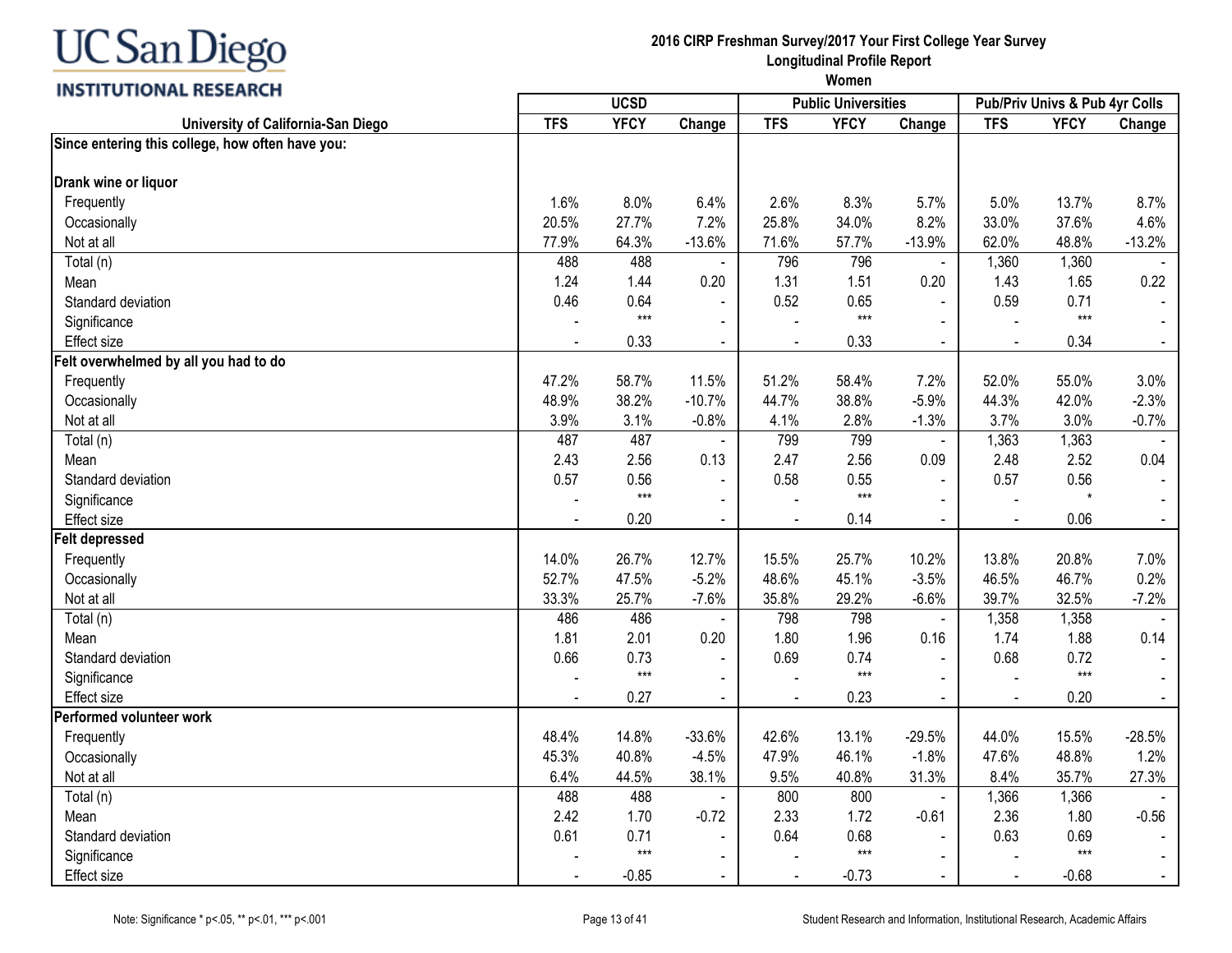#### **INSTITUTIONAL RESEARCH**

| <b>TFS</b><br><b>YFCY</b><br><b>TFS</b><br><b>YFCY</b><br>University of California-San Diego<br>Change<br><b>TFS</b><br><b>YFCY</b><br>Change<br>Since entering this college, how often have you: | Change<br>$-21.5%$<br>2.9% |
|---------------------------------------------------------------------------------------------------------------------------------------------------------------------------------------------------|----------------------------|
|                                                                                                                                                                                                   |                            |
|                                                                                                                                                                                                   |                            |
| Asked a teacher/professor for advice after class                                                                                                                                                  |                            |
| 30.2%<br>7.0%<br>$-23.2%$<br>10.1%<br>$-21.7%$<br>34.4%<br>12.9%<br>Frequently<br>31.8%                                                                                                           |                            |
| 44.7%<br>$-11.1%$<br>51.3%<br>54.2%<br>55.8%<br>55.2%<br>$-3.9%$<br>57.1%<br>Occasionally                                                                                                         |                            |
| 14.0%<br>34.4%<br>30.0%<br>Not at all<br>48.4%<br>13.1%<br>38.7%<br>25.6%<br>11.5%                                                                                                                | 18.5%                      |
| 1,362<br>486<br>486<br>796<br>796<br>1,362<br>Total (n)                                                                                                                                           |                            |
| 2.16<br>2.19<br>1.71<br>2.23<br>1.59<br>$-0.57$<br>$-0.48$<br>1.83<br>Mean                                                                                                                        | $-0.40$                    |
| 0.62<br>0.65<br>0.64<br>0.64<br>0.64<br>0.63<br>Standard deviation                                                                                                                                |                            |
| $***$<br>$***$<br>$***$<br>Significance                                                                                                                                                           |                            |
| $-0.71$<br>$-0.59$<br>$-0.51$<br><b>Effect size</b><br>$\mathbf{r}$<br>$\sim$<br>$\blacksquare$<br>$\blacksquare$                                                                                 |                            |
| Since entering this college, how often have you:                                                                                                                                                  |                            |
| <b>Come late to class</b>                                                                                                                                                                         |                            |
| Frequently<br>9.0%<br>11.9%<br>2.9%<br>6.9%<br>8.9%<br>2.0%<br>6.5%<br>7.4%                                                                                                                       | 0.9%                       |
| 50.2%<br>38.1%<br>57.2%<br>19.1%<br>42.3%<br>54.2%<br>11.9%<br>40.4%<br>Occasionally                                                                                                              | 9.8%                       |
| 53.2%<br>Not at all<br>52.9%<br>30.9%<br>$-22.0%$<br>50.8%<br>36.9%<br>$-13.9%$<br>42.4%                                                                                                          | $-10.8%$                   |
| 488<br>488<br>799<br>1,364<br>1,364<br>799                                                                                                                                                        |                            |
| Total (n)<br>$\overline{\phantom{a}}$<br>1.81<br>0.25<br>1.56<br>1.72<br>1.53<br>Mean<br>1.56<br>0.16<br>1.65                                                                                     | 0.12                       |
| 0.65<br>0.63<br>0.62<br>0.62<br>0.61<br>Standard deviation<br>0.61                                                                                                                                |                            |
| $***$<br>$***$<br>$***$<br>Significance                                                                                                                                                           |                            |
| 0.34<br>0.22<br>0.17<br><b>Effect size</b><br>$\blacksquare$<br>$\blacksquare$<br>$\blacksquare$<br>$\sim$                                                                                        | $\blacksquare$             |
| <b>Discussed religion</b>                                                                                                                                                                         |                            |
| 22.1%<br>$-1.4%$<br>21.6%<br>27.5%<br>23.5%<br>25.5%<br>$-3.9%$<br>25.5%<br>Frequently                                                                                                            | $-2.0%$                    |
| 51.3%<br>54.0%<br>2.7%<br>54.0%<br>2.7%<br>53.6%<br>55.7%<br>51.3%<br>Occasionally                                                                                                                | 2.1%                       |
| Not at all<br>25.2%<br>23.9%<br>$-1.3%$<br>23.2%<br>24.4%<br>1.2%<br>18.9%<br>18.9%                                                                                                               | 0.0%                       |
| 485<br>485<br>796<br>796<br>1,358<br>1,358<br>Total (n)                                                                                                                                           |                            |
| 1.98<br>2.02<br>$-0.05$<br>1.98<br>0.00<br>1.97<br>2.09<br>2.07<br>Mean                                                                                                                           | $-0.02$                    |
| 0.68<br>0.70<br>0.68<br>0.70<br>0.68<br>0.66<br>Standard deviation<br>$\sim$                                                                                                                      |                            |
| Significance<br>$\sim$                                                                                                                                                                            |                            |
| 0.00<br>$-0.06$<br><b>Effect size</b><br>$-0.03$<br>$\blacksquare$                                                                                                                                |                            |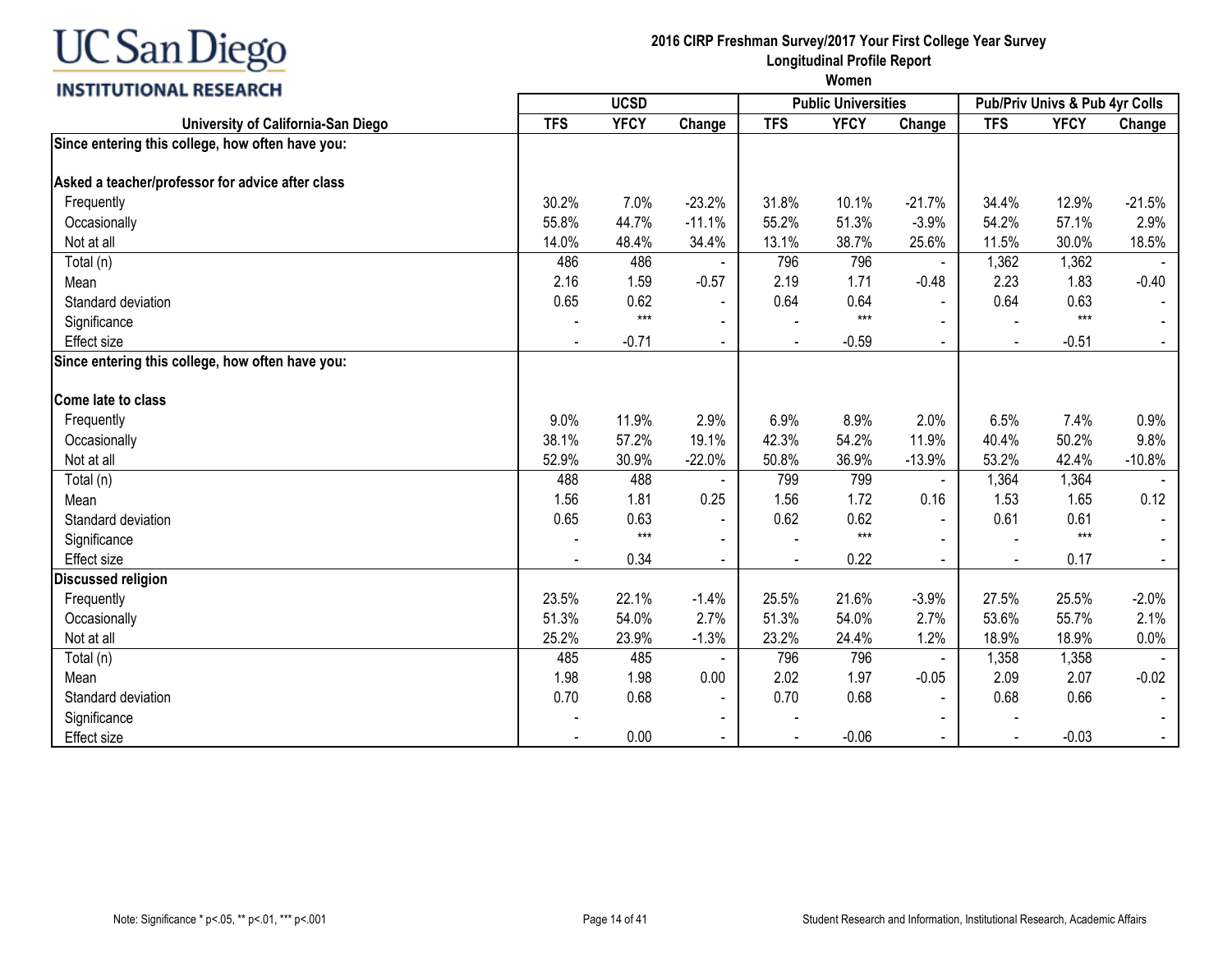| <b>INSTITUTIONAL RESEARCH</b>                                        |                |             |                          |                |                            |                |                |                                |          |
|----------------------------------------------------------------------|----------------|-------------|--------------------------|----------------|----------------------------|----------------|----------------|--------------------------------|----------|
|                                                                      |                | <b>UCSD</b> |                          |                | <b>Public Universities</b> |                |                | Pub/Priv Univs & Pub 4yr Colls |          |
| University of California-San Diego                                   | <b>TFS</b>     | <b>YFCY</b> | Change                   | <b>TFS</b>     | <b>YFCY</b>                | Change         | <b>TFS</b>     | <b>YFCY</b>                    | Change   |
| Since entering this college, how often have you:                     |                |             |                          |                |                            |                |                |                                |          |
| <b>Discussed politics</b>                                            |                |             |                          |                |                            |                |                |                                |          |
| Frequently                                                           | 39.4%          | 26.6%       | $-12.8%$                 | 35.6%          | 25.1%                      | $-10.5%$       | 39.3%          | 31.5%                          | $-7.8%$  |
| Occasionally                                                         | 48.0%          | 57.9%       | 9.9%                     | 49.1%          | 58.8%                      | 9.7%           | 47.9%          | 56.4%                          | 8.5%     |
| Not at all                                                           | 12.6%          | 15.5%       | 2.9%                     | 15.3%          | 16.1%                      | 0.8%           | 12.8%          | 12.1%                          | $-0.7%$  |
| Total (n)                                                            | 485            | 485         | $\blacksquare$           | 796            | 796                        |                | 1,358          | 1,358                          |          |
| Mean                                                                 | 2.27           | 2.11        | $-0.16$                  | 2.20           | 2.09                       | $-0.11$        | 2.27           | 2.19                           | $-0.08$  |
| Standard deviation                                                   | 0.67           | 0.64        |                          | 0.68           | 0.64                       |                | 0.67           | 0.63                           |          |
| Significance                                                         |                | $***$       |                          |                | $***$                      |                |                | $***$                          |          |
| <b>Effect size</b>                                                   |                | $-0.23$     | $\blacksquare$           |                | $-0.15$                    | $\sim$         | $\overline{a}$ | $-0.11$                        | $\sim$   |
| Publicly communicated your opinion about a cause (e.g., blog, email, |                |             |                          |                |                            |                |                |                                |          |
| petition)                                                            |                |             |                          |                |                            |                |                |                                |          |
| Frequently                                                           | 15.9%          | 7.6%        | $-8.3%$                  | 16.1%          | 8.4%                       | $-7.7%$        | 19.0%          | 10.9%                          | $-8.1%$  |
| Occasionally                                                         | 34.5%          | 26.7%       | $-7.8%$                  | 33.9%          | 27.2%                      | $-6.7%$        | 33.0%          | 31.6%                          | $-1.4%$  |
| Not at all                                                           | 49.6%          | 65.7%       | 16.1%                    | 49.9%          | 64.3%                      | 14.4%          | 48.0%          | 57.5%                          | 9.5%     |
| Total (n)                                                            | 484            | 484         | $\blacksquare$           | 793            | 793                        |                | 1,353          | 1,353                          |          |
| Mean                                                                 | 1.66           | 1.42        | $-0.24$                  | 1.66           | 1.44                       | $-0.22$        | 1.71           | 1.53                           | $-0.18$  |
| Standard deviation                                                   | 0.74           | 0.63        | $\overline{\phantom{a}}$ | 0.74           | 0.65                       |                | 0.77           | 0.68                           |          |
| Significance                                                         |                | $***$       |                          |                | $***$                      |                |                | $***$                          |          |
| <b>Effect size</b>                                                   |                | $-0.31$     | $\blacksquare$           |                | $-0.27$                    |                | $\overline{a}$ | $-0.22$                        |          |
| Helped raise money for a cause or campaign                           |                |             |                          |                |                            |                |                |                                |          |
| Frequently                                                           | 13.4%          | 7.0%        | $-6.4%$                  | 13.9%          | 8.1%                       | $-5.8%$        | 15.9%          | 8.4%                           | $-7.5%$  |
| Occasionally                                                         | 41.9%          | 20.0%       | $-21.9%$                 | 44.5%          | 23.5%                      | $-21.0%$       | 46.0%          | 28.0%                          | $-18.0%$ |
| Not at all                                                           | 44.6%          | 72.9%       | 28.3%                    | 41.6%          | 68.4%                      | 26.8%          | 38.1%          | 63.6%                          | 25.5%    |
| Total (n)                                                            | 484            | 484         |                          | 791            | 791                        |                | 1,353          | 1,353                          |          |
| Mean                                                                 | 1.69           | 1.34        | $-0.35$                  | 1.72           | 1.40                       | $-0.32$        | 1.78           | 1.45                           | $-0.33$  |
| Standard deviation                                                   | 0.70           | 0.60        |                          | 0.69           | 0.63                       |                | 0.70           | 0.64                           |          |
| Significance                                                         |                | $***$       |                          |                | $***$                      |                |                | $***$                          |          |
| <b>Effect size</b>                                                   | $\blacksquare$ | $-0.40$     | $\blacksquare$           | $\blacksquare$ | $-0.37$                    | $\blacksquare$ | $\blacksquare$ | $-0.38$                        | $\sim$   |
| <b>Felt anxious</b>                                                  |                |             |                          |                |                            |                |                |                                |          |
| Frequently                                                           | 41.7%          | 47.1%       | 5.4%                     | 43.8%          | 46.4%                      | 2.6%           | 44.3%          | 43.4%                          | $-0.9%$  |
| Occasionally                                                         | 49.7%          | 44.9%       | $-4.8%$                  | 47.5%          | 46.1%                      | $-1.4%$        | 47.3%          | 48.7%                          | 1.4%     |
| Not at all                                                           | 8.6%           | 8.0%        | $-0.6%$                  | 8.7%           | 7.5%                       | $-1.2%$        | 8.4%           | 7.9%                           | $-0.5%$  |
| Total (n)                                                            | 559            | 488         |                          | 913            | 799                        |                | 1,493          | 1,357                          |          |
| Mean                                                                 | 2.33           | 2.39        | 0.06                     | 2.35           | 2.39                       | 0.04           | 2.36           | 2.36                           | 0.00     |
| Standard deviation                                                   | 0.63           | 0.63        | $\blacksquare$           | 0.63           | 0.62                       |                | 0.63           | 0.62                           |          |
| Significance                                                         |                |             | $\overline{\phantom{a}}$ |                |                            |                |                |                                |          |
| Effect size                                                          |                | 0.09        | $\blacksquare$           |                | 0.06                       |                | $\overline{a}$ | 0.00                           |          |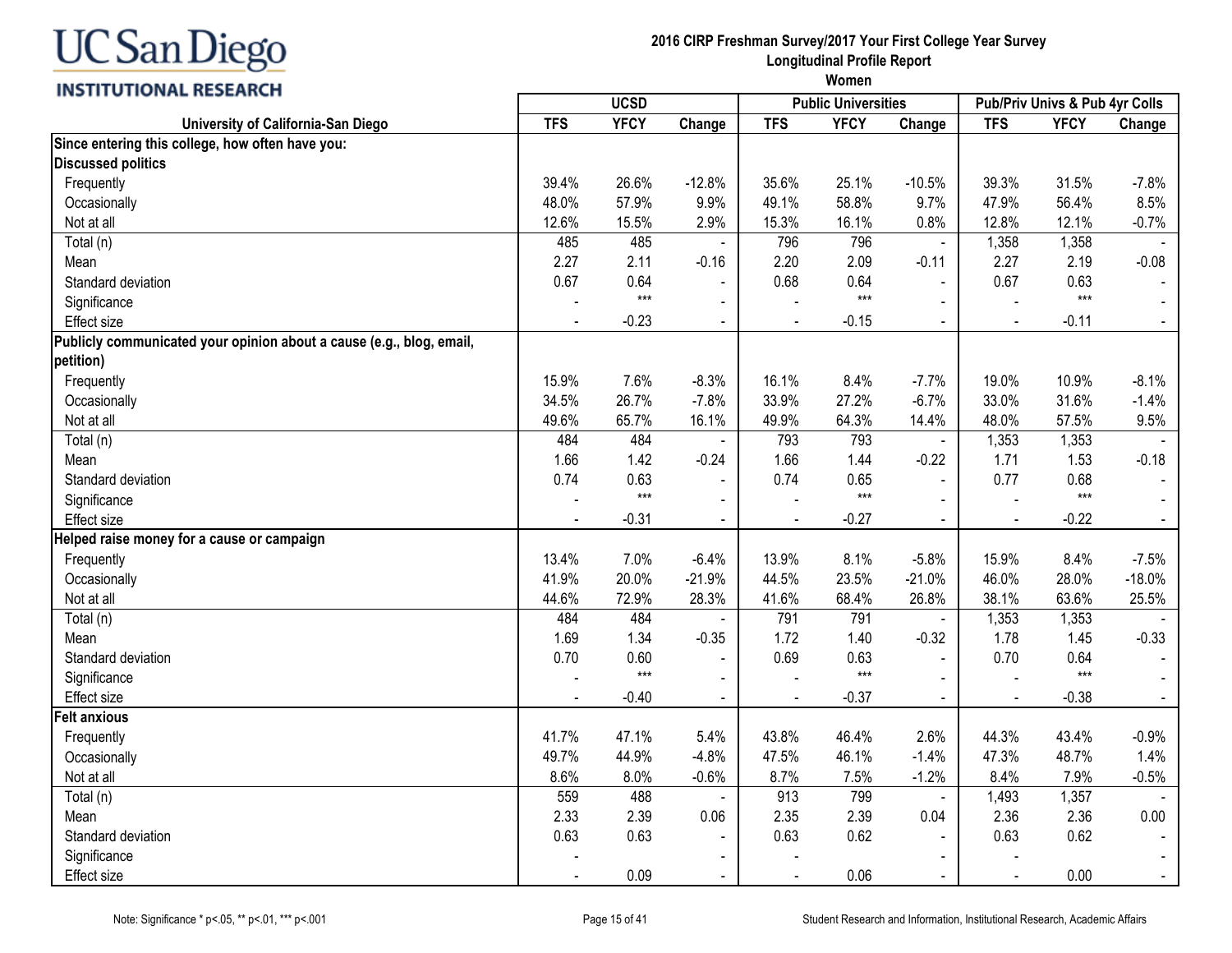| C San Diego |  |
|-------------|--|
|-------------|--|

| <b>INSTITUTIONAL RESEARCH</b>              | <i>vvornen</i> |             |                |                          |                            |                |            |                                |                |
|--------------------------------------------|----------------|-------------|----------------|--------------------------|----------------------------|----------------|------------|--------------------------------|----------------|
|                                            |                | <b>UCSD</b> |                |                          | <b>Public Universities</b> |                |            | Pub/Priv Univs & Pub 4yr Colls |                |
| University of California-San Diego         | <b>TFS</b>     | <b>YFCY</b> | Change         | <b>TFS</b>               | <b>YFCY</b>                | Change         | <b>TFS</b> | <b>YFCY</b>                    | Change         |
| Fell asleep in class                       |                |             |                |                          |                            |                |            |                                |                |
| Frequently                                 | 7.3%           | 7.6%        | 0.3%           | 6.8%                     | 5.7%                       | $-1.1%$        | 6.1%       | 4.9%                           | $-1.2%$        |
| Occasionally                               | 32.1%          | 34.7%       | 2.6%           | 32.3%                    | 29.3%                      | $-3.0%$        | 31.5%      | 30.3%                          | $-1.2%$        |
| Not at all                                 | 60.6%          | 57.7%       | $-2.9%$        | 60.9%                    | 65.1%                      | 4.2%           | 62.4%      | 64.8%                          | 2.4%           |
| Total (n)                                  | 449            | 449         |                | 724                      | 724                        | $\mathbf{r}$   | 1,274      | 1,274                          |                |
| Mean                                       | 1.47           | 1.50        | 0.03           | 1.46                     | 1.41                       | $-0.05$        | 1.44       | 1.40                           | $-0.04$        |
| Standard deviation                         | 0.63           | 0.63        | $\blacksquare$ | 0.62                     | 0.60                       | $\mathbf{r}$   | 0.61       | 0.58                           |                |
| Significance                               |                |             |                |                          |                            |                |            |                                |                |
| <b>Effect size</b>                         |                | 0.04        |                | $\sim$                   | $-0.07$                    |                |            | $-0.06$                        | $\sim$         |
| <b>Skipped school/class</b>                |                |             |                |                          |                            |                |            |                                |                |
| Frequently                                 | 2.9%           | 8.3%        | 5.4%           | 2.8%                     | 6.4%                       | 3.6%           | 2.1%       | 4.5%                           | 2.4%           |
| Occasionally                               | 23.0%          | 65.8%       | 42.8%          | 22.6%                    | 63.5%                      | 40.9%          | 21.0%      | 58.9%                          | 37.9%          |
| Not at all                                 | 74.1%          | 25.9%       | $-48.2%$       | 74.6%                    | 30.1%                      | $-44.5%$       | 76.9%      | 36.6%                          | $-40.3%$       |
| Total (n)                                  | 448            | 448         |                | 721                      | 721                        |                | 1,271      | 1,271                          |                |
| Mean                                       | 1.29           | 1.82        | 0.53           | 1.28                     | 1.76                       | 0.48           | 1.25       | 1.68                           | 0.43           |
| Standard deviation                         | 0.51           | 0.56        |                | 0.51                     | 0.56                       |                | 0.48       | 0.55                           |                |
| Significance                               |                | $***$       |                |                          | $***$                      |                |            | $***$                          |                |
| <b>Effect size</b>                         |                | 0.79        | $\mathbf{r}$   | $\overline{a}$           | 0.72                       | $\mathbf{r}$   |            | 0.66                           | $\sim$         |
| <b>Tutored another student</b>             |                |             |                |                          |                            |                |            |                                |                |
| Frequently                                 | 29.1%          | 4.7%        | $-24.4%$       | 21.3%                    | 4.0%                       | $-17.3%$       | 21.4%      | 3.6%                           | $-17.8%$       |
| Occasionally                               | 53.3%          | 41.8%       | $-11.5%$       | 49.0%                    | 36.2%                      | $-12.8%$       | 48.2%      | 33.6%                          | $-14.6%$       |
| Not at all                                 | 17.6%          | 53.6%       | 36.0%          | 29.6%                    | 59.8%                      | 30.2%          | 30.3%      | 62.8%                          | 32.5%          |
| Total (n)                                  | 450            | 450         |                | 726                      | 726                        | $\blacksquare$ | 1,279      | 1,279                          |                |
| Mean                                       | 2.12           | 1.51        | $-0.61$        | 1.92                     | 1.44                       | $-0.48$        | 1.91       | 1.41                           | $-0.50$        |
| Standard deviation                         | 0.67           | 0.59        | $\blacksquare$ | 0.71                     | 0.57                       | $\blacksquare$ | 0.71       | 0.56                           |                |
| Significance                               |                | $***$       | $\blacksquare$ |                          | $***$                      | $\blacksquare$ |            | $***$                          | $\sim$         |
| <b>Effect</b> size                         |                | $-0.79$     | $\blacksquare$ | $\overline{\phantom{a}}$ | $-0.63$                    | $\sim$         |            | $-0.64$                        | $\sim$         |
| Turned in homework/course assignments late |                |             |                |                          |                            |                |            |                                |                |
| Frequently                                 | 2.0%           | 2.5%        | 0.5%           | 2.8%                     | 3.5%                       | 0.7%           | 3.1%       | 2.7%                           | $-0.4%$        |
| Occasionally                               | 31.5%          | 24.3%       | $-7.2%$        | 35.4%                    | 28.0%                      | $-7.4%$        | 35.0%      | 28.0%                          | $-7.0%$        |
| Not at all                                 | 66.4%          | 73.2%       | 6.8%           | 61.9%                    | 68.5%                      | 6.6%           | 62.0%      | 69.2%                          | 7.2%           |
| Total (n)                                  | 444            | 444         |                | 721                      | 721                        |                | 1,273      | 1,273                          |                |
| Mean                                       | 1.36           | 1.29        | $-0.07$        | 1.41                     | 1.35                       | $-0.06$        | 1.41       | 1.34                           | $-0.07$        |
| Standard deviation                         | 0.52           | 0.51        | $\sim$         | 0.55                     | 0.55                       | ÷              | 0.55       | 0.53                           |                |
| Significance                               |                | $\star$     | $\overline{a}$ |                          |                            | $\blacksquare$ |            | $***$                          |                |
| Effect size                                |                | $-0.11$     |                |                          | $-0.09$                    |                |            | $-0.11$                        | $\blacksquare$ |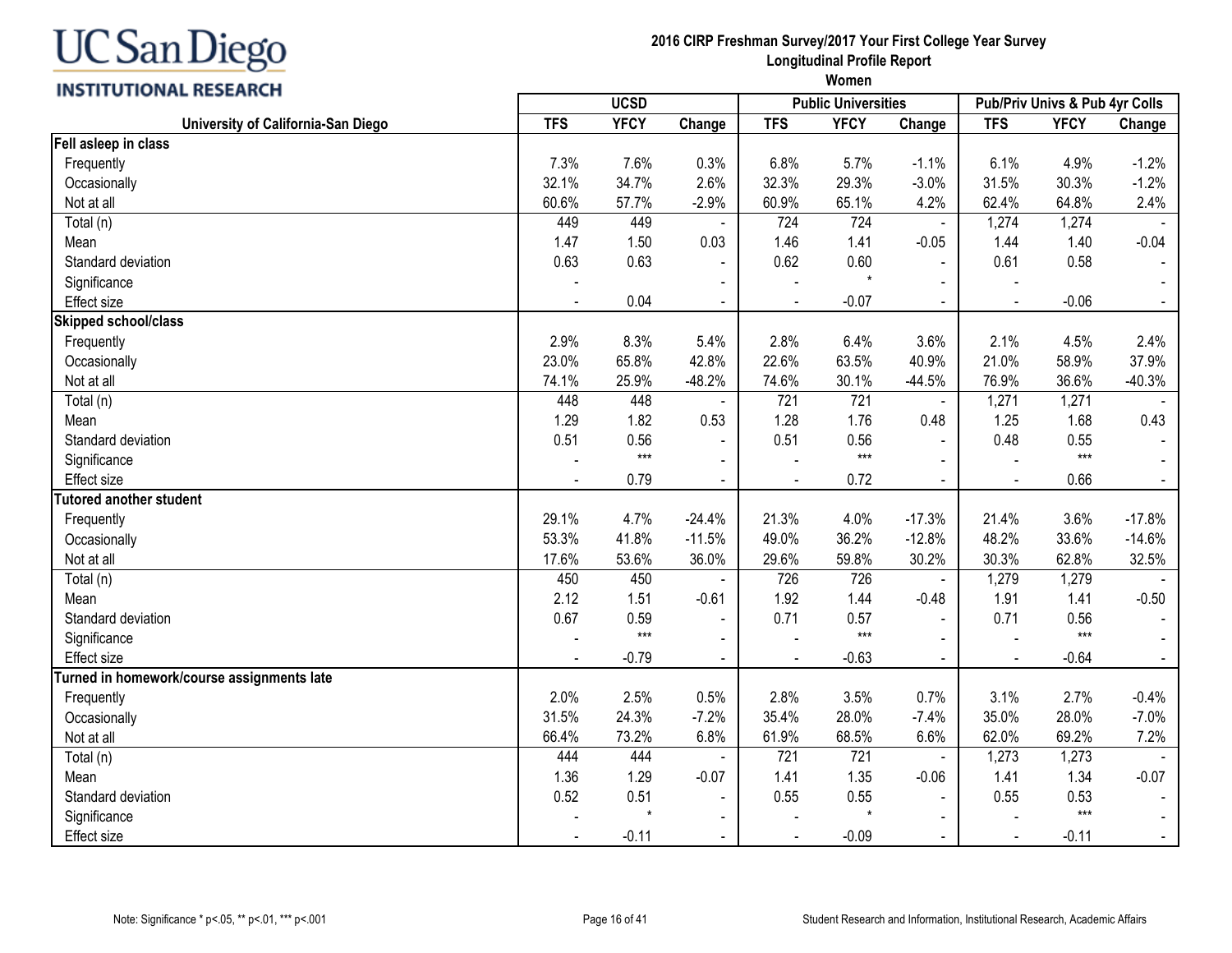

**2016 CIRP Freshman Survey/2017 Your First College Year Survey Longitudinal Profile Report**

| ,,,,,,,,,,,,,,,,,,,,,,,,,                                                  |            | <b>UCSD</b><br><b>Public Universities</b> |                          |            |             |                        | Pub/Priv Univs & Pub 4yr Colls |             |         |  |
|----------------------------------------------------------------------------|------------|-------------------------------------------|--------------------------|------------|-------------|------------------------|--------------------------------|-------------|---------|--|
| University of California-San Diego                                         | <b>TFS</b> | <b>YFCY</b>                               | Change                   | <b>TFS</b> | <b>YFCY</b> | Change                 | <b>TFS</b>                     | <b>YFCY</b> | Change  |  |
| Since entering this college, how much time have you spent during a typical |            |                                           |                          |            |             |                        |                                |             |         |  |
| week doing the following activities?                                       |            |                                           |                          |            |             |                        |                                |             |         |  |
| Studying/homework                                                          |            |                                           |                          |            |             |                        |                                |             |         |  |
| Over 20 hrs/wk                                                             | 14.4%      | 12.2%                                     | $-2.2%$                  | 10.0%      | 8.9%        | $-1.1%$                | 9.7%                           | 10.6%       | 0.9%    |  |
| 16 to 20 hrs/wk                                                            | 10.4%      | 14.2%                                     | 3.8%                     | 7.6%       | 10.8%       | 3.2%                   | 10.9%                          | 12.9%       | 2.0%    |  |
| 11 to 15 hrs/wk                                                            | 20.7%      | 22.7%                                     | 2.0%                     | 16.3%      | 18.2%       | 1.9%                   | 18.9%                          | 19.9%       | 1.0%    |  |
| 6 to 10 hrs/wk                                                             | 23.8%      | 33.3%                                     | 9.5%                     | 21.8%      | 31.9%       | 10.1%                  | 22.5%                          | 32.7%       | 10.2%   |  |
| 3 to 5 hrs/wk                                                              | 21.3%      | 15.8%                                     | $-5.5%$                  | 25.4%      | 25.0%       | $-0.4%$                | 23.2%                          | 19.9%       | $-3.3%$ |  |
| 1 to 2 hrs/wk                                                              | 7.3%       | 1.3%                                      | $-6.0%$                  | 14.0%      | 3.8%        | $-10.2%$               | 10.9%                          | 2.8%        | $-8.1%$ |  |
| Less than one hr/wk                                                        | 2.0%       | 0.4%                                      | $-1.6%$                  | 4.4%       | 1.4%        | $-3.0%$                | 3.4%                           | 1.0%        | $-2.4%$ |  |
| None                                                                       | 0.0%       | 0.0%                                      | 0.0%                     | 0.4%       | 0.0%        | $-0.4%$                | 0.4%                           | 0.2%        | $-0.2%$ |  |
| Total (n)                                                                  | 450        | 450                                       |                          | 720        | 720         |                        | 1,262                          | 1,262       |         |  |
| Mean                                                                       | 5.43       | 5.68                                      | 0.25                     | 4.93       | 5.30        | $\blacksquare$<br>0.37 | 5.13                           | 5.48        | 0.35    |  |
| Standard deviation                                                         | 1.56       | 1.30                                      |                          | 1.63       | 1.36        |                        | 1.59                           | 1.37        |         |  |
|                                                                            |            | $**$                                      | $\blacksquare$           |            | $***$       |                        |                                | $***$       |         |  |
| Significance<br>Effect size                                                |            | 0.15                                      | $\blacksquare$           |            | 0.23        |                        |                                | 0.22        |         |  |
|                                                                            |            |                                           | $\blacksquare$           |            |             |                        | $\blacksquare$                 |             |         |  |
| Socializing with friends (in person - YFCY only)                           |            |                                           |                          |            |             |                        |                                |             |         |  |
| Over 20 hrs/wk                                                             | 6.0%       | 8.0%                                      | 2.0%                     | 6.8%       | 8.6%        | 1.8%                   | 8.3%                           | 11.7%       | 3.4%    |  |
| 16 to 20 hrs/wk                                                            | 6.0%       | 4.7%                                      | $-1.3%$                  | 6.4%       | 6.3%        | $-0.1%$                | 6.7%                           | 8.4%        | 1.7%    |  |
| 11 to 15 hrs/wk                                                            | 12.7%      | 12.4%                                     | $-0.3%$                  | 12.5%      | 12.6%       | 0.1%                   | 14.4%                          | 16.6%       | 2.2%    |  |
| 6 to 10 hrs/wk                                                             | 26.9%      | 26.4%                                     | $-0.5%$                  | 27.2%      | 25.6%       | $-1.6%$                | 28.4%                          | 26.4%       | $-2.0%$ |  |
| 3 to 5 hrs/wk                                                              | 27.6%      | 30.9%                                     | 3.3%                     | 27.6%      | 29.3%       | 1.7%                   | 26.9%                          | 23.7%       | $-3.2%$ |  |
| 1 to 2 hrs/wk                                                              | 16.4%      | 9.8%                                      | $-6.6%$                  | 15.1%      | 9.9%        | $-5.2%$                | 12.1%                          | 7.7%        | $-4.4%$ |  |
| Less than one hr/wk                                                        | 4.0%       | 5.1%                                      | 1.1%                     | 3.8%       | 5.3%        | 1.5%                   | 2.8%                           | 3.9%        | 1.1%    |  |
| None                                                                       | 0.4%       | 2.7%                                      | 2.3%                     | 0.6%       | 2.5%        | 1.9%                   | 0.3%                           | 1.6%        | 1.3%    |  |
| Total (n)                                                                  | 450        | 450                                       |                          | 720        | 720         | $\blacksquare$         | 1,260                          | 1,260       |         |  |
| Mean                                                                       | 4.68       | 4.69                                      | 0.01                     | 4.74       | 4.76        | 0.02                   | 4.92                           | 5.12        | 0.20    |  |
| Standard deviation                                                         | 1.48       | 1.59                                      | $\overline{\phantom{a}}$ | 1.50       | 1.63        | $\blacksquare$         | 1.49                           | 1.64        |         |  |
| Significance                                                               |            |                                           |                          |            |             |                        |                                | $***$       |         |  |
| <b>Effect size</b>                                                         |            | 0.01                                      | $\blacksquare$           |            | 0.01        | $\sim$                 | $\blacksquare$                 | 0.11        |         |  |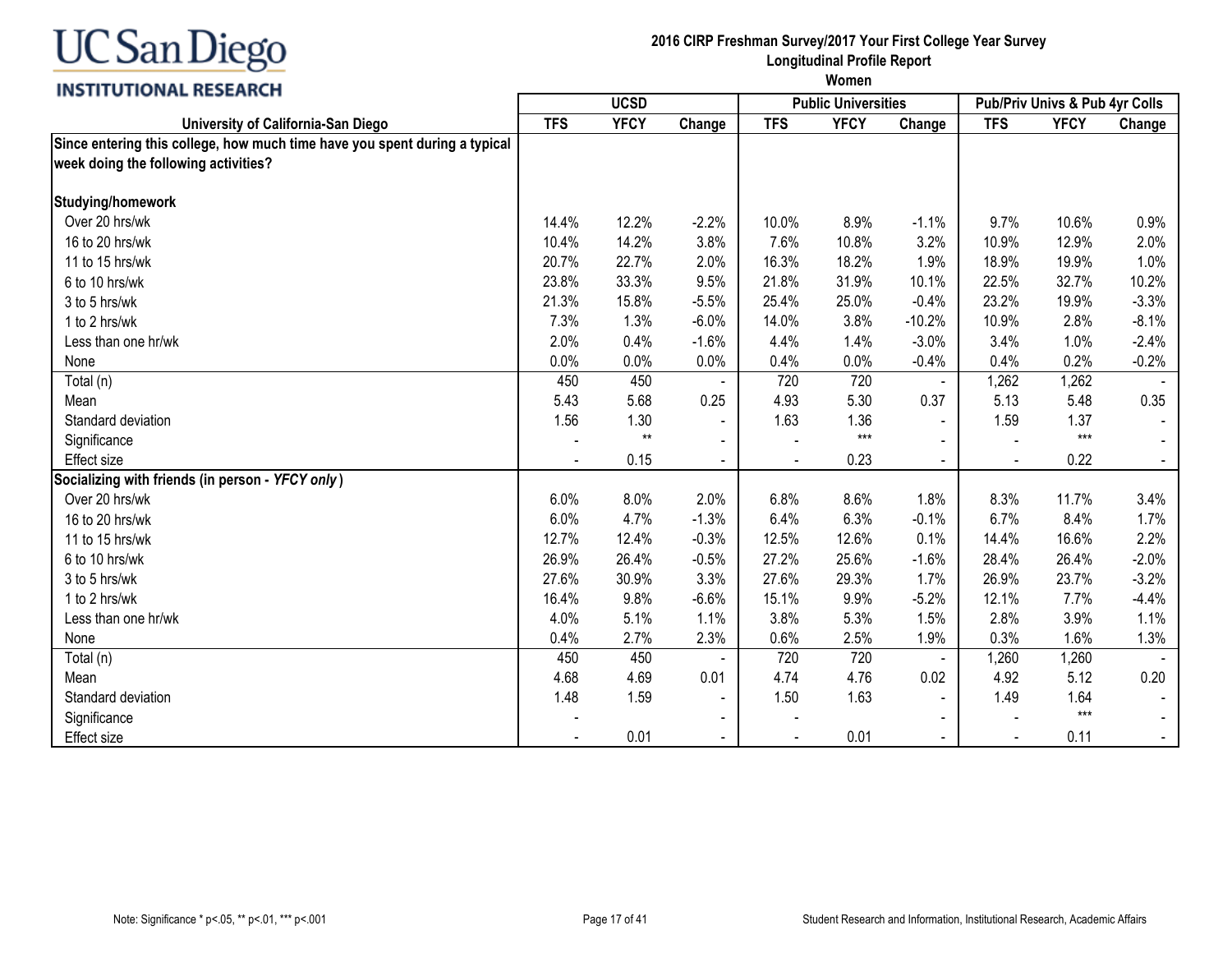

#### INCTITUTIONAL DECEADEL

#### **2016 CIRP Freshman Survey/2017 Your First College Year Survey Longitudinal Profile Report**

| <b>INSITIVITUME RESEARCH</b>                                                                                       | <b>UCSD</b> |             |                |                | <b>Public Universities</b> |                | <b>Pub/Priv Univs &amp; Pub 4yr Colls</b> |             |          |
|--------------------------------------------------------------------------------------------------------------------|-------------|-------------|----------------|----------------|----------------------------|----------------|-------------------------------------------|-------------|----------|
| University of California-San Diego                                                                                 | <b>TFS</b>  | <b>YFCY</b> | Change         | <b>TFS</b>     | <b>YFCY</b>                | Change         | <b>TFS</b>                                | <b>YFCY</b> | Change   |
| Since entering this college, how much time have you spent during a typical<br>week doing the following activities? |             |             |                |                |                            |                |                                           |             |          |
| <b>Using social media</b>                                                                                          |             |             |                |                |                            |                |                                           |             |          |
| Over 20 hrs/wk                                                                                                     | 7.3%        | 8.2%        | 0.9%           | 7.7%           | 10.1%                      | 2.4%           | 6.4%                                      | 9.0%        | 2.6%     |
| 16 to 20 hrs/wk                                                                                                    | 4.9%        | 4.9%        | 0.0%           | 5.6%           | 6.4%                       | 0.8%           | 5.7%                                      | 6.4%        | 0.7%     |
| 11 to 15 hrs/wk                                                                                                    | 13.1%       | 13.3%       | 0.2%           | 13.3%          | 13.7%                      | 0.4%           | 11.4%                                     | 13.6%       | 2.2%     |
| 6 to 10 hrs/wk                                                                                                     | 21.3%       | 25.1%       | 3.8%           | 22.3%          | 23.5%                      | 1.2%           | 23.2%                                     | 23.3%       | 0.1%     |
| 3 to 5 hrs/wk                                                                                                      | 28.0%       | 29.8%       | 1.8%           | 25.8%          | 27.2%                      | 1.4%           | 27.6%                                     | 27.7%       | 0.1%     |
| 1 to 2 hrs/wk                                                                                                      | 14.4%       | 12.2%       | $-2.2%$        | 15.1%          | 12.4%                      | $-2.7%$        | 16.8%                                     | 13.4%       | $-3.4%$  |
| Less than one hr/wk                                                                                                | 7.6%        | 4.9%        | $-2.7%$        | 7.0%           | 5.2%                       | $-1.8%$        | 6.0%                                      | 5.2%        | $-0.8%$  |
| None                                                                                                               | 3.3%        | 1.6%        | $-1.7%$        | 3.2%           | 1.5%                       | $-1.7%$        | 3.0%                                      | 1.4%        | $-1.6%$  |
| Total (n)                                                                                                          | 450         | 450         |                | 716            | 716                        | $\blacksquare$ | 1,251                                     | 1,251       |          |
| Mean                                                                                                               | 4.52        | 4.73        | 0.21           | 4.58           | 4.83                       | 0.25           | 4.51                                      | 4.77        | 0.26     |
| Standard deviation                                                                                                 | 1.68        | 1.57        | $\blacksquare$ | 1.70           | 1.66                       | $\sim$         | 1.62                                      | 1.63        |          |
| Significance                                                                                                       |             | $**$        |                |                | $***$                      |                |                                           | $***$       |          |
| <b>Effect size</b>                                                                                                 |             | 0.13        |                |                | 0.15                       |                | $\blacksquare$                            | 0.16        |          |
| Partying                                                                                                           |             |             |                |                |                            |                |                                           |             |          |
| Over 20 hrs/wk                                                                                                     | 0.2%        | 0.4%        | 0.2%           | 0.1%           | 0.4%                       | 0.3%           | 0.2%                                      | 0.6%        | 0.4%     |
| 16 to 20 hrs/wk                                                                                                    | 0.0%        | 0.0%        | 0.0%           | 0.0%           | 0.1%                       | 0.1%           | 0.4%                                      | 0.6%        | 0.2%     |
| 11 to 15 hrs/wk                                                                                                    | 0.9%        | 0.9%        | 0.0%           | 1.1%           | 1.0%                       | $-0.1%$        | 1.4%                                      | 1.6%        | 0.2%     |
| 6 to 10 hrs/wk                                                                                                     | 2.0%        | 3.3%        | 1.3%           | 2.5%           | 3.8%                       | 1.3%           | 4.0%                                      | 8.2%        | 4.2%     |
| 3 to 5 hrs/wk                                                                                                      | 4.7%        | 11.4%       | 6.7%           | 6.9%           | 11.9%                      | 5.0%           | 11.4%                                     | 16.3%       | 4.9%     |
| 1 to 2 hrs/wk                                                                                                      | 12.5%       | 12.0%       | $-0.5%$        | 15.1%          | 12.4%                      | $-2.7%$        | 15.1%                                     | 14.6%       | $-0.5%$  |
| Less than one hr/wk                                                                                                | 16.0%       | 21.2%       | 5.2%           | 15.1%          | 19.0%                      | 3.9%           | 17.1%                                     | 17.8%       | 0.7%     |
| None                                                                                                               | 63.7%       | 50.8%       | $-12.9%$       | 59.2%          | 51.3%                      | $-7.9%$        | 50.5%                                     | 40.4%       | $-10.1%$ |
| Total (n)                                                                                                          | 449         | 449         |                | 715            | 715                        | $\blacksquare$ | 1,249                                     | 1,249       |          |
| Mean                                                                                                               | 1.69        | 2.00        | 0.31           | 1.83           | 2.03                       | 0.20           | 2.08                                      | 2.45        | 0.37     |
| Standard deviation                                                                                                 | 1.12        | 1.30        | $\blacksquare$ | 1.20           | 1.34                       | $\blacksquare$ | 1.36                                      | 1.54        |          |
| Significance                                                                                                       |             | $***$       | $\blacksquare$ |                | $***$                      |                |                                           | $***$       |          |
| <b>Effect size</b>                                                                                                 |             | 0.24        | $\blacksquare$ | $\blacksquare$ | 0.15                       |                | $\blacksquare$                            | 0.25        |          |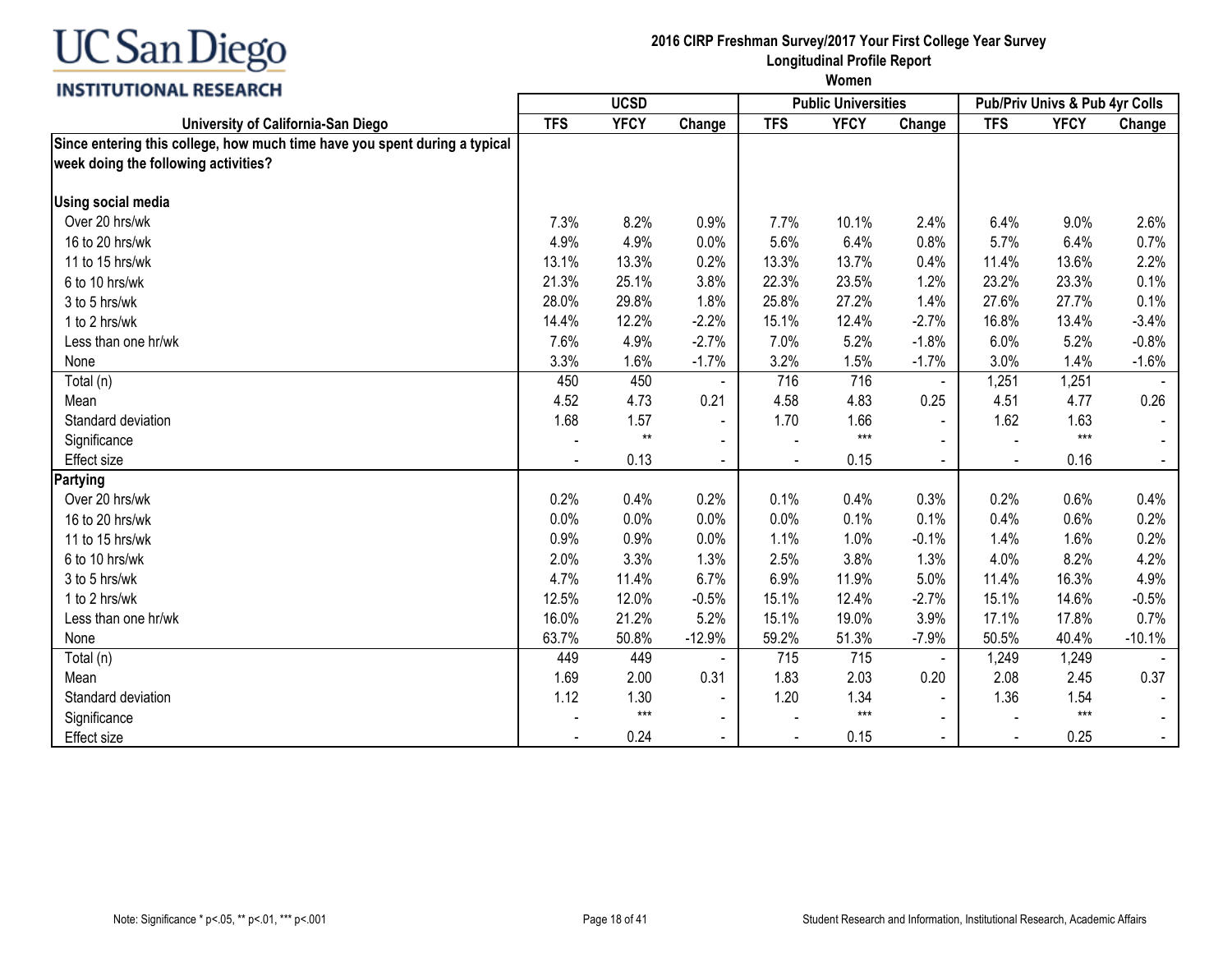

**2016 CIRP Freshman Survey/2017 Your First College Year Survey Longitudinal Profile Report**

| <b>INSTITUTIONAL BESEARCH</b>                                                                                      |            | <b>UCSD</b> |                | <b>Public Universities</b> |             |                | <b>Pub/Priv Univs &amp; Pub 4yr Colls</b> |             |         |
|--------------------------------------------------------------------------------------------------------------------|------------|-------------|----------------|----------------------------|-------------|----------------|-------------------------------------------|-------------|---------|
| University of California-San Diego                                                                                 | <b>TFS</b> | <b>YFCY</b> | Change         | <b>TFS</b>                 | <b>YFCY</b> | Change         | <b>TFS</b>                                | <b>YFCY</b> | Change  |
| Since entering this college, how much time have you spent during a typical<br>week doing the following activities? |            |             |                |                            |             |                |                                           |             |         |
| Participating in student clubs and groups                                                                          |            |             |                |                            |             |                |                                           |             |         |
| Over 20 hrs/wk                                                                                                     | 6.3%       | 1.3%        | $-5.0%$        | 5.7%                       | 1.0%        | $-4.7%$        | 4.7%                                      | 1.0%        | $-3.7%$ |
| 16 to 20 hrs/wk                                                                                                    | 3.8%       | 0.7%        | $-3.1%$        | 3.1%                       | 0.7%        | $-2.4%$        | 4.0%                                      | 1.0%        | $-3.0%$ |
| 11 to 15 hrs/wk                                                                                                    | 5.8%       | 3.1%        | $-2.7%$        | 6.7%                       | 3.1%        | $-3.6%$        | 8.8%                                      | 3.8%        | $-5.0%$ |
| 6 to 10 hrs/wk                                                                                                     | 14.3%      | 10.1%       | $-4.2%$        | 13.6%                      | 8.4%        | $-5.2%$        | 15.4%                                     | 10.0%       | $-5.4%$ |
| 3 to 5 hrs/wk                                                                                                      | 22.9%      | 22.0%       | $-0.9%$        | 22.7%                      | 19.3%       | $-3.4%$        | 24.0%                                     | 22.0%       | $-2.0%$ |
| 1 to 2 hrs/wk                                                                                                      | 28.0%      | 18.8%       | $-9.2%$        | 25.9%                      | 18.5%       | $-7.4%$        | 24.9%                                     | 21.9%       | $-3.0%$ |
| Less than one hr/wk                                                                                                | 9.6%       | 14.1%       | 4.5%           | 10.2%                      | 15.0%       | 4.8%           | 8.8%                                      | 14.2%       | 5.4%    |
| None                                                                                                               | 9.2%       | 29.8%       | 20.6%          | 12.2%                      | 34.1%       | 21.9%          | 9.3%                                      | 26.3%       | 17.0%   |
| Total (n)                                                                                                          | 446        | 446         |                | 715                        | 715         | $\blacksquare$ | 1,243                                     | 1,243       |         |
| Mean                                                                                                               | 3.88       | 2.87        | $-1.01$        | 3.76                       | 2.70        | $-1.06$        | 3.94                                      | 2.95        | $-0.99$ |
| Standard deviation                                                                                                 | 1.79       | 1.64        | $\blacksquare$ | 1.82                       | 1.61        | $\sim$         | 1.75                                      | 1.60        |         |
| Significance                                                                                                       |            | $***$       |                |                            | $***$       |                |                                           | $***$       |         |
| <b>Effect size</b>                                                                                                 |            | $-0.48$     |                |                            | $-0.50$     |                | $\sim$                                    | $-0.48$     |         |
| <b>Excerising/sports</b>                                                                                           |            |             |                |                            |             |                |                                           |             |         |
| Over 20 hrs/wk                                                                                                     | 4.9%       | 1.1%        | $-3.8%$        | 5.1%                       | 1.5%        | $-3.6%$        | 5.5%                                      | 2.0%        | $-3.5%$ |
| 16 to 20 hrs/wk                                                                                                    | 4.7%       | 0.7%        | $-4.0%$        | 5.6%                       | 1.0%        | $-4.6%$        | 6.6%                                      | 2.1%        | $-4.5%$ |
| 11 to 15 hrs/wk                                                                                                    | 10.5%      | 2.7%        | $-7.8%$        | 10.3%                      | 2.7%        | $-7.6%$        | 13.1%                                     | 4.1%        | $-9.0%$ |
| 6 to 10 hrs/wk                                                                                                     | 13.0%      | 9.2%        | $-3.8%$        | 13.2%                      | 11.1%       | $-2.1%$        | 16.0%                                     | 13.4%       | $-2.6%$ |
| 3 to 5 hrs/wk                                                                                                      | 17.0%      | 22.4%       | 5.4%           | 17.7%                      | 20.3%       | 2.6%           | 19.0%                                     | 23.6%       | 4.6%    |
| 1 to 2 hrs/wk                                                                                                      | 20.9%      | 25.1%       | 4.2%           | 20.3%                      | 23.9%       | 3.6%           | 17.7%                                     | 20.9%       | 3.2%    |
| Less than one hr/wk                                                                                                | 14.6%      | 15.9%       | 1.3%           | 14.1%                      | 18.9%       | 4.8%           | 11.3%                                     | 17.2%       | 5.9%    |
| None                                                                                                               | 14.3%      | 22.9%       | 8.6%           | 13.7%                      | 20.6%       | 6.9%           | 10.8%                                     | 16.8%       | 6.0%    |
| Total (n)                                                                                                          | 446        | 446         |                | 710                        | 710         | $\blacksquare$ | 1,234                                     | 1,234       |         |
| Mean                                                                                                               | 3.75       | 2.96        | $-0.79$        | 3.82                       | 3.02        | $-0.80$        | 4.12                                      | 3.30        | $-0.82$ |
| Standard deviation                                                                                                 | 1.95       | 1.52        | $\blacksquare$ | 1.96                       | 1.56        |                | 1.94                                      | 1.65        |         |
| Significance                                                                                                       |            | $***$       |                |                            | $***$       |                |                                           | $***$       |         |
| <b>Effect size</b>                                                                                                 |            | $-0.42$     |                | $\blacksquare$             | $-0.42$     |                | $\blacksquare$                            | $-0.44$     |         |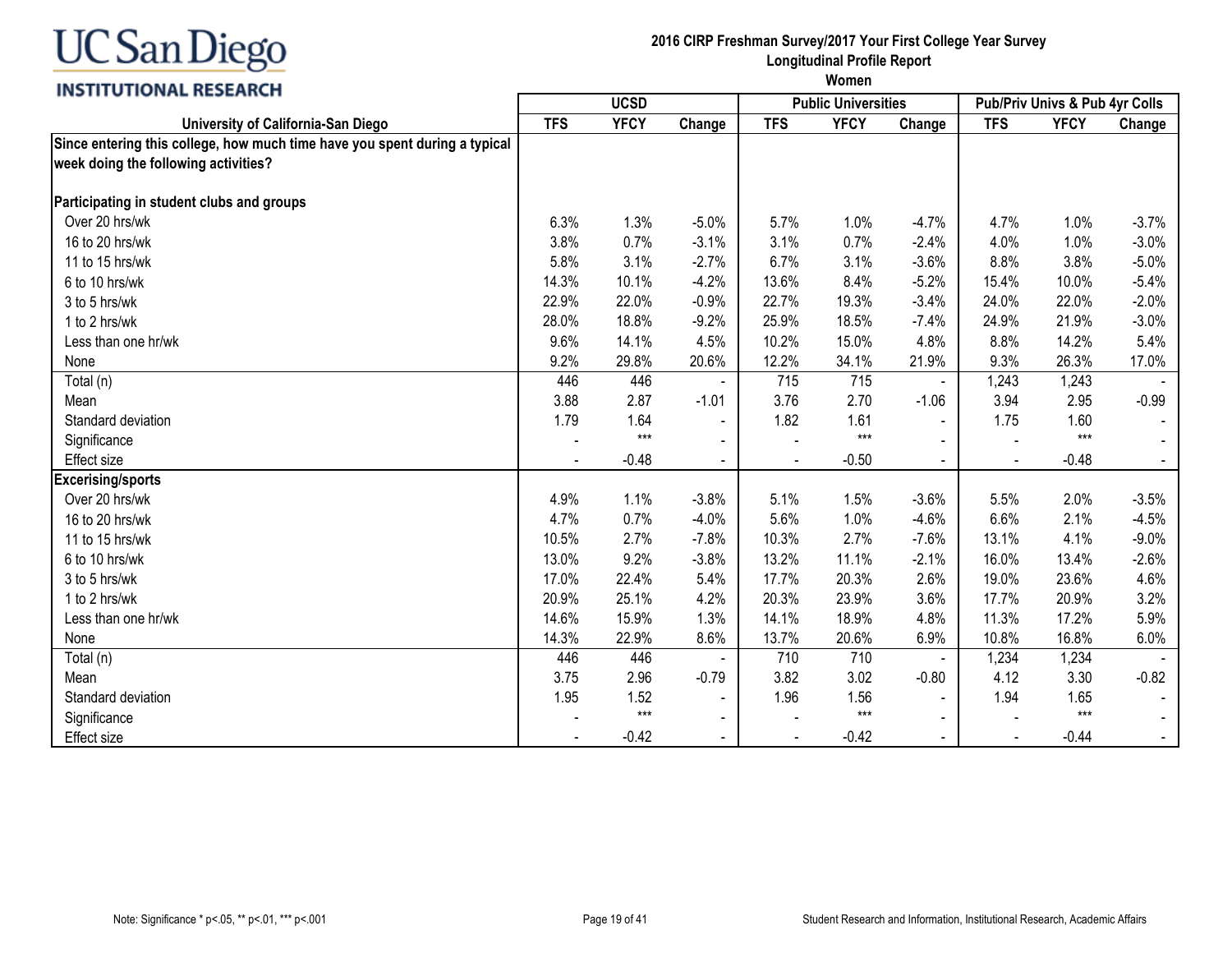

#### INCTITUTIONAL DECEADEL

**2016 CIRP Freshman Survey/2017 Your First College Year Survey Longitudinal Profile Report**

| <b>TFS</b><br><b>YFCY</b><br><b>TFS</b><br><b>YFCY</b><br><b>YFCY</b><br>Change<br><b>TFS</b><br>University of California-San Diego<br>Change<br>Since entering this college, how much time have you spent during a typical<br>week doing the following activities?<br>Performing household/childcare duties<br>Over 20 hrs/wk<br>2.0%<br>0.9%<br>$-1.1%$<br>1.7%<br>1.0%<br>$-0.7%$<br>1.6%<br>0.6%<br>16 to 20 hrs/wk<br>0.9%<br>0.0%<br>$-0.9%$<br>1.4%<br>0.0%<br>1.0%<br>0.1%<br>$-1.4%$<br>2.5%<br>11 to 15 hrs/wk<br>1.8%<br>0.2%<br>$-1.6%$<br>3.2%<br>0.8%<br>$-2.4%$<br>0.9%<br>7.3%<br>6.7%<br>1.6%<br>$-5.1%$<br>8.5%<br>2.4%<br>$-6.1%$<br>2.5%<br>6 to 10 hrs/wk<br>14.3%<br>6.5%<br>8.2%<br>17.1%<br>5.7%<br>3 to 5 hrs/wk<br>$-7.8%$<br>17.7%<br>$-9.5%$<br>31.6%<br>14.5%<br>$-17.1%$<br>28.8%<br>15.1%<br>$-13.7%$<br>27.7%<br>11.7%<br>1 to 2 hrs/wk<br>19.2%<br>14.0%<br>$-5.2%$<br>15.1%<br>19.0%<br>13.1%<br>17.6%<br>$-2.5%$<br>Less than one hr/wk<br>36.3%<br>23.6%<br>62.4%<br>38.8%<br>21.1%<br>57.4%<br>23.8%<br>65.5%<br>None<br>716<br>449<br>449<br>716<br>1,248<br>1,248<br>Total (n)<br>$\overline{a}$<br>$\blacksquare$<br>2.85<br>2.80<br>1.76<br>2.99<br>1.91<br>Mean<br>$-1.04$<br>$-1.08$<br>1.73<br>1.21<br>Standard deviation<br>1.52<br>1.57<br>1.32<br>1.54<br>1.24<br>$\sim$<br>$***$<br>$***$<br>$***$<br>Significance<br>$\blacksquare$<br>$-0.62$<br>Effect size<br>$-0.61$<br>$-0.59$<br>$\blacksquare$<br>$\blacksquare$<br>$\blacksquare$<br>How often in the past year did you:<br>Ask questions in class<br>37.8%<br>7.1%<br>$-30.7%$<br>42.9%<br>16.0%<br>$-26.9%$<br>48.2%<br>24.1%<br>Frequently<br>52.7%<br>$-2.4%$<br>55.9%<br>46.7%<br>55.7%<br>55.1%<br>51.3%<br>4.6%<br>Occasionally<br>5.1%<br>7.1%<br>40.2%<br>33.1%<br>5.8%<br>28.1%<br>22.3%<br>20.2%<br>Not at all |           |     |     |     |     |                |       |       | Pub/Priv Univs & Pub 4yr Colls |
|------------------------------------------------------------------------------------------------------------------------------------------------------------------------------------------------------------------------------------------------------------------------------------------------------------------------------------------------------------------------------------------------------------------------------------------------------------------------------------------------------------------------------------------------------------------------------------------------------------------------------------------------------------------------------------------------------------------------------------------------------------------------------------------------------------------------------------------------------------------------------------------------------------------------------------------------------------------------------------------------------------------------------------------------------------------------------------------------------------------------------------------------------------------------------------------------------------------------------------------------------------------------------------------------------------------------------------------------------------------------------------------------------------------------------------------------------------------------------------------------------------------------------------------------------------------------------------------------------------------------------------------------------------------------------------------------------------------------------------------------------------------------------------------------------------------------------------|-----------|-----|-----|-----|-----|----------------|-------|-------|--------------------------------|
|                                                                                                                                                                                                                                                                                                                                                                                                                                                                                                                                                                                                                                                                                                                                                                                                                                                                                                                                                                                                                                                                                                                                                                                                                                                                                                                                                                                                                                                                                                                                                                                                                                                                                                                                                                                                                                    |           |     |     |     |     |                |       |       | Change                         |
|                                                                                                                                                                                                                                                                                                                                                                                                                                                                                                                                                                                                                                                                                                                                                                                                                                                                                                                                                                                                                                                                                                                                                                                                                                                                                                                                                                                                                                                                                                                                                                                                                                                                                                                                                                                                                                    |           |     |     |     |     |                |       |       |                                |
|                                                                                                                                                                                                                                                                                                                                                                                                                                                                                                                                                                                                                                                                                                                                                                                                                                                                                                                                                                                                                                                                                                                                                                                                                                                                                                                                                                                                                                                                                                                                                                                                                                                                                                                                                                                                                                    |           |     |     |     |     |                |       |       |                                |
|                                                                                                                                                                                                                                                                                                                                                                                                                                                                                                                                                                                                                                                                                                                                                                                                                                                                                                                                                                                                                                                                                                                                                                                                                                                                                                                                                                                                                                                                                                                                                                                                                                                                                                                                                                                                                                    |           |     |     |     |     |                |       |       | $-1.0%$                        |
|                                                                                                                                                                                                                                                                                                                                                                                                                                                                                                                                                                                                                                                                                                                                                                                                                                                                                                                                                                                                                                                                                                                                                                                                                                                                                                                                                                                                                                                                                                                                                                                                                                                                                                                                                                                                                                    |           |     |     |     |     |                |       |       | $-0.9%$                        |
|                                                                                                                                                                                                                                                                                                                                                                                                                                                                                                                                                                                                                                                                                                                                                                                                                                                                                                                                                                                                                                                                                                                                                                                                                                                                                                                                                                                                                                                                                                                                                                                                                                                                                                                                                                                                                                    |           |     |     |     |     |                |       |       | $-1.6%$                        |
|                                                                                                                                                                                                                                                                                                                                                                                                                                                                                                                                                                                                                                                                                                                                                                                                                                                                                                                                                                                                                                                                                                                                                                                                                                                                                                                                                                                                                                                                                                                                                                                                                                                                                                                                                                                                                                    |           |     |     |     |     |                |       |       | $-4.8%$                        |
|                                                                                                                                                                                                                                                                                                                                                                                                                                                                                                                                                                                                                                                                                                                                                                                                                                                                                                                                                                                                                                                                                                                                                                                                                                                                                                                                                                                                                                                                                                                                                                                                                                                                                                                                                                                                                                    |           |     |     |     |     |                |       |       | $-11.4%$                       |
|                                                                                                                                                                                                                                                                                                                                                                                                                                                                                                                                                                                                                                                                                                                                                                                                                                                                                                                                                                                                                                                                                                                                                                                                                                                                                                                                                                                                                                                                                                                                                                                                                                                                                                                                                                                                                                    |           |     |     |     |     |                |       |       | $-16.0%$                       |
|                                                                                                                                                                                                                                                                                                                                                                                                                                                                                                                                                                                                                                                                                                                                                                                                                                                                                                                                                                                                                                                                                                                                                                                                                                                                                                                                                                                                                                                                                                                                                                                                                                                                                                                                                                                                                                    |           |     |     |     |     |                |       |       | $-5.9%$                        |
|                                                                                                                                                                                                                                                                                                                                                                                                                                                                                                                                                                                                                                                                                                                                                                                                                                                                                                                                                                                                                                                                                                                                                                                                                                                                                                                                                                                                                                                                                                                                                                                                                                                                                                                                                                                                                                    |           |     |     |     |     |                |       |       | 41.7%                          |
|                                                                                                                                                                                                                                                                                                                                                                                                                                                                                                                                                                                                                                                                                                                                                                                                                                                                                                                                                                                                                                                                                                                                                                                                                                                                                                                                                                                                                                                                                                                                                                                                                                                                                                                                                                                                                                    |           |     |     |     |     |                |       |       |                                |
|                                                                                                                                                                                                                                                                                                                                                                                                                                                                                                                                                                                                                                                                                                                                                                                                                                                                                                                                                                                                                                                                                                                                                                                                                                                                                                                                                                                                                                                                                                                                                                                                                                                                                                                                                                                                                                    |           |     |     |     |     |                |       |       | $-1.12$                        |
|                                                                                                                                                                                                                                                                                                                                                                                                                                                                                                                                                                                                                                                                                                                                                                                                                                                                                                                                                                                                                                                                                                                                                                                                                                                                                                                                                                                                                                                                                                                                                                                                                                                                                                                                                                                                                                    |           |     |     |     |     |                |       |       |                                |
|                                                                                                                                                                                                                                                                                                                                                                                                                                                                                                                                                                                                                                                                                                                                                                                                                                                                                                                                                                                                                                                                                                                                                                                                                                                                                                                                                                                                                                                                                                                                                                                                                                                                                                                                                                                                                                    |           |     |     |     |     |                |       |       |                                |
|                                                                                                                                                                                                                                                                                                                                                                                                                                                                                                                                                                                                                                                                                                                                                                                                                                                                                                                                                                                                                                                                                                                                                                                                                                                                                                                                                                                                                                                                                                                                                                                                                                                                                                                                                                                                                                    |           |     |     |     |     |                |       |       |                                |
|                                                                                                                                                                                                                                                                                                                                                                                                                                                                                                                                                                                                                                                                                                                                                                                                                                                                                                                                                                                                                                                                                                                                                                                                                                                                                                                                                                                                                                                                                                                                                                                                                                                                                                                                                                                                                                    |           |     |     |     |     |                |       |       |                                |
|                                                                                                                                                                                                                                                                                                                                                                                                                                                                                                                                                                                                                                                                                                                                                                                                                                                                                                                                                                                                                                                                                                                                                                                                                                                                                                                                                                                                                                                                                                                                                                                                                                                                                                                                                                                                                                    |           |     |     |     |     |                |       |       |                                |
|                                                                                                                                                                                                                                                                                                                                                                                                                                                                                                                                                                                                                                                                                                                                                                                                                                                                                                                                                                                                                                                                                                                                                                                                                                                                                                                                                                                                                                                                                                                                                                                                                                                                                                                                                                                                                                    |           |     |     |     |     |                |       |       | $-24.1%$                       |
|                                                                                                                                                                                                                                                                                                                                                                                                                                                                                                                                                                                                                                                                                                                                                                                                                                                                                                                                                                                                                                                                                                                                                                                                                                                                                                                                                                                                                                                                                                                                                                                                                                                                                                                                                                                                                                    |           |     |     |     |     |                |       |       | 9.0%                           |
|                                                                                                                                                                                                                                                                                                                                                                                                                                                                                                                                                                                                                                                                                                                                                                                                                                                                                                                                                                                                                                                                                                                                                                                                                                                                                                                                                                                                                                                                                                                                                                                                                                                                                                                                                                                                                                    |           |     |     |     |     |                |       |       | 15.1%                          |
|                                                                                                                                                                                                                                                                                                                                                                                                                                                                                                                                                                                                                                                                                                                                                                                                                                                                                                                                                                                                                                                                                                                                                                                                                                                                                                                                                                                                                                                                                                                                                                                                                                                                                                                                                                                                                                    | Total (n) | 535 | 535 | 876 | 876 | $\blacksquare$ | 1,453 | 1,453 |                                |
| 2.43<br>2.31<br>1.67<br>2.37<br>1.88<br>2.04<br>Mean<br>$-0.64$<br>$-0.49$                                                                                                                                                                                                                                                                                                                                                                                                                                                                                                                                                                                                                                                                                                                                                                                                                                                                                                                                                                                                                                                                                                                                                                                                                                                                                                                                                                                                                                                                                                                                                                                                                                                                                                                                                         |           |     |     |     |     |                |       |       | $-0.39$                        |
| Standard deviation<br>0.60<br>0.60<br>0.59<br>0.65<br>0.59<br>0.66<br>$\sim$<br>$\blacksquare$                                                                                                                                                                                                                                                                                                                                                                                                                                                                                                                                                                                                                                                                                                                                                                                                                                                                                                                                                                                                                                                                                                                                                                                                                                                                                                                                                                                                                                                                                                                                                                                                                                                                                                                                     |           |     |     |     |     |                |       |       |                                |
| $***$<br>$***$<br>$***$<br>Significance<br>$\blacksquare$<br>$\blacksquare$                                                                                                                                                                                                                                                                                                                                                                                                                                                                                                                                                                                                                                                                                                                                                                                                                                                                                                                                                                                                                                                                                                                                                                                                                                                                                                                                                                                                                                                                                                                                                                                                                                                                                                                                                        |           |     |     |     |     |                |       |       |                                |
| $-0.87$<br>$-0.66$<br>$-0.55$<br>Effect size<br>$\Delta$<br>$\overline{a}$                                                                                                                                                                                                                                                                                                                                                                                                                                                                                                                                                                                                                                                                                                                                                                                                                                                                                                                                                                                                                                                                                                                                                                                                                                                                                                                                                                                                                                                                                                                                                                                                                                                                                                                                                         |           |     |     |     |     |                |       |       |                                |
| Support your opinions with a logical argument                                                                                                                                                                                                                                                                                                                                                                                                                                                                                                                                                                                                                                                                                                                                                                                                                                                                                                                                                                                                                                                                                                                                                                                                                                                                                                                                                                                                                                                                                                                                                                                                                                                                                                                                                                                      |           |     |     |     |     |                |       |       |                                |
| 65.2%<br>56.8%<br>60.3%<br>$-7.6%$<br>Frequently<br>$-8.4%$<br>52.7%<br>65.1%<br>59.1%                                                                                                                                                                                                                                                                                                                                                                                                                                                                                                                                                                                                                                                                                                                                                                                                                                                                                                                                                                                                                                                                                                                                                                                                                                                                                                                                                                                                                                                                                                                                                                                                                                                                                                                                             |           |     |     |     |     |                |       |       | $-6.0%$                        |
| 33.1%<br>39.3%<br>6.2%<br>42.2%<br>32.7%<br>36.7%<br>5.5%<br>37.3%<br>Occasionally                                                                                                                                                                                                                                                                                                                                                                                                                                                                                                                                                                                                                                                                                                                                                                                                                                                                                                                                                                                                                                                                                                                                                                                                                                                                                                                                                                                                                                                                                                                                                                                                                                                                                                                                                 |           |     |     |     |     |                |       |       | 4.6%                           |
| 3.9%<br>2.2%<br>5.2%<br>2.1%<br>2.2%<br>3.6%<br>Not at all<br>1.7%<br>3.1%                                                                                                                                                                                                                                                                                                                                                                                                                                                                                                                                                                                                                                                                                                                                                                                                                                                                                                                                                                                                                                                                                                                                                                                                                                                                                                                                                                                                                                                                                                                                                                                                                                                                                                                                                         |           |     |     |     |     |                |       |       | 1.4%                           |
| 535<br>873<br>873<br>535<br>1,450<br>1,450<br>Total (n)<br>$\blacksquare$                                                                                                                                                                                                                                                                                                                                                                                                                                                                                                                                                                                                                                                                                                                                                                                                                                                                                                                                                                                                                                                                                                                                                                                                                                                                                                                                                                                                                                                                                                                                                                                                                                                                                                                                                          |           |     |     |     |     |                |       |       |                                |
| 2.64<br>2.53<br>2.57<br>2.48<br>2.63<br>2.56<br>$-0.11$<br>$-0.09$<br>Mean                                                                                                                                                                                                                                                                                                                                                                                                                                                                                                                                                                                                                                                                                                                                                                                                                                                                                                                                                                                                                                                                                                                                                                                                                                                                                                                                                                                                                                                                                                                                                                                                                                                                                                                                                         |           |     |     |     |     |                |       |       | $-0.07$                        |
| 0.52<br>0.57<br>0.56<br>0.55<br>0.59<br>0.53<br>Standard deviation<br>$\sim$<br>$\blacksquare$                                                                                                                                                                                                                                                                                                                                                                                                                                                                                                                                                                                                                                                                                                                                                                                                                                                                                                                                                                                                                                                                                                                                                                                                                                                                                                                                                                                                                                                                                                                                                                                                                                                                                                                                     |           |     |     |     |     |                |       |       |                                |
| $***$<br>$***$<br>$***$<br>Significance<br>$\blacksquare$<br>$\blacksquare$                                                                                                                                                                                                                                                                                                                                                                                                                                                                                                                                                                                                                                                                                                                                                                                                                                                                                                                                                                                                                                                                                                                                                                                                                                                                                                                                                                                                                                                                                                                                                                                                                                                                                                                                                        |           |     |     |     |     |                |       |       |                                |
| $-0.17$<br>$-0.13$<br>$-0.11$<br>Effect size                                                                                                                                                                                                                                                                                                                                                                                                                                                                                                                                                                                                                                                                                                                                                                                                                                                                                                                                                                                                                                                                                                                                                                                                                                                                                                                                                                                                                                                                                                                                                                                                                                                                                                                                                                                       |           |     |     |     |     |                |       |       |                                |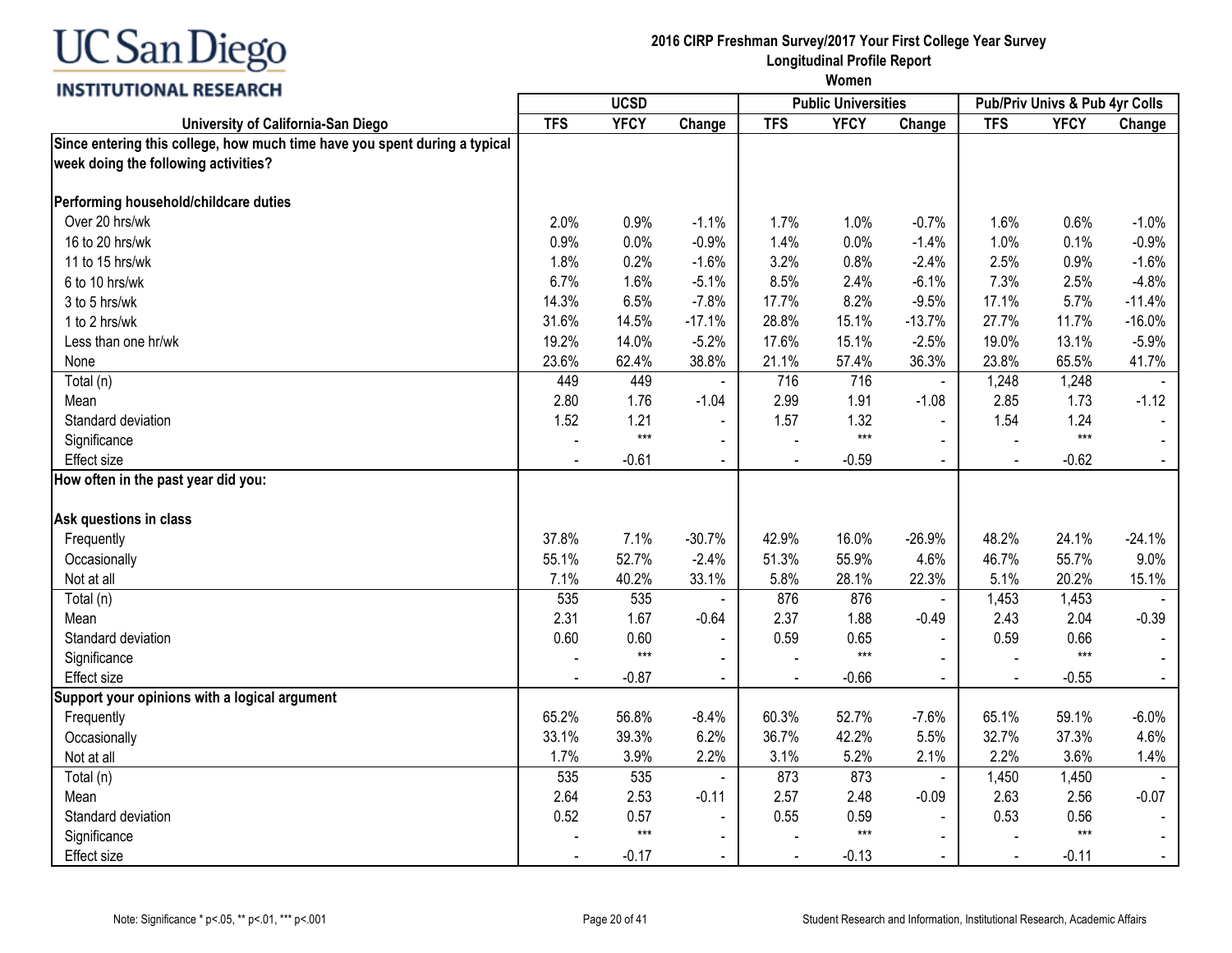#### **INSTITUTIONAL RESEARCH**

## **2016 CIRP Freshman Survey/2017 Your First College Year Survey Longitudinal Profile Report**

|                                                                 |            | <b>UCSD</b> |                |            | <b>Public Universities</b> |                |                | Pub/Priv Univs & Pub 4yr Colls |         |
|-----------------------------------------------------------------|------------|-------------|----------------|------------|----------------------------|----------------|----------------|--------------------------------|---------|
| University of California-San Diego                              | <b>TFS</b> | <b>YFCY</b> | Change         | <b>TFS</b> | <b>YFCY</b>                | Change         | <b>TFS</b>     | <b>YFCY</b>                    | Change  |
| How often in the past year did you:                             |            |             |                |            |                            |                |                |                                |         |
|                                                                 |            |             |                |            |                            |                |                |                                |         |
| Seek solutions to problems and explain them to others           |            |             |                |            |                            |                |                |                                |         |
| Frequently                                                      | 61.3%      | 46.2%       | $-15.1%$       | 57.6%      | 46.0%                      | $-11.6%$       | 61.2%          | 52.9%                          | $-8.3%$ |
| Occasionally                                                    | 38.0%      | 48.5%       | 10.5%          | 40.6%      | 49.0%                      | 8.4%           | 37.4%          | 43.4%                          | 6.0%    |
| Not at all                                                      | 0.8%       | 5.3%        | 4.5%           | 1.7%       | 5.1%                       | 3.4%           | 1.4%           | 3.8%                           | 2.4%    |
| Total (n)                                                       | 532        | 532         |                | 866        | 866                        | $\blacksquare$ | 1,432          | 1,432                          |         |
| Mean                                                            | 2.61       | 2.41        | $-0.20$        | 2.56       | 2.41                       | $-0.15$        | 2.60           | 2.49                           | $-0.11$ |
| Standard deviation                                              | 0.50       | 0.59        |                | 0.53       | 0.59                       |                | 0.52           | 0.57                           |         |
| Significance                                                    |            | $***$       |                |            | $***$                      |                |                | $***$                          |         |
| <b>Effect size</b>                                              |            | $-0.30$     |                |            | $-0.22$                    |                | $\blacksquare$ | $-0.17$                        |         |
| Evaluate the quality or reliability of information you received |            |             |                |            |                            |                |                |                                |         |
| Frequently                                                      | 50.9%      | 44.5%       | $-6.4%$        | 46.9%      | 44.9%                      | $-2.0%$        | 50.1%          | 49.9%                          | $-0.2%$ |
| Occasionally                                                    | 47.0%      | 48.7%       | 1.7%           | 49.8%      | 49.3%                      | $-0.5%$        | 47.3%          | 45.7%                          | $-1.6%$ |
| Not at all                                                      | 2.1%       | 6.8%        | 4.7%           | 3.3%       | 5.7%                       | 2.4%           | 2.6%           | 4.4%                           | 1.8%    |
| Total (n)                                                       | 532        | 532         |                | 870        | 870                        |                | 1,445          | 1,445                          |         |
| Mean                                                            | 2.49       | 2.38        | $-0.11$        | 2.44       | 2.39                       | $-0.05$        | 2.47           | 2.45                           | $-0.02$ |
| Standard deviation                                              | 0.54       | 0.61        | $\blacksquare$ | 0.56       | 0.59                       | $\blacksquare$ | 0.55           | 0.58                           |         |
| Significance                                                    |            | $**$        | $\blacksquare$ |            |                            |                |                |                                |         |
| <b>Effect size</b>                                              |            | $-0.15$     |                |            | $-0.07$                    |                |                | $-0.03$                        |         |
| Take a risk because you felt you had more to gain               |            |             |                |            |                            |                |                |                                |         |
| Frequently                                                      | 25.0%      | 26.6%       | 1.6%           | 26.6%      | 28.3%                      | 1.7%           | 30.0%          | 30.8%                          | 0.8%    |
| Occasionally                                                    | 66.5%      | 57.4%       | $-9.1%$        | 64.3%      | 56.2%                      | $-8.1%$        | 62.1%          | 57.1%                          | $-5.0%$ |
| Not at all                                                      | 8.5%       | 16.0%       | 7.5%           | 9.1%       | 15.5%                      | 6.4%           | 7.9%           | 12.1%                          | 4.2%    |
| Total (n)                                                       | 531        | 531         |                | 869        | 869                        |                | 1,441          | 1,441                          |         |
| Mean                                                            | 2.17       | 2.11        | $-0.06$        | 2.17       | 2.13                       | $-0.04$        | 2.22           | 2.19                           | $-0.03$ |
| Standard deviation                                              | 0.56       | 0.64        | $\blacksquare$ | 0.57       | 0.65                       |                | 0.57           | 0.63                           |         |
| Significance                                                    |            |             |                |            |                            |                |                |                                |         |
| <b>Effect size</b>                                              |            | $-0.08$     | $\blacksquare$ |            | $-0.05$                    | $\sim$         |                | $-0.04$                        |         |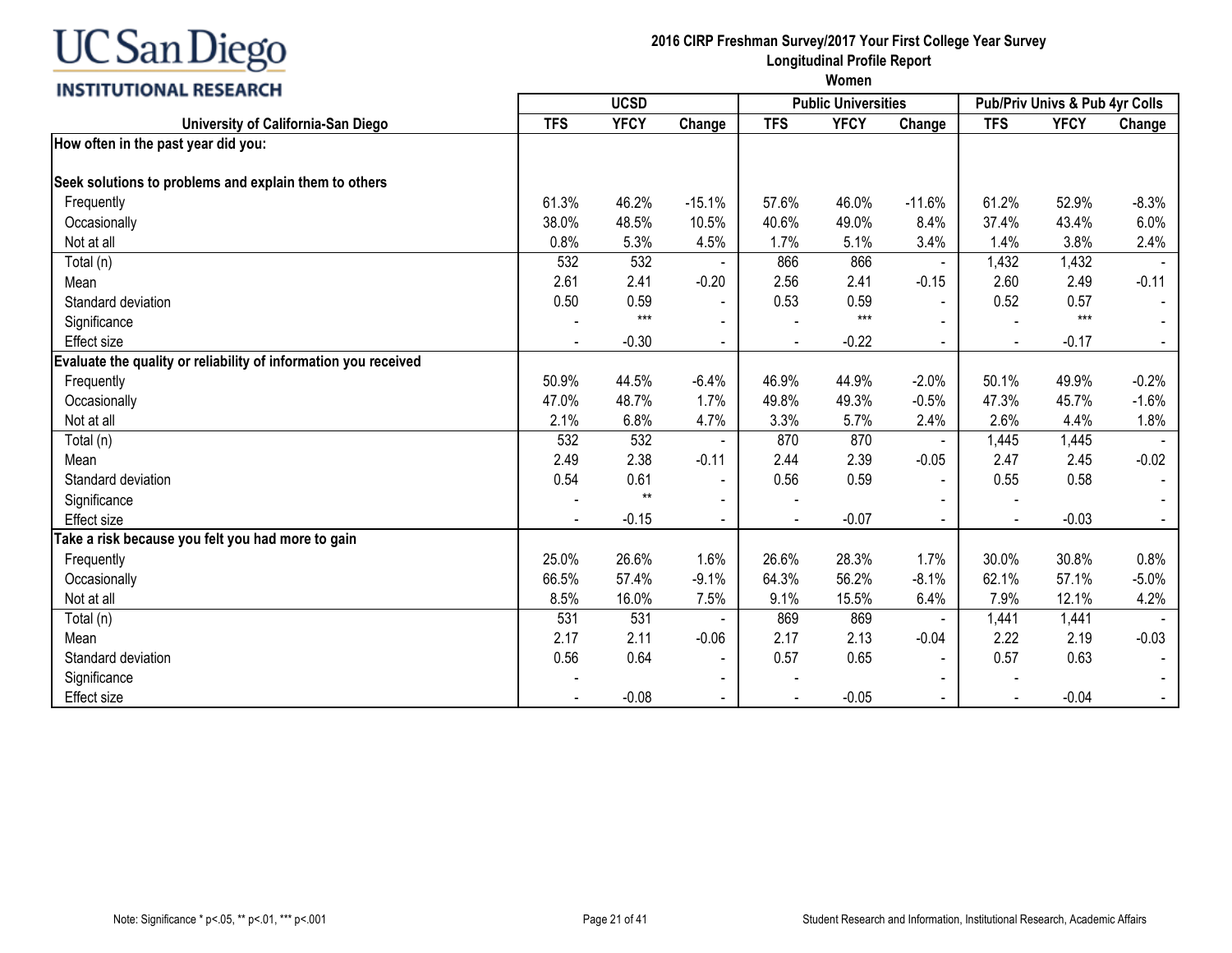## INCTITUTIONAL DECEADELL

| <b>INSITIVIIVINAL RESEARCH</b>                                          |            | <b>UCSD</b> |                          |            | <b>Public Universities</b> |                          |            | Pub/Priv Univs & Pub 4yr Colls |         |
|-------------------------------------------------------------------------|------------|-------------|--------------------------|------------|----------------------------|--------------------------|------------|--------------------------------|---------|
| University of California-San Diego                                      | <b>TFS</b> | <b>YFCY</b> | Change                   | <b>TFS</b> | <b>YFCY</b>                | Change                   | <b>TFS</b> | <b>YFCY</b>                    | Change  |
| How often in the past year did you:                                     |            |             |                          |            |                            |                          |            |                                |         |
| Seek alternative solutions to a problem                                 |            |             |                          |            |                            |                          |            |                                |         |
| Frequently                                                              | 40.3%      | 37.5%       | $-2.8%$                  | 42.4%      | 39.8%                      | $-2.6%$                  | 45.1%      | 43.5%                          | $-1.6%$ |
| Occasionally                                                            | 57.4%      | 55.3%       | $-2.1%$                  | 55.4%      | 54.2%                      | $-1.2%$                  | 52.4%      | 52.0%                          | $-0.4%$ |
| Not at all                                                              | 2.3%       | 7.2%        | 4.9%                     | 2.2%       | 5.9%                       | 3.7%                     | 2.5%       | 4.5%                           | 2.0%    |
| Total (n)                                                               | 526        | 526         |                          | 861        | 861                        |                          | 1,429      | 1,429                          |         |
| Mean                                                                    | 2.38       | 2.30        | $-0.08$                  | 2.40       | 2.34                       | $-0.06$                  | 2.43       | 2.39                           | $-0.04$ |
| Standard deviation                                                      | 0.53       | 0.60        | $\blacksquare$           | 0.53       | 0.59                       |                          | 0.54       | 0.57                           |         |
| Significance                                                            |            |             | $\overline{\phantom{a}}$ |            | $**$                       |                          |            |                                |         |
| <b>Effect</b> size                                                      |            | $-0.11$     | $\blacksquare$           |            | $-0.08$                    | $\sim$                   | $\sim$     | $-0.06$                        | $\sim$  |
| Look up scientific research articles and resources                      |            |             |                          |            |                            |                          |            |                                |         |
| Frequently                                                              | 28.3%      | 28.5%       | 0.2%                     | 25.5%      | 30.0%                      | 4.5%                     | 27.6%      | 34.6%                          | 7.0%    |
| Occasionally                                                            | 55.1%      | 53.2%       | $-1.9%$                  | 54.1%      | 51.1%                      | $-3.0%$                  | 52.1%      | 49.4%                          | $-2.7%$ |
| Not at all                                                              | 16.6%      | 18.3%       | 1.7%                     | 20.4%      | 18.9%                      | $-1.5%$                  | 20.3%      | 16.0%                          | $-4.3%$ |
| Total (n)                                                               | 530        | 530         |                          | 867        | 867                        | $\overline{\phantom{a}}$ | 1,438      | 1,438                          |         |
| Mean                                                                    | 2.12       | 2.10        | $-0.02$                  | 2.05       | 2.11                       | 0.06                     | 2.07       | 2.19                           | 0.12    |
| Standard deviation                                                      | 0.66       | 0.68        | $\blacksquare$           | 0.68       | 0.69                       |                          | 0.69       | 0.69                           |         |
| Significance                                                            |            |             |                          |            | $\star$                    |                          |            | $***$                          |         |
| Effect size                                                             |            | $-0.03$     | $\blacksquare$           |            | 0.07                       |                          |            | 0.15                           |         |
| Explore topics on your own, even though it was not required for a class |            |             |                          |            |                            |                          |            |                                |         |
| Frequently                                                              | 40.7%      | 28.0%       | $-12.7%$                 | 36.3%      | 29.4%                      | $-6.9%$                  | 39.3%      | 32.4%                          | $-6.9%$ |
| Occasionally                                                            | 49.2%      | 52.2%       | 3.0%                     | 51.3%      | 51.2%                      | $-0.1%$                  | 50.8%      | 52.6%                          | 1.8%    |
| Not at all                                                              | 10.1%      | 19.9%       | 9.8%                     | 12.4%      | 19.4%                      | 7.0%                     | 9.8%       | 15.0%                          | 5.2%    |
| Total (n)                                                               | 533        | 533         |                          | 871        | 871                        | $\overline{\phantom{a}}$ | 1,442      | 1,442                          |         |
| Mean                                                                    | 2.31       | 2.08        | $-0.23$                  | 2.24       | 2.10                       | $-0.14$                  | 2.29       | 2.17                           | $-0.12$ |
| Standard deviation                                                      | 0.64       | 0.69        | $\overline{\phantom{a}}$ | 0.66       | 0.69                       |                          | 0.64       | 0.67                           |         |
| Significance                                                            |            | $***$       | $\blacksquare$           |            | $***$                      |                          |            | $***$                          |         |
| <b>Effect size</b>                                                      |            | $-0.29$     | $\blacksquare$           |            | $-0.18$                    | $\blacksquare$           |            | $-0.16$                        |         |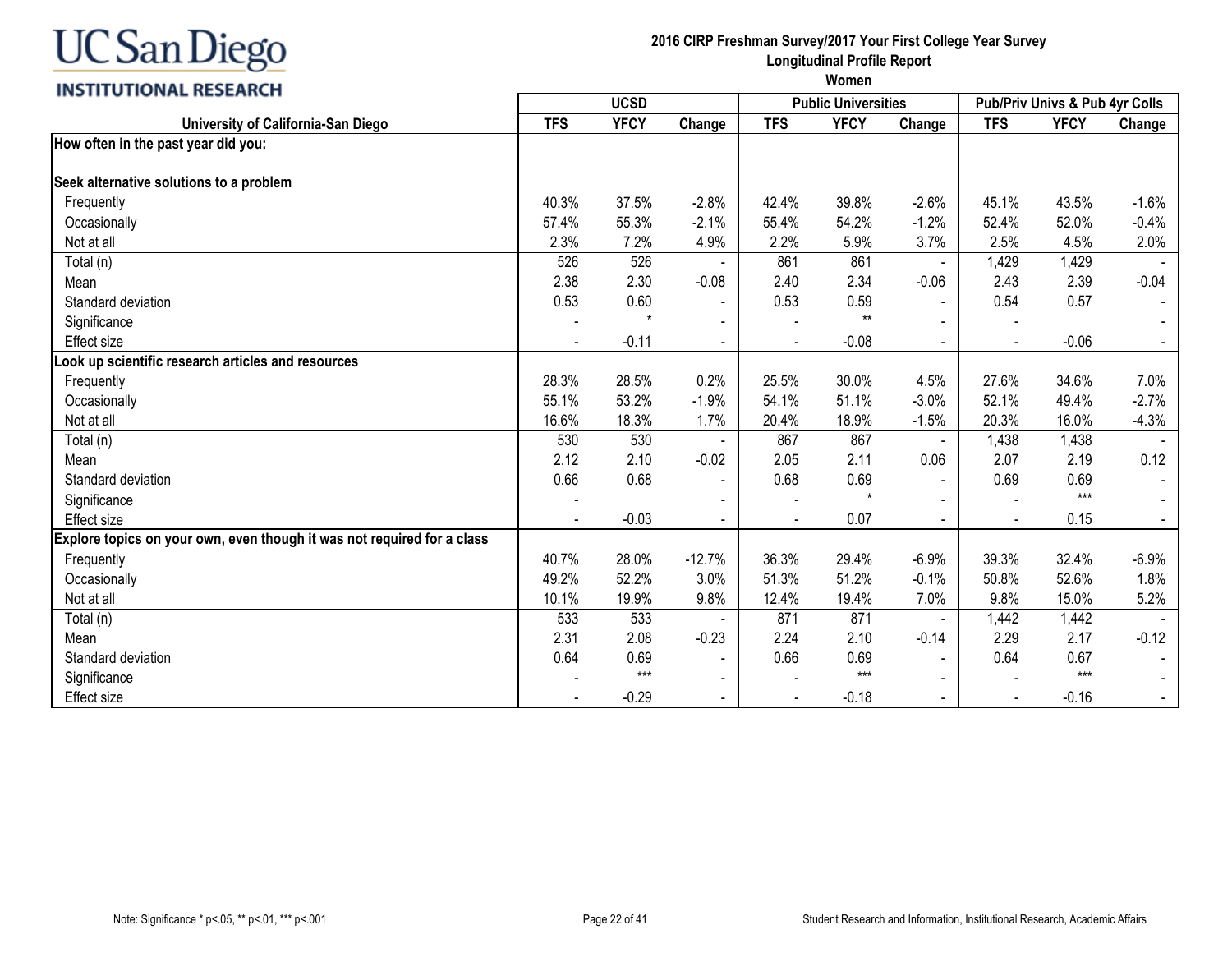| <b>INSTITUTIONAL RESEARCH</b>                                         |                          |             |                          |                |                            |                |                |                                |                |
|-----------------------------------------------------------------------|--------------------------|-------------|--------------------------|----------------|----------------------------|----------------|----------------|--------------------------------|----------------|
|                                                                       |                          | <b>UCSD</b> |                          |                | <b>Public Universities</b> |                |                | Pub/Priv Univs & Pub 4yr Colls |                |
| University of California-San Diego                                    | <b>TFS</b>               | <b>YFCY</b> | Change                   | <b>TFS</b>     | <b>YFCY</b>                | Change         | <b>TFS</b>     | <b>YFCY</b>                    | Change         |
| Accept mistakes as part of the learning process                       |                          |             |                          |                |                            |                |                |                                |                |
| Frequently                                                            | 51.9%                    | 59.0%       | 7.1%                     | 51.4%          | 59.3%                      | 7.9%           | 52.3%          | 58.0%                          | 5.7%           |
| Occasionally                                                          | 44.5%                    | 37.8%       | $-6.7%$                  | 45.6%          | 37.6%                      | $-8.0%$        | 45.2%          | 39.6%                          | $-5.6%$        |
| Not at all                                                            | 3.6%                     | 3.2%        | $-0.4%$                  | 3.0%           | 3.1%                       | 0.1%           | 2.6%           | 2.4%                           | $-0.2%$        |
| Total (n)                                                             | 532                      | 532         |                          | 868            | 868                        | $\blacksquare$ | 1,439          | 1,439                          |                |
| Mean                                                                  | 2.48                     | 2.56        | 0.08                     | 2.48           | 2.56                       | 0.08           | 2.50           | 2.56                           | 0.06           |
| Standard deviation                                                    | 0.57                     | 0.56        | $\blacksquare$           | 0.56           | 0.56                       | $\sim$         | 0.55           | 0.54                           |                |
| Significance                                                          |                          |             | $\overline{\phantom{a}}$ |                | $**$                       |                |                | $**$                           |                |
| <b>Effect size</b>                                                    | $\overline{\phantom{a}}$ | 0.12        | $\blacksquare$           | $\blacksquare$ | 0.12                       | $\sim$         | $\blacksquare$ | 0.09                           | $\sim$         |
| How often in the past year did you:                                   |                          |             |                          |                |                            |                |                |                                |                |
|                                                                       |                          |             |                          |                |                            |                |                |                                |                |
| Analyze multiple sources of information before coming to a conclusion |                          |             |                          |                |                            |                |                |                                |                |
| Frequently                                                            | 48.0%                    | 48.0%       | 0.0%                     | 45.2%          | 47.1%                      | 1.9%           | 49.3%          | 51.0%                          | 1.7%           |
| Occasionally                                                          | 50.7%                    | 48.8%       | $-1.9%$                  | 52.1%          | 49.7%                      | $-2.4%$        | 48.1%          | 46.6%                          | $-1.5%$        |
| Not at all                                                            | 1.3%                     | 3.2%        | 1.9%                     | 2.8%           | 3.2%                       | 0.4%           | 2.6%           | 2.4%                           | $-0.2%$        |
| Total (n)                                                             | 529                      | 529         |                          | 866            | 866                        |                | 1,436          | 1,436                          |                |
| Mean                                                                  | 2.47                     | 2.45        | $-0.02$                  | 2.42           | 2.44                       | 0.02           | 2.47           | 2.49                           | 0.02           |
| Standard deviation                                                    | 0.53                     | 0.56        | $\blacksquare$           | 0.55           | 0.56                       |                | 0.55           | 0.55                           |                |
| Significance                                                          |                          |             |                          |                |                            |                |                |                                |                |
| <b>Effect</b> size                                                    | $\blacksquare$           | $-0.03$     | $\blacksquare$           |                | 0.03                       | $\sim$         | $\blacksquare$ | 0.03                           | $\sim$         |
| Take on a challenge that scares you                                   |                          |             |                          |                |                            |                |                |                                |                |
| Frequently                                                            | 27.2%                    | 36.0%       | 8.8%                     | 29.0%          | 35.6%                      | 6.6%           | 32.7%          | 37.0%                          | 4.3%           |
| Occasionally                                                          | 63.4%                    | 56.2%       | $-7.2%$                  | 61.7%          | 56.2%                      | $-5.5%$        | 59.5%          | 55.9%                          | $-3.6%$        |
| Not at all                                                            | 9.4%                     | 7.7%        | $-1.7%$                  | 9.4%           | 8.2%                       | $-1.2%$        | 7.8%           | 7.1%                           | $-0.7%$        |
| Total (n)                                                             | 530                      | 530         |                          | 866            | 866                        | $\blacksquare$ | 1,437          | 1,437                          |                |
| Mean                                                                  | 2.18                     | 2.28        | 0.10                     | 2.20           | 2.27                       | 0.07           | 2.25           | 2.30                           | 0.05           |
| Standard deviation                                                    | 0.58                     | 0.60        | $\blacksquare$           | 0.59           | 0.60                       | $\blacksquare$ | 0.59           | 0.59                           |                |
| Significance                                                          |                          | $**$        | $\blacksquare$           |                | $**$                       |                |                | $**$                           |                |
| <b>Effect size</b>                                                    |                          | 0.14        | $\blacksquare$           |                | 0.10                       | $\blacksquare$ |                | 0.07                           | $\blacksquare$ |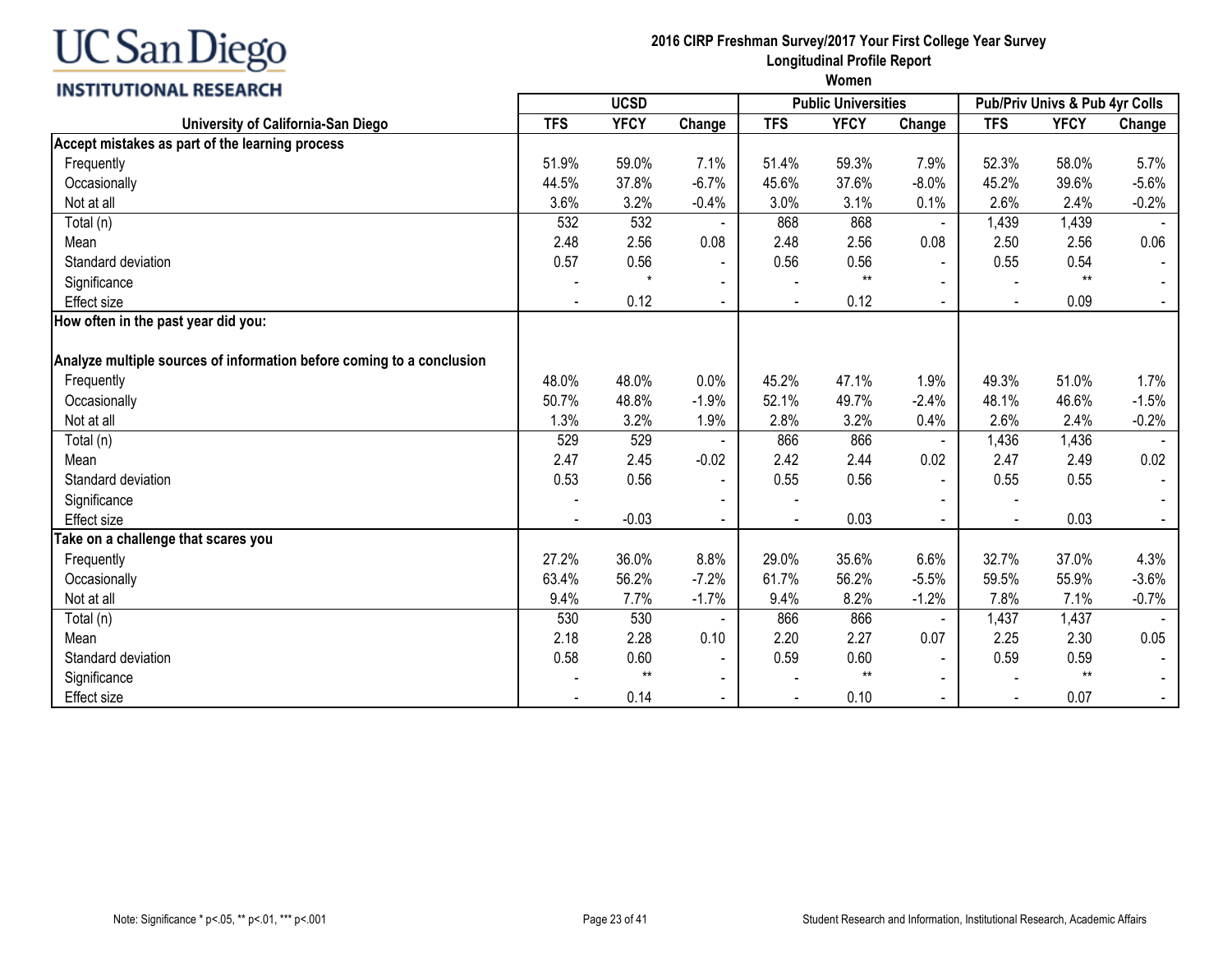

### **2016 CIRP Freshman Survey/2017 Your First College Year Survey Longitudinal Profile Report**

|                                                                       |            | <b>UCSD</b> |                |            | <b>Public Universities</b> |                |            | Pub/Priv Univs & Pub 4yr Colls |         |
|-----------------------------------------------------------------------|------------|-------------|----------------|------------|----------------------------|----------------|------------|--------------------------------|---------|
| University of California-San Diego                                    | <b>TFS</b> | <b>YFCY</b> | Change         | <b>TFS</b> | <b>YFCY</b>                | Change         | <b>TFS</b> | <b>YFCY</b>                    | Change  |
| Indicate the importance to you personally of each of the following:   |            |             |                |            |                            |                |            |                                |         |
| Becoming accomplished in one of the performing arts (acting, dancing, |            |             |                |            |                            |                |            |                                |         |
| etc.)                                                                 |            |             |                |            |                            |                |            |                                |         |
| Essential                                                             | 7.6%       | 6.0%        | $-1.6%$        | 8.2%       | 7.6%                       | $-0.6%$        | 8.6%       | 10.0%                          | 1.4%    |
| Very important                                                        | 10.3%      | 13.2%       | 2.9%           | 9.0%       | 12.0%                      | 3.0%           | 10.0%      | 13.3%                          | 3.3%    |
| Somewhat important                                                    | 31.9%      | 40.0%       | 8.1%           | 28.4%      | 34.6%                      | 6.2%           | 27.7%      | 32.4%                          | 4.7%    |
| Not important                                                         | 50.2%      | 40.8%       | $-9.4%$        | 54.4%      | 45.8%                      | $-8.6%$        | 53.7%      | 44.3%                          | $-9.4%$ |
| Total (n)                                                             | 448        | 448         |                | 719        | 719                        | $\blacksquare$ | 1,256      | 1,256                          |         |
| Mean                                                                  | 1.75       | 1.84        | 0.09           | 1.71       | 1.82                       | 0.11           | 1.73       | 1.89                           | 0.16    |
| Standard deviation                                                    | 0.92       | 0.87        |                | 0.94       | 0.92                       |                | 0.95       | 0.98                           |         |
| Significance                                                          |            | $\star$     |                |            | $**$                       |                |            | $***$                          |         |
| <b>Effect</b> size                                                    |            | 0.11        |                |            | 0.13                       |                |            | 0.18                           |         |
| Indicate the importance to you personally of each of the following:   |            |             |                |            |                            |                |            |                                |         |
| Becoming an authority in my field                                     |            |             |                |            |                            |                |            |                                |         |
| Essential                                                             | 13.8%      | 15.8%       | 2.0%           | 14.5%      | 17.1%                      | 2.6%           | 19.1%      | 19.4%                          | 0.3%    |
| Very important                                                        | 36.4%      | 40.8%       | 4.4%           | 34.4%      | 39.7%                      | 5.3%           | 36.8%      | 42.4%                          | 5.6%    |
| Somewhat important                                                    | 40.0%      | 35.7%       | $-4.3%$        | 40.3%      | 35.2%                      | $-5.1%$        | 35.8%      | 31.8%                          | $-4.0%$ |
| Not important                                                         | 9.8%       | 7.6%        | $-2.2%$        | 10.9%      | 7.9%                       | $-3.0%$        | 8.2%       | 6.4%                           | $-1.8%$ |
| Total (n)                                                             | 448        | 448         |                | 718        | 718                        | $\blacksquare$ | 1,250      | 1,250                          |         |
| Mean                                                                  | 2.54       | 2.65        | 0.11           | 2.53       | 2.66                       | 0.13           | 2.67       | 2.75                           | 0.08    |
| Standard deviation                                                    | 0.85       | 0.84        | $\blacksquare$ | 0.87       | 0.85                       | $\mathbf{r}$   | 0.88       | 0.84                           |         |
| Significance                                                          |            |             | $\blacksquare$ |            | $***$                      | $\blacksquare$ |            | $**$                           |         |
| Effect size                                                           |            | 0.12        | $\blacksquare$ |            | 0.14                       | $\blacksquare$ |            | 0.09                           |         |
| Integrating spirtuality into my life                                  |            |             |                |            |                            |                |            |                                |         |
| Essential                                                             | 14.0%      | 12.6%       | $-1.4%$        | 17.4%      | 16.4%                      | $-1.0%$        | 18.3%      | 15.4%                          | $-2.9%$ |
| Very important                                                        | 15.3%      | 16.4%       | 1.1%           | 18.5%      | 19.5%                      | 1.0%           | 21.2%      | 20.6%                          | $-0.6%$ |
| Somewhat important                                                    | 31.5%      | 25.0%       | $-6.5%$        | 30.5%      | 26.7%                      | $-3.8%$        | 31.1%      | 30.4%                          | $-0.7%$ |
| Not important                                                         | 39.2%      | 45.9%       | 6.7%           | 33.6%      | 37.4%                      | 3.8%           | 29.3%      | 33.5%                          | 4.2%    |
| Total (n)                                                             | 444        | 444         |                | 712        | 712                        |                | 1,243      | 1,243                          |         |
| Mean                                                                  | 2.04       | 1.96        | $-0.08$        | 2.20       | 2.15                       | $-0.05$        | 2.29       | 2.18                           | $-0.11$ |
| Standard deviation                                                    | 1.05       | 1.06        | $\blacksquare$ | 1.09       | 1.10                       | $\blacksquare$ | 1.08       | 1.06                           |         |
| Significance                                                          |            | $\star$     | $\blacksquare$ |            |                            |                |            | $***$                          |         |
| <b>Effect size</b>                                                    |            | $-0.09$     | $\blacksquare$ |            | $-0.05$                    |                |            | $-0.12$                        |         |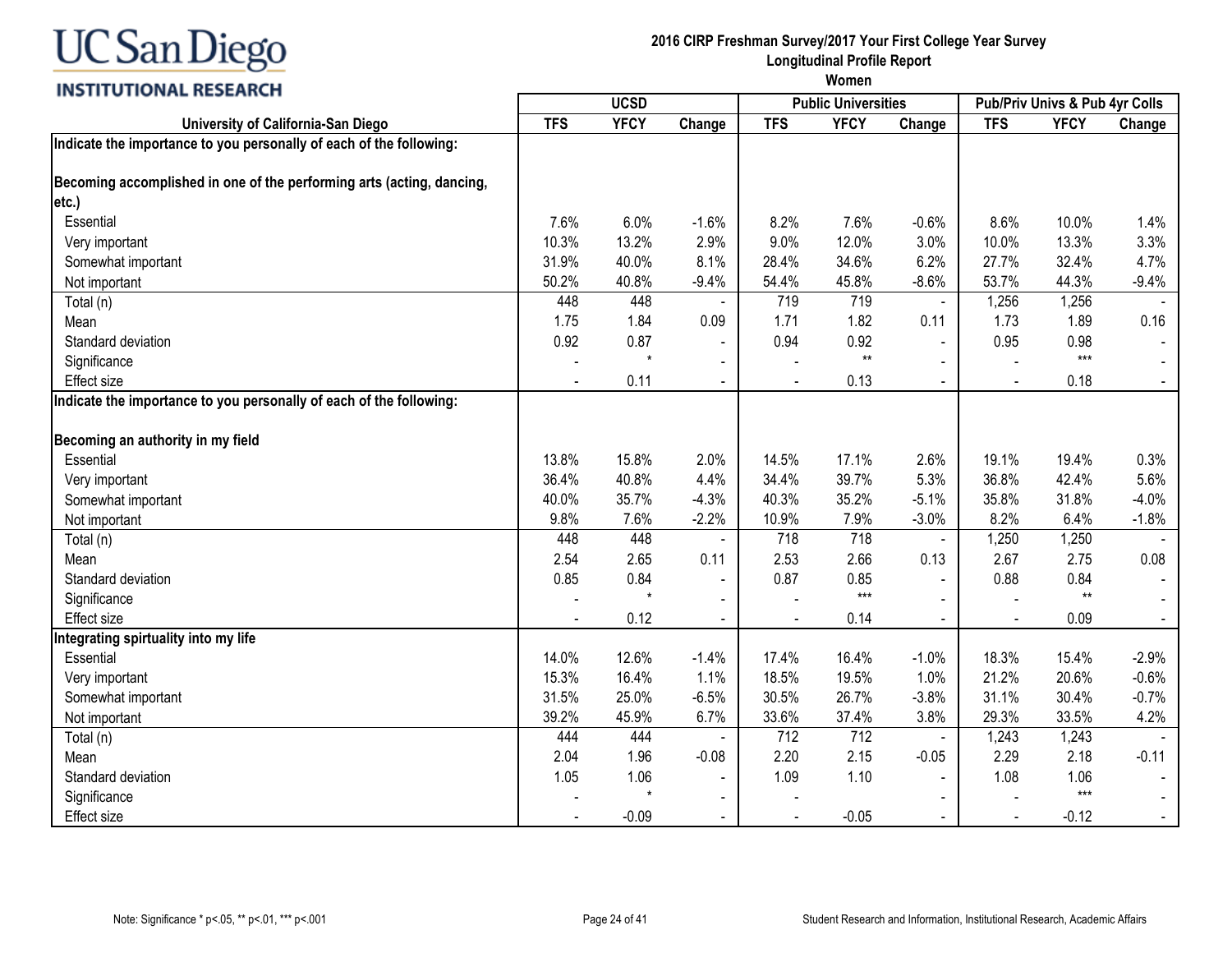

## **2016 CIRP Freshman Survey/2017 Your First College Year Survey Longitudinal Profile Report**

### **INS**

| <b>INSTITUTIONAL RESEARCH</b>                                       | Women                    |             |           |            |                            |                          |       |                                           |                          |  |  |
|---------------------------------------------------------------------|--------------------------|-------------|-----------|------------|----------------------------|--------------------------|-------|-------------------------------------------|--------------------------|--|--|
|                                                                     |                          | <b>UCSD</b> |           |            | <b>Public Universities</b> |                          |       | <b>Pub/Priv Univs &amp; Pub 4yr Colls</b> |                          |  |  |
| University of California-San Diego                                  | TFS                      | <b>YFCY</b> | Change    | <b>TFS</b> | <b>YFCY</b>                | Change                   | TFS   | YFCY                                      | Change                   |  |  |
| Indicate the importance to you personally of each of the following: |                          |             |           |            |                            |                          |       |                                           |                          |  |  |
| Becoming successful in a business of my own                         |                          |             |           |            |                            |                          |       |                                           |                          |  |  |
| Essential                                                           | 10.3%                    | 10.6%       | 0.3%      | 13.5%      | 13.5%                      | 0.0%                     | 14.9% | 14.7%                                     | $-0.2%$                  |  |  |
| Very important                                                      | 14.4%                    | 20.0%       | 5.6%      | 17.0%      | 21.6%                      | 4.6%                     | 17.7% | 23.9%                                     | 6.2%                     |  |  |
| Somewhat important                                                  | 35.7%                    | 40.2%       | 4.5%      | 32.9%      | 37.2%                      | 4.3%                     | 33.5% | 36.5%                                     | 3.0%                     |  |  |
| Not important                                                       | 39.6%                    | 29.2%       | $-10.4\%$ | 36.7%      | 27.7%                      | $-9.0\%$                 | 33.9% | 25.0%                                     | $-8.9%$                  |  |  |
| Total (n)                                                           | 445                      | 445         | $\sim$    | 712        | 712                        | $\overline{\phantom{0}}$ | ,242  | 1,242                                     |                          |  |  |
| Mean                                                                | 1.96                     | 2.12        | 0.16      | 2.07       | 2.21                       | 0.14                     | 2.14  | 2.28                                      | 0.14                     |  |  |
| Standard deviation                                                  | 0.98                     | 0.95        | ۰.        | 1.04       | 0.99                       | $\overline{\phantom{0}}$ | 1.05  | 1.00                                      |                          |  |  |
| Significance                                                        |                          | $***$       | $\sim$    |            | $***$                      | $\overline{\phantom{0}}$ |       | $***$                                     |                          |  |  |
| Effect size                                                         | $\overline{\phantom{a}}$ | 0.16        | $\sim$    |            | 0.13                       | $\overline{\phantom{0}}$ |       | 0.13                                      | $\overline{\phantom{a}}$ |  |  |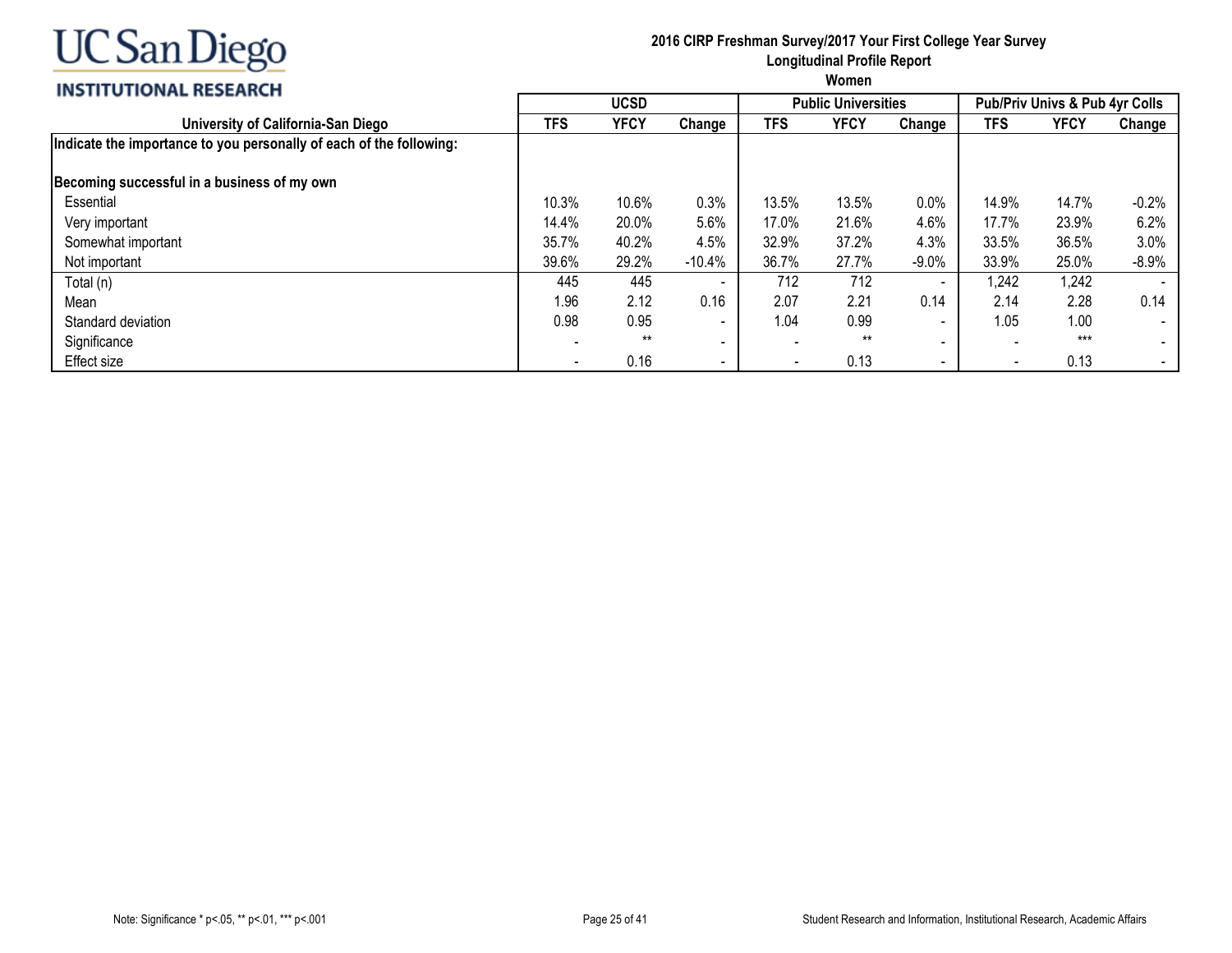

#### **2016 CIRP Freshman Survey/2017 Your First College Year Survey Longitudinal Profile Report**

| <b>VIIVITIE INSERINGII</b>                                               | <b>UCSD</b> |             |                |            | <b>Public Universities</b> |                | Pub/Priv Univs & Pub 4yr Colls |             |                |
|--------------------------------------------------------------------------|-------------|-------------|----------------|------------|----------------------------|----------------|--------------------------------|-------------|----------------|
| University of California-San Diego                                       | <b>TFS</b>  | <b>YFCY</b> | Change         | <b>TFS</b> | <b>YFCY</b>                | Change         | <b>TFS</b>                     | <b>YFCY</b> | Change         |
| Indicate the importance to you personally of each of the following:      |             |             |                |            |                            |                |                                |             |                |
| Obtaining recognition from my colleagues for contributions to my special |             |             |                |            |                            |                |                                |             |                |
| field                                                                    |             |             |                |            |                            |                |                                |             |                |
| Essential                                                                | 12.8%       | 14.5%       | 1.7%           | 13.9%      | 16.7%                      |                | 17.5%                          | 18.4%       | 0.9%           |
|                                                                          |             |             |                |            |                            | 2.8%           |                                |             |                |
| Very important                                                           | 39.8%       | 39.8%       | 0.0%           | 38.4%      | 39.8%                      | 1.4%           | 40.5%                          | 41.5%       | 1.0%           |
| Somewhat important                                                       | 39.8%       | 36.2%       | $-3.6%$        | 39.1%      | 35.5%                      | $-3.6%$        | 35.5%                          | 34.3%       | $-1.2%$        |
| Not important                                                            | 7.6%        | 9.4%        | 1.8%           | 8.6%       | 8.1%                       | $-0.5%$        | 6.5%                           | 5.8%        | $-0.7%$        |
| Total (n)                                                                | 447         | 447         |                | 719        | 719                        | $\blacksquare$ | 1,252                          | 1,252       |                |
| Mean                                                                     | 2.58        | 2.60        | 0.02           | 2.58       | 2.65                       | 0.07           | 2.69                           | 2.72        | 0.03           |
| Standard deviation                                                       | 0.81        | 0.85        | $\blacksquare$ | 0.83       | 0.85<br>$\star$            |                | 0.83                           | 0.83        |                |
| Significance                                                             |             |             |                |            |                            |                |                                |             |                |
| Effect size                                                              |             | 0.02        | $\blacksquare$ |            | 0.07                       | $\blacksquare$ |                                | 0.03        |                |
| Influencing the political structure                                      |             |             |                |            |                            |                |                                |             |                |
| Essential                                                                | 5.2%        | 7.0%        | 1.8%           | 5.8%       | 7.6%                       | 1.8%           | 7.2%                           | 8.3%        | 1.1%           |
| Very important                                                           | 13.0%       | 16.6%       | 3.6%           | 11.0%      | 16.9%                      | 5.9%           | 13.8%                          | 19.8%       | 6.0%           |
| Somewhat important                                                       | 34.1%       | 38.9%       | 4.8%           | 36.5%      | 39.3%                      | 2.8%           | 37.1%                          | 40.4%       | 3.3%           |
| Not important                                                            | 47.7%       | 37.5%       | $-10.2%$       | 46.8%      | 36.2%                      | $-10.6%$       | 42.0%                          | 31.6%       | $-10.4%$       |
| Total (n)                                                                | 440         | 440         |                | 710        | 710                        | ä,             | 1,244                          | 1,244       |                |
| Mean                                                                     | 1.76        | 1.93        | 0.17           | 1.76       | 1.96                       | 0.20           | 1.86                           | 2.05        | 0.19           |
| Standard deviation                                                       | 0.87        | 0.91        | $\blacksquare$ | 0.87       | 0.91                       | $\blacksquare$ | 0.91                           | 0.92        |                |
| Significance                                                             |             | $***$       |                |            | $***$                      |                |                                | $***$       |                |
| <b>Effect size</b>                                                       |             | 0.18        |                |            | 0.20                       |                |                                | 0.19        | $\blacksquare$ |
| Influencing social values                                                |             |             |                |            |                            |                |                                |             |                |
| Essential                                                                | 12.3%       | 13.2%       | 0.9%           | 12.9%      | 14.4%                      | 1.5%           | 15.2%                          | 15.5%       | 0.3%           |
| Very important                                                           | 28.3%       | 32.5%       | 4.2%           | 29.6%      | 34.7%                      | 5.1%           | 32.5%                          | 37.4%       | 4.9%           |
| Somewhat important                                                       | 43.5%       | 37.2%       | $-6.3%$        | 42.7%      | 35.4%                      | $-7.3%$        | 39.5%                          | 34.8%       | $-4.7%$        |
| Not important                                                            | 15.9%       | 17.0%       | 1.1%           | 14.8%      | 15.4%                      | 0.6%           | 12.8%                          | 12.3%       | $-0.5%$        |
| Total (n)                                                                | 446         | 446         |                | 714        | 714                        | $\blacksquare$ | 1,247                          | 1,247       |                |
| Mean                                                                     | 2.37        | 2.42        | 0.05           | 2.40       | 2.48                       | 0.08           | 2.50                           | 2.56        | 0.06           |
| Standard deviation                                                       | 0.89        | 0.92        |                | 0.89       | 0.92                       |                | 0.90                           | 0.90        |                |
| Significance                                                             |             |             |                |            | $\star$                    |                |                                | $\star$     |                |
| <b>Effect size</b>                                                       |             | 0.05        | $\blacksquare$ |            | 0.08                       |                |                                | 0.06        | $\sim$         |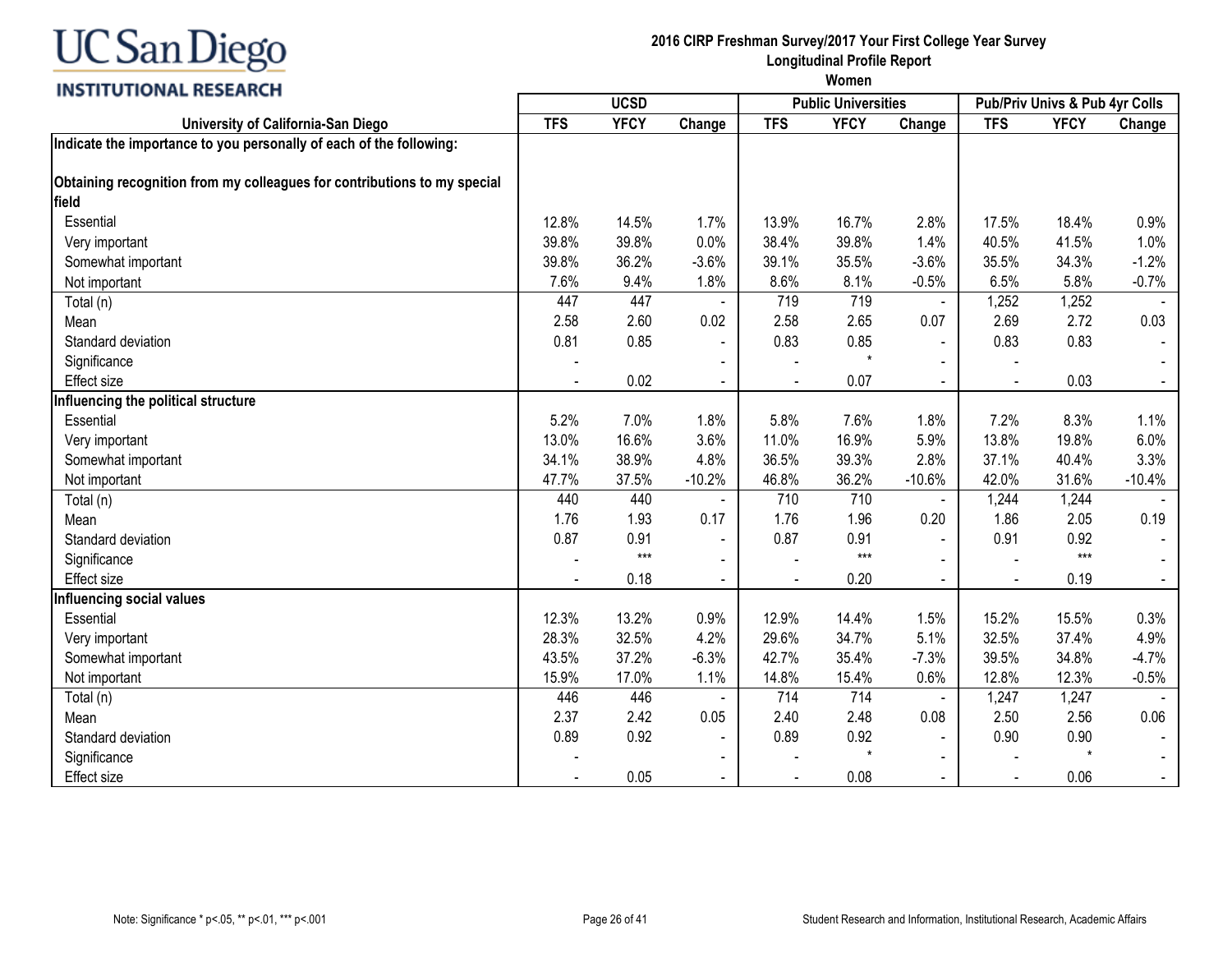

## **2016 CIRP Freshman Survey/2017 Your First College Year Survey Longitudinal Profile Report**

| <b>VIIVITIE INSERINGII</b>                                          | <b>UCSD</b> |             |                          |            | <b>Public Universities</b> |                | Pub/Priv Univs & Pub 4yr Colls |             |         |
|---------------------------------------------------------------------|-------------|-------------|--------------------------|------------|----------------------------|----------------|--------------------------------|-------------|---------|
| University of California-San Diego                                  | <b>TFS</b>  | <b>YFCY</b> | Change                   | <b>TFS</b> | <b>YFCY</b>                | Change         | <b>TFS</b>                     | <b>YFCY</b> | Change  |
| Indicate the importance to you personally of each of the following: |             |             |                          |            |                            |                |                                |             |         |
| Raising a family                                                    |             |             |                          |            |                            |                |                                |             |         |
| Essential                                                           | 28.0%       | 26.5%       | $-1.5%$                  | 38.3%      | 34.2%                      | $-4.1%$        | 39.0%                          | 33.2%       | $-5.8%$ |
| Very important                                                      | 25.1%       | 27.4%       | 2.3%                     | 24.7%      | 30.2%                      | 5.5%           | 26.9%                          | 32.2%       | 5.3%    |
| Somewhat important                                                  | 26.0%       | 26.9%       | 0.9%                     | 22.1%      | 21.2%                      | $-0.9%$        | 21.3%                          | 22.1%       | 0.8%    |
| Not important                                                       | 20.9%       | 19.3%       | $-1.6%$                  | 14.9%      | 14.4%                      | $-0.5%$        | 12.9%                          | 12.5%       | $-0.4%$ |
| Total (n)                                                           | 446         | 446         |                          | 716        | 716                        | $\blacksquare$ | 1,251                          | 1,251       |         |
| Mean                                                                | 2.60        | 2.61        | 0.01                     | 2.86       | 2.84                       | $-0.02$        | 2.92                           | 2.86        | $-0.06$ |
| Standard deviation                                                  | 1.10        | 1.07        |                          | 1.09       | 1.05                       |                | 1.05                           | 1.02        |         |
| Significance                                                        |             |             |                          |            |                            |                |                                | $\star$     |         |
| <b>Effect size</b>                                                  |             | 0.01        | $\overline{\phantom{0}}$ |            | $-0.02$                    | $\mathbf{r}$   | $\blacksquare$                 | $-0.07$     |         |
| Being very well off financially                                     |             |             |                          |            |                            |                |                                |             |         |
| Essential                                                           | 44.3%       | 44.7%       | 0.4%                     | 48.4%      | 46.7%                      | $-1.7%$        | 45.6%                          | 41.9%       | $-3.7%$ |
| Very important                                                      | 33.1%       | 33.8%       | 0.7%                     | 33.2%      | 34.4%                      | 1.2%           | 35.9%                          | 36.2%       | 0.3%    |
| Somewhat important                                                  | 21.0%       | 20.1%       | $-0.9%$                  | 16.5%      | 17.3%                      | 0.8%           | 16.9%                          | 20.4%       | 3.5%    |
| Not important                                                       | 1.6%        | 1.3%        | $-0.3%$                  | 2.0%       | 1.5%                       | $-0.5%$        | 1.7%                           | 1.5%        | $-0.2%$ |
| Total (n)                                                           | 447         | 447         |                          | 717        | 717                        | $\blacksquare$ | 1,251                          | 1,251       |         |
| Mean                                                                | 3.20        | 3.22        | 0.02                     | 3.28       | 3.26                       | $-0.02$        | 3.25                           | 3.18        | $-0.07$ |
| Standard deviation                                                  | 0.82        | 0.81        | $\blacksquare$           | 0.81       | 0.80                       |                | 0.79                           | 0.81        |         |
| Significance                                                        |             |             |                          |            |                            |                |                                | $**$        |         |
| <b>Effect size</b>                                                  |             | 0.02        | $\blacksquare$           |            | $-0.02$                    | $\sim$         | $\blacksquare$                 | $-0.08$     |         |
| Helping others who are in difficulty                                |             |             |                          |            |                            |                |                                |             |         |
| Essential                                                           | 37.6%       | 38.3%       | 0.7%                     | 39.3%      | 38.1%                      | $-1.2%$        | 39.8%                          | 36.7%       | $-3.1%$ |
| Very important                                                      | 40.3%       | 42.5%       | 2.2%                     | 39.9%      | 44.2%                      | 4.3%           | 41.5%                          | 45.0%       | 3.5%    |
| Somewhat important                                                  | 20.3%       | 18.0%       | $-2.3%$                  | 18.5%      | 16.7%                      | $-1.8%$        | 17.0%                          | 16.9%       | $-0.1%$ |
| Not important                                                       | 1.8%        | 1.1%        | $-0.7%$                  | 2.4%       | 1.1%                       | $-1.3%$        | 1.8%                           | 1.4%        | $-0.4%$ |
| Total (n)                                                           | 449         | 449         | $\blacksquare$           | 720        | 720                        | $\blacksquare$ | 1,256                          | 1,256       |         |
| Mean                                                                | 3.14        | 3.18        | 0.04                     | 3.16       | 3.19                       | 0.03           | 3.19                           | 3.17        | $-0.02$ |
| Standard deviation                                                  | 0.80        | 0.76        | $\blacksquare$           | 0.80       | 0.75                       | $\sim$         | 0.78                           | 0.75        |         |
| Significance                                                        |             |             |                          |            |                            |                |                                |             |         |
| <b>Effect size</b>                                                  |             | 0.05        |                          |            | 0.04                       |                |                                | $-0.02$     |         |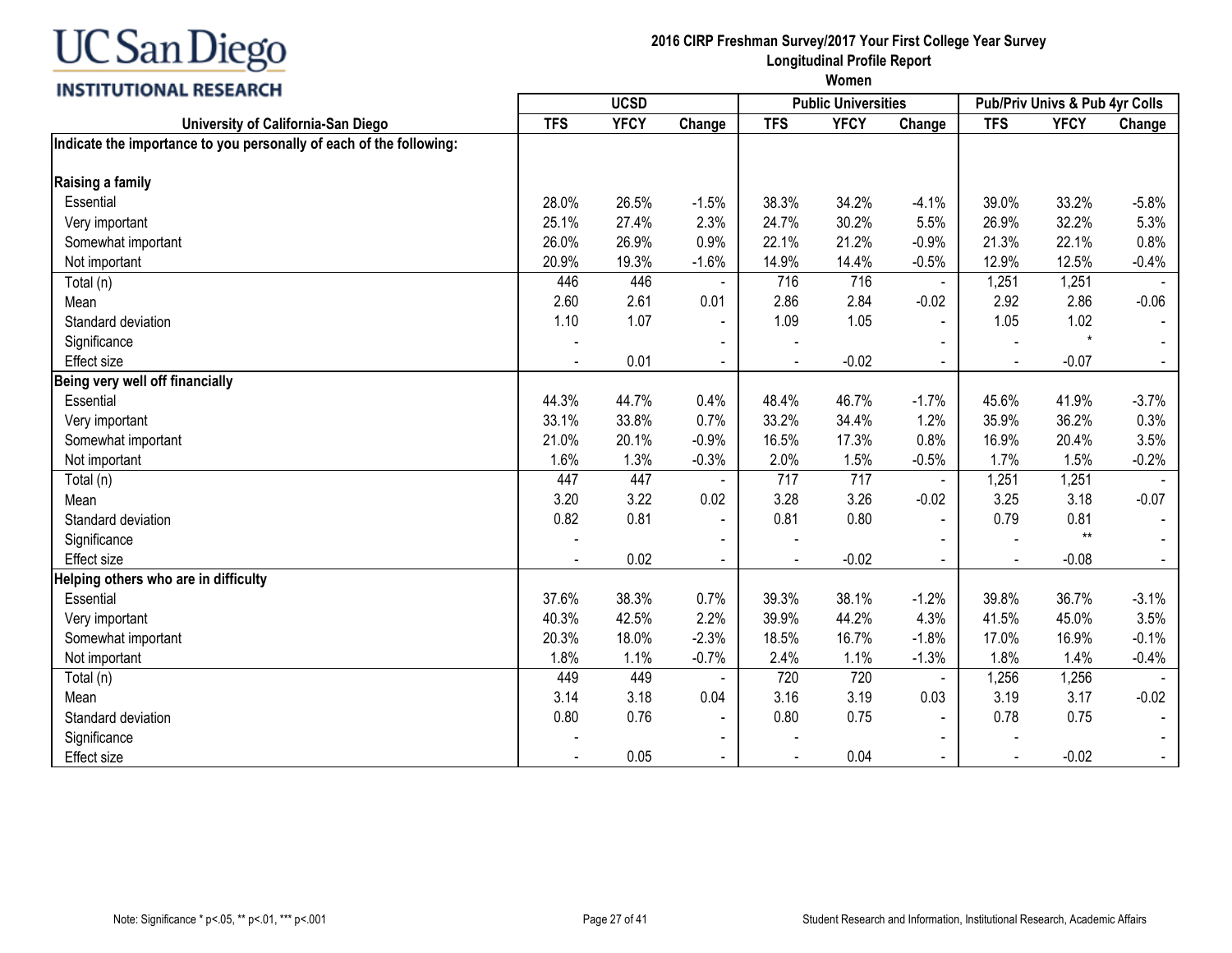## INCTITUTIONAL DECEADEL

## **2016 CIRP Freshman Survey/2017 Your First College Year Survey Longitudinal Profile Report**

| <b>INSITIVITUMAL RESEARUM</b>                                       | <b>UCSD</b> |             |                |            | <b>Public Universities</b> |                | Pub/Priv Univs & Pub 4yr Colls |             |                |
|---------------------------------------------------------------------|-------------|-------------|----------------|------------|----------------------------|----------------|--------------------------------|-------------|----------------|
| University of California-San Diego                                  | <b>TFS</b>  | <b>YFCY</b> | Change         | <b>TFS</b> | <b>YFCY</b>                | Change         | <b>TFS</b>                     | <b>YFCY</b> | Change         |
| Indicate the importance to you personally of each of the following: |             |             |                |            |                            |                |                                |             |                |
|                                                                     |             |             |                |            |                            |                |                                |             |                |
| Making a theoretical contribution to science                        |             |             |                |            |                            |                |                                |             |                |
| Essential                                                           | 9.0%        | 13.7%       | 4.7%           | 7.7%       | 12.0%                      | 4.3%           | 7.8%                           | 11.8%       | 4.0%           |
| Very important                                                      | 22.6%       | 22.4%       | $-0.2%$        | 18.7%      | 19.0%                      | 0.3%           | 17.8%                          | 18.8%       | 1.0%           |
| Somewhat important                                                  | 41.3%       | 37.9%       | $-3.4%$        | 37.5%      | 37.3%                      | $-0.2%$        | 33.8%                          | 34.0%       | 0.2%           |
| Not important                                                       | 27.1%       | 26.0%       | $-1.1%$        | 36.1%      | 31.6%                      | $-4.5%$        | 40.6%                          | 35.3%       | $-5.3%$        |
| Total (n)                                                           | 446         | 446         |                | 715        | 715                        | $\blacksquare$ | 1,249                          | 1,249       |                |
| Mean                                                                | 2.13        | 2.24        | 0.11           | 1.98       | 2.11                       | 0.13           | 1.93                           | 2.07        | 0.14           |
| Standard deviation                                                  | 0.92        | 0.99        | $\blacksquare$ | 0.93       | 0.99                       | $\blacksquare$ | 0.95                           | 1.01        |                |
| Significance                                                        |             | $\star$     | $\sim$         |            | $***$                      |                |                                | $***$       |                |
| <b>Effect size</b>                                                  |             | 0.12        |                |            | 0.14                       |                |                                | 0.14        |                |
| Writing original works (poems, novels etc.)                         |             |             |                |            |                            |                |                                |             |                |
| Essential                                                           | 5.4%        | 9.6%        | 4.2%           | 6.3%       | 9.7%                       | 3.4%           | 8.1%                           | 11.9%       | 3.8%           |
| Very important                                                      | 8.7%        | 8.3%        | $-0.4%$        | 9.7%       | 9.2%                       | $-0.5%$        | 12.3%                          | 13.1%       | 0.8%           |
| Somewhat important                                                  | 23.8%       | 33.6%       | 9.8%           | 21.1%      | 30.5%                      | 9.4%           | 22.9%                          | 30.1%       | 7.2%           |
| Not important                                                       | 62.1%       | 48.4%       | $-13.7%$       | 62.9%      | 50.6%                      | $-12.3%$       | 56.7%                          | 45.0%       | $-11.7%$       |
| Total (n)                                                           | 446         | 446         |                | 714        | 714                        | $\blacksquare$ | 1,248                          | 1,248       |                |
| Mean                                                                | 1.57        | 1.79        | 0.22           | 1.59       | 1.78                       | 0.19           | 1.72                           | 1.92        | 0.20           |
| Standard deviation                                                  | 0.86        | 0.95        |                | 0.90       | 0.97                       |                | 0.97                           | 1.02        |                |
| Significance                                                        |             | $***$       | $\blacksquare$ |            | $***$                      |                |                                | $***$       |                |
| <b>Effect size</b>                                                  |             | 0.26        | $\blacksquare$ |            | 0.21                       | $\mathbf{r}$   | $\overline{a}$                 | 0.21        | $\blacksquare$ |
| Creating artistic works (painting, sculpture, etc.)                 |             |             |                |            |                            |                |                                |             |                |
| Essential                                                           | 6.1%        | 7.0%        | 0.9%           | 7.7%       | 8.1%                       | 0.4%           | 7.2%                           | 9.1%        | 1.9%           |
| Very important                                                      | 7.8%        | 11.0%       | 3.2%           | 8.3%       | 12.0%                      | 3.7%           | 9.6%                           | 13.6%       | 4.0%           |
| Somewhat important                                                  | 25.6%       | 34.5%       | 8.9%           | 23.5%      | 31.0%                      | 7.5%           | 24.3%                          | 30.3%       | 6.0%           |
| Not important                                                       | 60.5%       | 47.5%       | $-13.0%$       | 60.5%      | 48.9%                      | $-11.6%$       | 58.9%                          | 47.0%       | $-11.9%$       |
| Total (n)                                                           | 446         | 446         | $\blacksquare$ | 714        | 714                        | $\sim$         | 1,244                          | 1,244       |                |
| Mean                                                                | 1.59        | 1.77        | 0.18           | 1.63       | 1.79                       | 0.16           | 1.65                           | 1.85        | 0.20           |
| Standard deviation                                                  | 0.87        | 0.90        | $\blacksquare$ | 0.93       | 0.95                       |                | 0.92                           | 0.97        |                |
| Significance                                                        |             | $***$       | $\blacksquare$ |            | $***$                      | $\blacksquare$ |                                | $***$       |                |
| <b>Effect size</b>                                                  |             | 0.21        |                |            | 0.17                       |                |                                | 0.21        |                |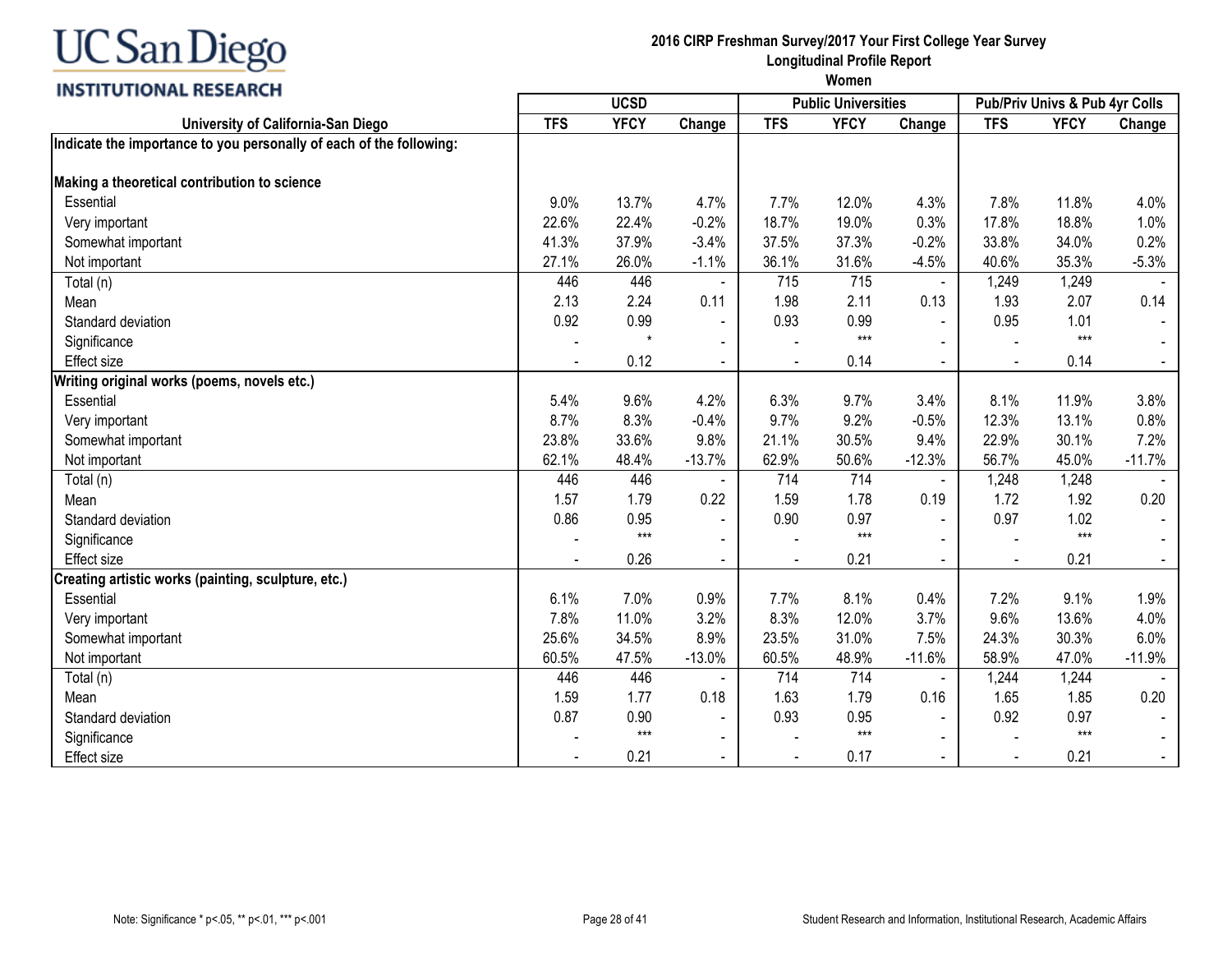#### **INSTITUTIONAL RESEARCH**

## **2016 CIRP Freshman Survey/2017 Your First College Year Survey Longitudinal Profile Report**

| <b>INSTRUCTIONAL BESEARCH</b>                                       |            | <b>UCSD</b> |                |            | <b>Public Universities</b> |                          | Pub/Priv Univs & Pub 4yr Colls |             |         |
|---------------------------------------------------------------------|------------|-------------|----------------|------------|----------------------------|--------------------------|--------------------------------|-------------|---------|
| University of California-San Diego                                  | <b>TFS</b> | <b>YFCY</b> | Change         | <b>TFS</b> | <b>YFCY</b>                | Change                   | <b>TFS</b>                     | <b>YFCY</b> | Change  |
| Indicate the importance to you personally of each of the following: |            |             |                |            |                            |                          |                                |             |         |
| Developing a meaningful philosophy of life                          |            |             |                |            |                            |                          |                                |             |         |
| Essential                                                           | 23.2%      | 19.2%       | $-4.0%$        | 20.3%      | 17.1%                      | $-3.2%$                  | 21.5%                          | 17.2%       | $-4.3%$ |
| Very important                                                      | 25.9%      | 23.0%       | $-2.9%$        | 25.9%      | 24.5%                      | $-1.4%$                  | 28.3%                          | 26.7%       | $-1.6%$ |
| Somewhat important                                                  | 31.0%      | 38.2%       | 7.2%           | 31.3%      | 36.1%                      | 4.8%                     | 30.7%                          | 34.6%       | 3.9%    |
| Not important                                                       | 19.9%      | 19.6%       | $-0.3%$        | 22.4%      | 22.3%                      | $-0.1%$                  | 19.4%                          | 21.5%       | 2.1%    |
| Total (n)                                                           | 448        | 448         |                | 718        | 718                        | $\overline{\phantom{a}}$ | 1,249                          | 1,249       |         |
| Mean                                                                | 2.52       | 2.42        | $-0.10$        | 2.44       | 2.36                       | $-0.08$                  | 2.52                           | 2.40        | $-0.12$ |
| Standard deviation                                                  | 1.06       | 1.01        |                | 1.05       | 1.01                       |                          | 1.03                           | 1.01        |         |
| Significance                                                        |            | $\star$     | $\blacksquare$ |            |                            |                          |                                | $***$       |         |
| <b>Effect size</b>                                                  |            | $-0.10$     |                |            | $-0.07$                    |                          |                                | $-0.11$     |         |
| Participating in a community action program                         |            |             |                |            |                            |                          |                                |             |         |
| Essential                                                           | 10.8%      | 11.2%       | 0.4%           | 10.0%      | 11.7%                      | 1.7%                     | 11.8%                          | 13.8%       | 2.0%    |
| Very important                                                      | 24.9%      | 28.7%       | 3.8%           | 24.7%      | 28.2%                      | 3.5%                     | 27.9%                          | 30.6%       | 2.7%    |
| Somewhat important                                                  | 44.6%      | 43.7%       | $-0.9%$        | 44.1%      | 41.4%                      | $-2.7%$                  | 41.3%                          | 39.8%       | $-1.5%$ |
| Not important                                                       | 19.7%      | 16.4%       | $-3.3%$        | 21.2%      | 18.7%                      | $-2.5%$                  | 19.0%                          | 15.8%       | $-3.2%$ |
| Total (n)                                                           | 446        | 446         |                | 717        | 717                        | $\blacksquare$           | 1,250                          | 1,250       |         |
| Mean                                                                | 2.27       | 2.35        | 0.08           | 2.24       | 2.33                       | 0.09                     | 2.32                           | 2.42        | 0.10    |
| Standard deviation                                                  | 0.90       | 0.88        |                | 0.90       | 0.91                       |                          | 0.91                           | 0.91        |         |
| Significance                                                        |            |             |                |            | $\star$                    |                          |                                | $***$       |         |
| <b>Effect size</b>                                                  |            | 0.08        | $\blacksquare$ |            | 0.09                       | $\blacksquare$           |                                | 0.10        |         |
| Helping to promote racial understanding                             |            |             |                |            |                            |                          |                                |             |         |
| Essential                                                           | 17.2%      | 18.7%       | 1.5%           | 16.1%      | 17.7%                      | 1.6%                     | 15.7%                          | 18.3%       | 2.6%    |
| Very important                                                      | 29.8%      | 32.5%       | 2.7%           | 28.9%      | 30.4%                      | 1.5%                     | 32.6%                          | 32.6%       | 0.0%    |
| Somewhat important                                                  | 39.1%      | 37.2%       | $-1.9%$        | 38.7%      | 38.2%                      | $-0.5%$                  | 37.4%                          | 37.7%       | 0.3%    |
| Not important                                                       | 14.0%      | 11.5%       | $-2.5%$        | 16.3%      | 13.7%                      | $-2.6%$                  | 14.3%                          | 11.4%       | $-2.9%$ |
| Total (n)                                                           | 443        | 443         |                | 710        | 710                        | $\blacksquare$           | 1,241                          | 1,241       |         |
| Mean                                                                | 2.50       | 2.58        | 0.08           | 2.45       | 2.52                       | 0.07                     | 2.50                           | 2.58        | 0.08    |
| Standard deviation                                                  | 0.94       | 0.92        | $\blacksquare$ | 0.95       | 0.94                       | $\sim$                   | 0.92                           | 0.92        |         |
| Significance                                                        |            |             |                |            |                            | $\blacksquare$           |                                | $**$        |         |
| <b>Effect size</b>                                                  |            | 0.09        |                |            | 0.07                       |                          |                                | 0.08        |         |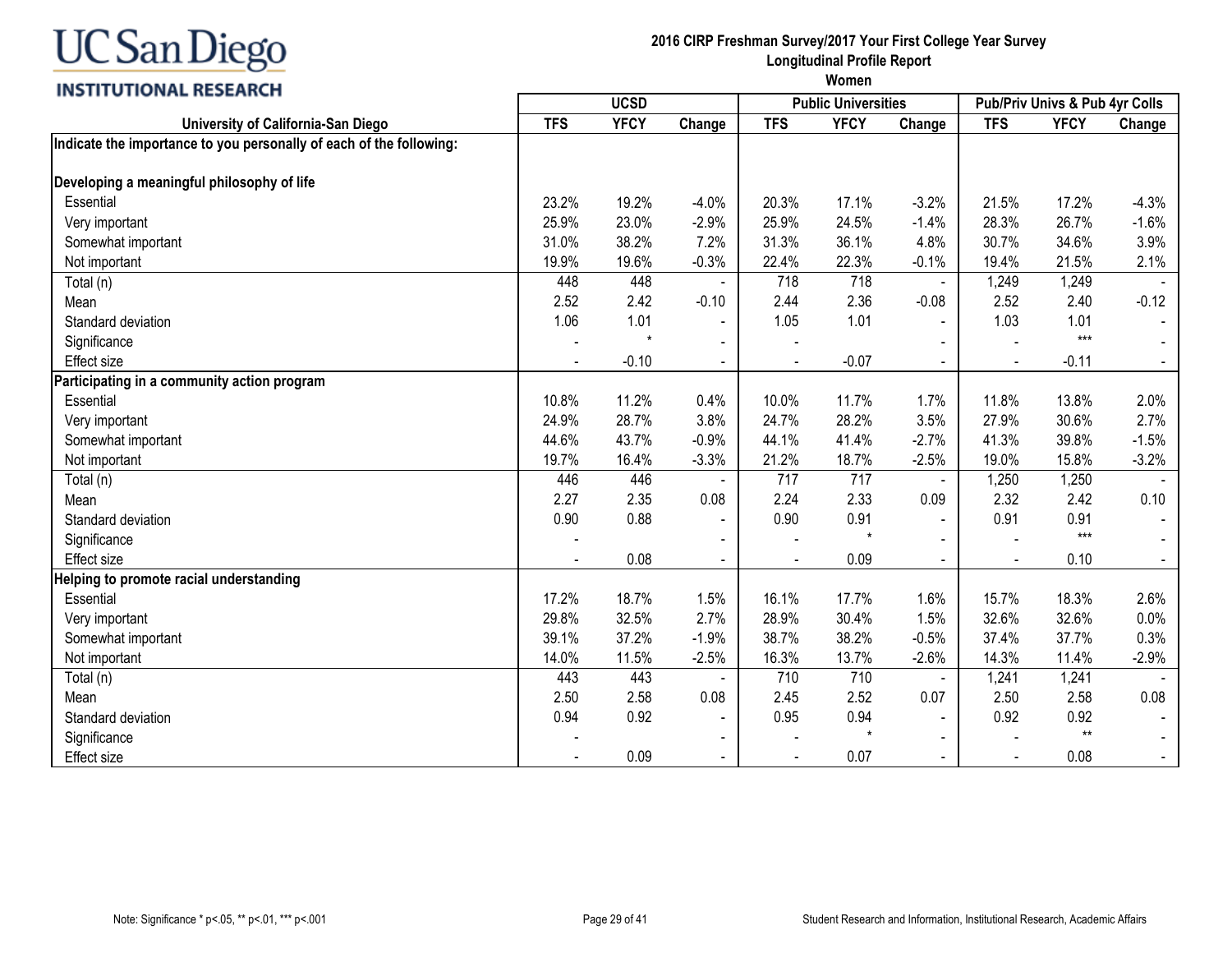

## INCTITUTIONAL DECEADEL

### **2016 CIRP Freshman Survey/2017 Your First College Year Survey Longitudinal Profile Report**

| <b>TFS</b><br><b>YFCY</b><br><b>TFS</b><br><b>YFCY</b><br>Change<br><b>TFS</b><br><b>YFCY</b><br>University of California-San Diego<br>Change<br>Change<br>Indicate the importance to you personally of each of the following:<br>Keeping up to date with political affairs<br>Essential<br>13.2%<br>16.8%<br>3.6%<br>12.2%<br>15.7%<br>3.5%<br>15.8%<br>17.9%<br>2.1%<br>27.8%<br>2.9%<br>28.5%<br>28.8%<br>32.3%<br>3.5%<br>30.7%<br>25.9%<br>2.6%<br>Very important<br>39.5%<br>39.0%<br>$-0.5%$<br>39.2%<br>38.7%<br>37.3%<br>$-1.4%$<br>Somewhat important<br>40.6%<br>$-1.4%$<br>19.5%<br>$-6.0%$<br>16.6%<br>16.7%<br>12.5%<br>$-4.2%$<br>Not important<br>13.5%<br>21.4%<br>$-4.8%$<br>446<br>446<br>715<br>1,249<br>1,249<br>715<br>Total (n)<br>$\blacksquare$<br>2.51<br>0.16<br>2.29<br>2.43<br>0.14<br>2.44<br>2.56<br>0.12<br>Mean<br>2.35<br>0.94<br>0.93<br>0.93<br>0.94<br>0.94<br>0.95<br>Standard deviation<br>$\blacksquare$<br>$\sim$<br>0.00<br>#N/A<br>#N/A<br>Significance<br>$\overline{\phantom{a}}$<br>$\blacksquare$<br>0.17<br>#N/A<br>#N/A<br><b>Effect size</b><br>Becoming a community leader<br>12.6%<br>11.9%<br>$-0.7%$<br>12.4%<br>14.1%<br>14.4%<br>0.3%<br>12.0%<br>0.4%<br>Essential<br>23.4%<br>23.4%<br>0.0%<br>27.7%<br>1.9%<br>29.3%<br>30.6%<br>1.3%<br>25.8%<br>Very important<br>2.0%<br>37.3%<br>1.6%<br>40.7%<br>42.7%<br>39.7%<br>38.9%<br>$-0.8%$<br>38.9%<br>Somewhat important<br>23.4%<br>22.0%<br>$-1.4%$<br>21.0%<br>$-1.5%$<br>19.3%<br>16.1%<br>$-3.2%$<br>22.5%<br>Not important<br>445<br>710<br>445<br>710<br>1,237<br>1,237<br>Total (n)<br>$\blacksquare$<br>2.25<br>2.25<br>0.00<br>2.27<br>2.32<br>0.05<br>2.38<br>2.43<br>0.05<br>Mean<br>0.95<br>0.93<br>0.94<br>0.93<br>0.94<br>0.95<br>Standard deviation<br>#N/A<br>0.00<br>#N/A<br>Significance<br>$\overline{\phantom{a}}$<br>0.00<br>#N/A<br>#N/A<br><b>Effect size</b><br>$\blacksquare$<br>$\blacksquare$<br>$\blacksquare$<br>$\blacksquare$<br>Improving my understanding of other countries and cultures<br>$-0.2%$<br>29.7%<br>Essential<br>28.6%<br>28.4%<br>24.6%<br>26.4%<br>1.8%<br>28.3%<br>$-1.4%$<br>$-0.4%$<br>37.3%<br>39.6%<br>39.8%<br>39.4%<br>37.8%<br>$-0.5%$<br>39.9%<br>0.3%<br>Very important<br>2.5%<br>25.7%<br>26.4%<br>28.9%<br>30.6%<br>30.9%<br>0.3%<br>28.0%<br>2.3%<br>Somewhat important<br>5.1%<br>$-1.7%$<br>5.3%<br>5.0%<br>3.9%<br>3.4%<br>7.0%<br>$-1.7%$<br>$-1.1%$<br>Not important<br>447<br>447<br>715<br>1,246<br>715<br>1,246<br>Total (n)<br>$\blacksquare$<br>2.93<br>2.85<br>2.94<br>Mean<br>2.92<br>0.01<br>2.80<br>0.05<br>2.93<br>$-0.01$<br>0.87<br>0.84<br>0.87<br>0.84<br>Standard deviation<br>0.89<br>0.87<br>$\blacksquare$<br>$\blacksquare$<br>0.00<br>#N/A<br>Significance<br>#N/A<br>$\blacksquare$<br>0.01<br>#N/A<br><b>Effect size</b><br>#N/A<br>$\overline{\phantom{a}}$ | <b>INSTERNATIONAL RESEARCH</b> |  | <b>Public Universities</b> | Pub/Priv Univs & Pub 4yr Colls |  |  |  |
|------------------------------------------------------------------------------------------------------------------------------------------------------------------------------------------------------------------------------------------------------------------------------------------------------------------------------------------------------------------------------------------------------------------------------------------------------------------------------------------------------------------------------------------------------------------------------------------------------------------------------------------------------------------------------------------------------------------------------------------------------------------------------------------------------------------------------------------------------------------------------------------------------------------------------------------------------------------------------------------------------------------------------------------------------------------------------------------------------------------------------------------------------------------------------------------------------------------------------------------------------------------------------------------------------------------------------------------------------------------------------------------------------------------------------------------------------------------------------------------------------------------------------------------------------------------------------------------------------------------------------------------------------------------------------------------------------------------------------------------------------------------------------------------------------------------------------------------------------------------------------------------------------------------------------------------------------------------------------------------------------------------------------------------------------------------------------------------------------------------------------------------------------------------------------------------------------------------------------------------------------------------------------------------------------------------------------------------------------------------------------------------------------------------------------------------------------------------------------------------------------------------------------------------------------------------------------------------------------------------------------------------------------------------------------------------------------------------------------------------------------------------------------------------------------------------------------------------------------------------|--------------------------------|--|----------------------------|--------------------------------|--|--|--|
|                                                                                                                                                                                                                                                                                                                                                                                                                                                                                                                                                                                                                                                                                                                                                                                                                                                                                                                                                                                                                                                                                                                                                                                                                                                                                                                                                                                                                                                                                                                                                                                                                                                                                                                                                                                                                                                                                                                                                                                                                                                                                                                                                                                                                                                                                                                                                                                                                                                                                                                                                                                                                                                                                                                                                                                                                                                                  |                                |  |                            |                                |  |  |  |
|                                                                                                                                                                                                                                                                                                                                                                                                                                                                                                                                                                                                                                                                                                                                                                                                                                                                                                                                                                                                                                                                                                                                                                                                                                                                                                                                                                                                                                                                                                                                                                                                                                                                                                                                                                                                                                                                                                                                                                                                                                                                                                                                                                                                                                                                                                                                                                                                                                                                                                                                                                                                                                                                                                                                                                                                                                                                  |                                |  |                            |                                |  |  |  |
|                                                                                                                                                                                                                                                                                                                                                                                                                                                                                                                                                                                                                                                                                                                                                                                                                                                                                                                                                                                                                                                                                                                                                                                                                                                                                                                                                                                                                                                                                                                                                                                                                                                                                                                                                                                                                                                                                                                                                                                                                                                                                                                                                                                                                                                                                                                                                                                                                                                                                                                                                                                                                                                                                                                                                                                                                                                                  |                                |  |                            |                                |  |  |  |
|                                                                                                                                                                                                                                                                                                                                                                                                                                                                                                                                                                                                                                                                                                                                                                                                                                                                                                                                                                                                                                                                                                                                                                                                                                                                                                                                                                                                                                                                                                                                                                                                                                                                                                                                                                                                                                                                                                                                                                                                                                                                                                                                                                                                                                                                                                                                                                                                                                                                                                                                                                                                                                                                                                                                                                                                                                                                  |                                |  |                            |                                |  |  |  |
|                                                                                                                                                                                                                                                                                                                                                                                                                                                                                                                                                                                                                                                                                                                                                                                                                                                                                                                                                                                                                                                                                                                                                                                                                                                                                                                                                                                                                                                                                                                                                                                                                                                                                                                                                                                                                                                                                                                                                                                                                                                                                                                                                                                                                                                                                                                                                                                                                                                                                                                                                                                                                                                                                                                                                                                                                                                                  |                                |  |                            |                                |  |  |  |
|                                                                                                                                                                                                                                                                                                                                                                                                                                                                                                                                                                                                                                                                                                                                                                                                                                                                                                                                                                                                                                                                                                                                                                                                                                                                                                                                                                                                                                                                                                                                                                                                                                                                                                                                                                                                                                                                                                                                                                                                                                                                                                                                                                                                                                                                                                                                                                                                                                                                                                                                                                                                                                                                                                                                                                                                                                                                  |                                |  |                            |                                |  |  |  |
|                                                                                                                                                                                                                                                                                                                                                                                                                                                                                                                                                                                                                                                                                                                                                                                                                                                                                                                                                                                                                                                                                                                                                                                                                                                                                                                                                                                                                                                                                                                                                                                                                                                                                                                                                                                                                                                                                                                                                                                                                                                                                                                                                                                                                                                                                                                                                                                                                                                                                                                                                                                                                                                                                                                                                                                                                                                                  |                                |  |                            |                                |  |  |  |
|                                                                                                                                                                                                                                                                                                                                                                                                                                                                                                                                                                                                                                                                                                                                                                                                                                                                                                                                                                                                                                                                                                                                                                                                                                                                                                                                                                                                                                                                                                                                                                                                                                                                                                                                                                                                                                                                                                                                                                                                                                                                                                                                                                                                                                                                                                                                                                                                                                                                                                                                                                                                                                                                                                                                                                                                                                                                  |                                |  |                            |                                |  |  |  |
|                                                                                                                                                                                                                                                                                                                                                                                                                                                                                                                                                                                                                                                                                                                                                                                                                                                                                                                                                                                                                                                                                                                                                                                                                                                                                                                                                                                                                                                                                                                                                                                                                                                                                                                                                                                                                                                                                                                                                                                                                                                                                                                                                                                                                                                                                                                                                                                                                                                                                                                                                                                                                                                                                                                                                                                                                                                                  |                                |  |                            |                                |  |  |  |
|                                                                                                                                                                                                                                                                                                                                                                                                                                                                                                                                                                                                                                                                                                                                                                                                                                                                                                                                                                                                                                                                                                                                                                                                                                                                                                                                                                                                                                                                                                                                                                                                                                                                                                                                                                                                                                                                                                                                                                                                                                                                                                                                                                                                                                                                                                                                                                                                                                                                                                                                                                                                                                                                                                                                                                                                                                                                  |                                |  |                            |                                |  |  |  |
|                                                                                                                                                                                                                                                                                                                                                                                                                                                                                                                                                                                                                                                                                                                                                                                                                                                                                                                                                                                                                                                                                                                                                                                                                                                                                                                                                                                                                                                                                                                                                                                                                                                                                                                                                                                                                                                                                                                                                                                                                                                                                                                                                                                                                                                                                                                                                                                                                                                                                                                                                                                                                                                                                                                                                                                                                                                                  |                                |  |                            |                                |  |  |  |
|                                                                                                                                                                                                                                                                                                                                                                                                                                                                                                                                                                                                                                                                                                                                                                                                                                                                                                                                                                                                                                                                                                                                                                                                                                                                                                                                                                                                                                                                                                                                                                                                                                                                                                                                                                                                                                                                                                                                                                                                                                                                                                                                                                                                                                                                                                                                                                                                                                                                                                                                                                                                                                                                                                                                                                                                                                                                  |                                |  |                            |                                |  |  |  |
|                                                                                                                                                                                                                                                                                                                                                                                                                                                                                                                                                                                                                                                                                                                                                                                                                                                                                                                                                                                                                                                                                                                                                                                                                                                                                                                                                                                                                                                                                                                                                                                                                                                                                                                                                                                                                                                                                                                                                                                                                                                                                                                                                                                                                                                                                                                                                                                                                                                                                                                                                                                                                                                                                                                                                                                                                                                                  |                                |  |                            |                                |  |  |  |
|                                                                                                                                                                                                                                                                                                                                                                                                                                                                                                                                                                                                                                                                                                                                                                                                                                                                                                                                                                                                                                                                                                                                                                                                                                                                                                                                                                                                                                                                                                                                                                                                                                                                                                                                                                                                                                                                                                                                                                                                                                                                                                                                                                                                                                                                                                                                                                                                                                                                                                                                                                                                                                                                                                                                                                                                                                                                  |                                |  |                            |                                |  |  |  |
|                                                                                                                                                                                                                                                                                                                                                                                                                                                                                                                                                                                                                                                                                                                                                                                                                                                                                                                                                                                                                                                                                                                                                                                                                                                                                                                                                                                                                                                                                                                                                                                                                                                                                                                                                                                                                                                                                                                                                                                                                                                                                                                                                                                                                                                                                                                                                                                                                                                                                                                                                                                                                                                                                                                                                                                                                                                                  |                                |  |                            |                                |  |  |  |
|                                                                                                                                                                                                                                                                                                                                                                                                                                                                                                                                                                                                                                                                                                                                                                                                                                                                                                                                                                                                                                                                                                                                                                                                                                                                                                                                                                                                                                                                                                                                                                                                                                                                                                                                                                                                                                                                                                                                                                                                                                                                                                                                                                                                                                                                                                                                                                                                                                                                                                                                                                                                                                                                                                                                                                                                                                                                  |                                |  |                            |                                |  |  |  |
|                                                                                                                                                                                                                                                                                                                                                                                                                                                                                                                                                                                                                                                                                                                                                                                                                                                                                                                                                                                                                                                                                                                                                                                                                                                                                                                                                                                                                                                                                                                                                                                                                                                                                                                                                                                                                                                                                                                                                                                                                                                                                                                                                                                                                                                                                                                                                                                                                                                                                                                                                                                                                                                                                                                                                                                                                                                                  |                                |  |                            |                                |  |  |  |
|                                                                                                                                                                                                                                                                                                                                                                                                                                                                                                                                                                                                                                                                                                                                                                                                                                                                                                                                                                                                                                                                                                                                                                                                                                                                                                                                                                                                                                                                                                                                                                                                                                                                                                                                                                                                                                                                                                                                                                                                                                                                                                                                                                                                                                                                                                                                                                                                                                                                                                                                                                                                                                                                                                                                                                                                                                                                  |                                |  |                            |                                |  |  |  |
|                                                                                                                                                                                                                                                                                                                                                                                                                                                                                                                                                                                                                                                                                                                                                                                                                                                                                                                                                                                                                                                                                                                                                                                                                                                                                                                                                                                                                                                                                                                                                                                                                                                                                                                                                                                                                                                                                                                                                                                                                                                                                                                                                                                                                                                                                                                                                                                                                                                                                                                                                                                                                                                                                                                                                                                                                                                                  |                                |  |                            |                                |  |  |  |
|                                                                                                                                                                                                                                                                                                                                                                                                                                                                                                                                                                                                                                                                                                                                                                                                                                                                                                                                                                                                                                                                                                                                                                                                                                                                                                                                                                                                                                                                                                                                                                                                                                                                                                                                                                                                                                                                                                                                                                                                                                                                                                                                                                                                                                                                                                                                                                                                                                                                                                                                                                                                                                                                                                                                                                                                                                                                  |                                |  |                            |                                |  |  |  |
|                                                                                                                                                                                                                                                                                                                                                                                                                                                                                                                                                                                                                                                                                                                                                                                                                                                                                                                                                                                                                                                                                                                                                                                                                                                                                                                                                                                                                                                                                                                                                                                                                                                                                                                                                                                                                                                                                                                                                                                                                                                                                                                                                                                                                                                                                                                                                                                                                                                                                                                                                                                                                                                                                                                                                                                                                                                                  |                                |  |                            |                                |  |  |  |
|                                                                                                                                                                                                                                                                                                                                                                                                                                                                                                                                                                                                                                                                                                                                                                                                                                                                                                                                                                                                                                                                                                                                                                                                                                                                                                                                                                                                                                                                                                                                                                                                                                                                                                                                                                                                                                                                                                                                                                                                                                                                                                                                                                                                                                                                                                                                                                                                                                                                                                                                                                                                                                                                                                                                                                                                                                                                  |                                |  |                            |                                |  |  |  |
|                                                                                                                                                                                                                                                                                                                                                                                                                                                                                                                                                                                                                                                                                                                                                                                                                                                                                                                                                                                                                                                                                                                                                                                                                                                                                                                                                                                                                                                                                                                                                                                                                                                                                                                                                                                                                                                                                                                                                                                                                                                                                                                                                                                                                                                                                                                                                                                                                                                                                                                                                                                                                                                                                                                                                                                                                                                                  |                                |  |                            |                                |  |  |  |
|                                                                                                                                                                                                                                                                                                                                                                                                                                                                                                                                                                                                                                                                                                                                                                                                                                                                                                                                                                                                                                                                                                                                                                                                                                                                                                                                                                                                                                                                                                                                                                                                                                                                                                                                                                                                                                                                                                                                                                                                                                                                                                                                                                                                                                                                                                                                                                                                                                                                                                                                                                                                                                                                                                                                                                                                                                                                  |                                |  |                            |                                |  |  |  |
|                                                                                                                                                                                                                                                                                                                                                                                                                                                                                                                                                                                                                                                                                                                                                                                                                                                                                                                                                                                                                                                                                                                                                                                                                                                                                                                                                                                                                                                                                                                                                                                                                                                                                                                                                                                                                                                                                                                                                                                                                                                                                                                                                                                                                                                                                                                                                                                                                                                                                                                                                                                                                                                                                                                                                                                                                                                                  |                                |  |                            |                                |  |  |  |
|                                                                                                                                                                                                                                                                                                                                                                                                                                                                                                                                                                                                                                                                                                                                                                                                                                                                                                                                                                                                                                                                                                                                                                                                                                                                                                                                                                                                                                                                                                                                                                                                                                                                                                                                                                                                                                                                                                                                                                                                                                                                                                                                                                                                                                                                                                                                                                                                                                                                                                                                                                                                                                                                                                                                                                                                                                                                  |                                |  |                            |                                |  |  |  |
|                                                                                                                                                                                                                                                                                                                                                                                                                                                                                                                                                                                                                                                                                                                                                                                                                                                                                                                                                                                                                                                                                                                                                                                                                                                                                                                                                                                                                                                                                                                                                                                                                                                                                                                                                                                                                                                                                                                                                                                                                                                                                                                                                                                                                                                                                                                                                                                                                                                                                                                                                                                                                                                                                                                                                                                                                                                                  |                                |  |                            |                                |  |  |  |
|                                                                                                                                                                                                                                                                                                                                                                                                                                                                                                                                                                                                                                                                                                                                                                                                                                                                                                                                                                                                                                                                                                                                                                                                                                                                                                                                                                                                                                                                                                                                                                                                                                                                                                                                                                                                                                                                                                                                                                                                                                                                                                                                                                                                                                                                                                                                                                                                                                                                                                                                                                                                                                                                                                                                                                                                                                                                  |                                |  |                            |                                |  |  |  |
|                                                                                                                                                                                                                                                                                                                                                                                                                                                                                                                                                                                                                                                                                                                                                                                                                                                                                                                                                                                                                                                                                                                                                                                                                                                                                                                                                                                                                                                                                                                                                                                                                                                                                                                                                                                                                                                                                                                                                                                                                                                                                                                                                                                                                                                                                                                                                                                                                                                                                                                                                                                                                                                                                                                                                                                                                                                                  |                                |  |                            |                                |  |  |  |
|                                                                                                                                                                                                                                                                                                                                                                                                                                                                                                                                                                                                                                                                                                                                                                                                                                                                                                                                                                                                                                                                                                                                                                                                                                                                                                                                                                                                                                                                                                                                                                                                                                                                                                                                                                                                                                                                                                                                                                                                                                                                                                                                                                                                                                                                                                                                                                                                                                                                                                                                                                                                                                                                                                                                                                                                                                                                  |                                |  |                            |                                |  |  |  |
|                                                                                                                                                                                                                                                                                                                                                                                                                                                                                                                                                                                                                                                                                                                                                                                                                                                                                                                                                                                                                                                                                                                                                                                                                                                                                                                                                                                                                                                                                                                                                                                                                                                                                                                                                                                                                                                                                                                                                                                                                                                                                                                                                                                                                                                                                                                                                                                                                                                                                                                                                                                                                                                                                                                                                                                                                                                                  |                                |  |                            |                                |  |  |  |
|                                                                                                                                                                                                                                                                                                                                                                                                                                                                                                                                                                                                                                                                                                                                                                                                                                                                                                                                                                                                                                                                                                                                                                                                                                                                                                                                                                                                                                                                                                                                                                                                                                                                                                                                                                                                                                                                                                                                                                                                                                                                                                                                                                                                                                                                                                                                                                                                                                                                                                                                                                                                                                                                                                                                                                                                                                                                  |                                |  |                            |                                |  |  |  |
|                                                                                                                                                                                                                                                                                                                                                                                                                                                                                                                                                                                                                                                                                                                                                                                                                                                                                                                                                                                                                                                                                                                                                                                                                                                                                                                                                                                                                                                                                                                                                                                                                                                                                                                                                                                                                                                                                                                                                                                                                                                                                                                                                                                                                                                                                                                                                                                                                                                                                                                                                                                                                                                                                                                                                                                                                                                                  |                                |  |                            |                                |  |  |  |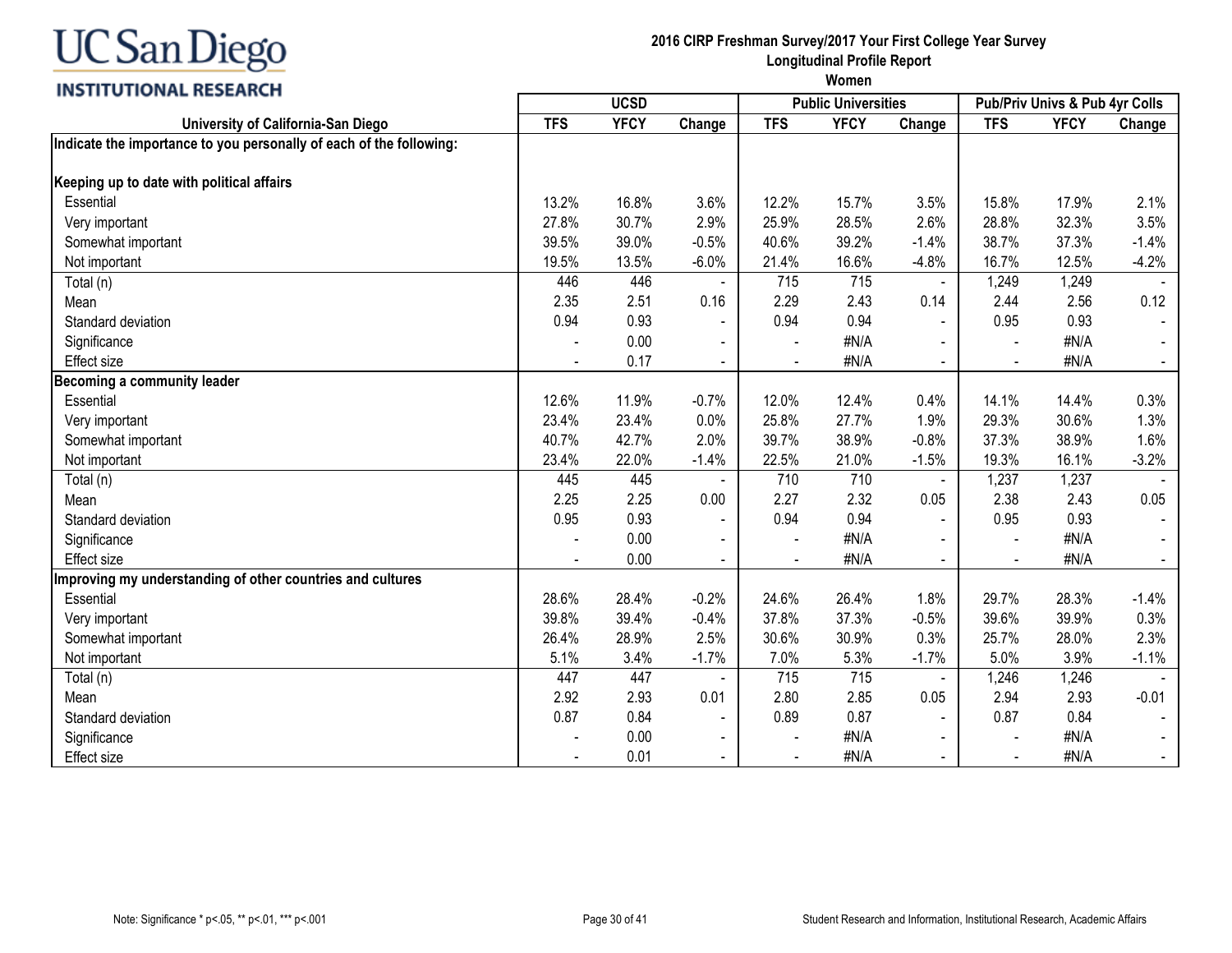| <b>INSTITUTIONAL RESEARCH</b>                                             | women          |             |                |            |                            |                |                                |             |                |
|---------------------------------------------------------------------------|----------------|-------------|----------------|------------|----------------------------|----------------|--------------------------------|-------------|----------------|
|                                                                           |                | <b>UCSD</b> |                |            | <b>Public Universities</b> |                | Pub/Priv Univs & Pub 4yr Colls |             |                |
| University of California-San Diego                                        | <b>TFS</b>     | <b>YFCY</b> | Change         | <b>TFS</b> | <b>YFCY</b>                | Change         | <b>TFS</b>                     | <b>YFCY</b> | Change         |
| Becoming involved in a community action program                           |                |             |                |            |                            |                |                                |             |                |
| Essential                                                                 | 10.1%          | 20.0%       | 9.9%           | 9.4%       | 17.6%                      | 8.2%           | 9.6%                           | 18.5%       | 8.9%           |
| Very important                                                            | 26.5%          | 34.1%       | 7.6%           | 25.0%      | 34.1%                      | 9.1%           | 25.2%                          | 35.8%       | 10.6%          |
| Somewhat important                                                        | 44.6%          | 34.1%       | $-10.5%$       | 45.3%      | 36.9%                      | $-8.4%$        | 44.4%                          | 35.9%       | $-8.5%$        |
| Not important                                                             | 18.8%          | 11.9%       | $-6.9%$        | 20.4%      | 11.5%                      | $-8.9%$        | 20.7%                          | 9.8%        | $-10.9%$       |
| Total (n)                                                                 | 446            | 446         |                | 716        | 716                        | $\blacksquare$ | 1,245                          | 1,245       |                |
| Mean                                                                      | 2.28           | 2.62        | 0.34           | 2.23       | 2.58                       | 0.35           | 2.24                           | 2.63        | 0.39           |
| Standard deviation                                                        | 0.88           | 0.93        |                | 0.88       | 0.91                       |                | 0.89                           | 0.89        |                |
| Significance                                                              |                | 0.00        |                |            | #N/A                       |                |                                | #N/A        |                |
| <b>Effect size</b>                                                        |                | 0.35        | $\blacksquare$ |            | #N/A                       | $\blacksquare$ | $\blacksquare$                 | #N/A        |                |
| To what extent are the following statements true to you:                  |                |             |                |            |                            |                |                                |             |                |
| I have a strong sense of belonging to a community of scientists           |                |             |                |            |                            |                |                                |             |                |
| Strongly agree                                                            | 8.9%           | 5.9%        | $-3.0%$        | 7.3%       | 5.4%                       | $-1.9%$        | 7.7%                           | 8.4%        | 0.7%           |
| Agree Somewhat                                                            | 26.9%          | 26.5%       | $-0.4%$        | 21.1%      | 20.8%                      | $-0.3%$        | 19.2%                          | 20.0%       | 0.8%           |
| Neutral                                                                   | 37.2%          | 29.0%       | $-8.2%$        | 35.0%      | 30.1%                      | $-4.9%$        | 30.0%                          | 26.4%       | $-3.6%$        |
| Disagree Somewhat                                                         | 14.4%          | 21.0%       | 6.6%           | 17.2%      | 18.9%                      | 1.7%           | 16.4%                          | 16.3%       | $-0.1%$        |
| <b>Strongly Disagree</b>                                                  | 12.6%          | 17.6%       | 5.0%           | 19.5%      | 24.8%                      | 5.3%           | 26.7%                          | 29.0%       | 2.3%           |
| Total (n)                                                                 | 438            | 438         |                | 698        | 698                        | $\blacksquare$ | 1,228                          | 1,228       |                |
| Mean                                                                      | 3.05           | 2.82        | $-0.23$        | 2.80       | 2.63                       | $-0.17$        | 2.65                           | 2.62        | $-0.03$        |
| Standard deviation                                                        | 1.13           | 1.18        | $\blacksquare$ | 1.19       | 1.21                       | $\blacksquare$ | 1.27                           | 1.31        |                |
| Significance                                                              |                | 0.00        |                |            | #N/A                       |                |                                | #N/A        |                |
| <b>Effect size</b>                                                        |                | $-0.20$     |                |            | #N/A                       |                |                                | #N/A        |                |
| derive a great personal satisfaction from working on a team that is doing |                |             |                |            |                            |                |                                |             |                |
| important research                                                        |                |             |                |            |                            |                |                                |             |                |
| Strongly agree                                                            | 22.7%          | 12.6%       | $-10.1%$       | 17.8%      | 9.9%                       | $-7.9%$        | 19.5%                          | 11.3%       | $-8.2%$        |
| Agree Somewhat                                                            | 43.0%          | 33.0%       | $-10.0%$       | 37.8%      | 26.1%                      | $-11.7%$       | 33.8%                          | 25.8%       | $-8.0%$        |
| Neutral                                                                   | 23.8%          | 34.1%       | 10.3%          | 26.9%      | 36.5%                      | 9.6%           | 26.1%                          | 34.9%       | 8.8%           |
| Disagree Somewhat                                                         | 6.6%           | 9.6%        | 3.0%           | 10.3%      | 11.5%                      | 1.2%           | 11.3%                          | 11.2%       | $-0.1%$        |
| <b>Strongly Disagree</b>                                                  | 3.9%           | 10.8%       | 6.9%           | 7.2%       | 16.0%                      | 8.8%           | 9.3%                           | 16.8%       | 7.5%           |
| Total (n)                                                                 | 437            | 437         |                | 698        | 698                        |                | 1,227                          | 1,227       |                |
| Mean                                                                      | 3.74           | 3.27        | $-0.47$        | 3.49       | 3.02                       | $-0.47$        | 3.43                           | 3.04        | $-0.39$        |
| Standard deviation                                                        | 1.01           | 1.14        | $\blacksquare$ | 1.11       | 1.19                       | $\mathbf{r}$   | 1.19                           | 1.22        |                |
| Significance                                                              |                | 0.00        | $\blacksquare$ |            | #N/A                       | $\blacksquare$ |                                | #N/A        |                |
| <b>Effect size</b>                                                        | $\blacksquare$ | $-0.40$     | $\blacksquare$ | $\sim$     | #N/A                       | $\mathbf{r}$   | $\sim$                         | #N/A        | $\blacksquare$ |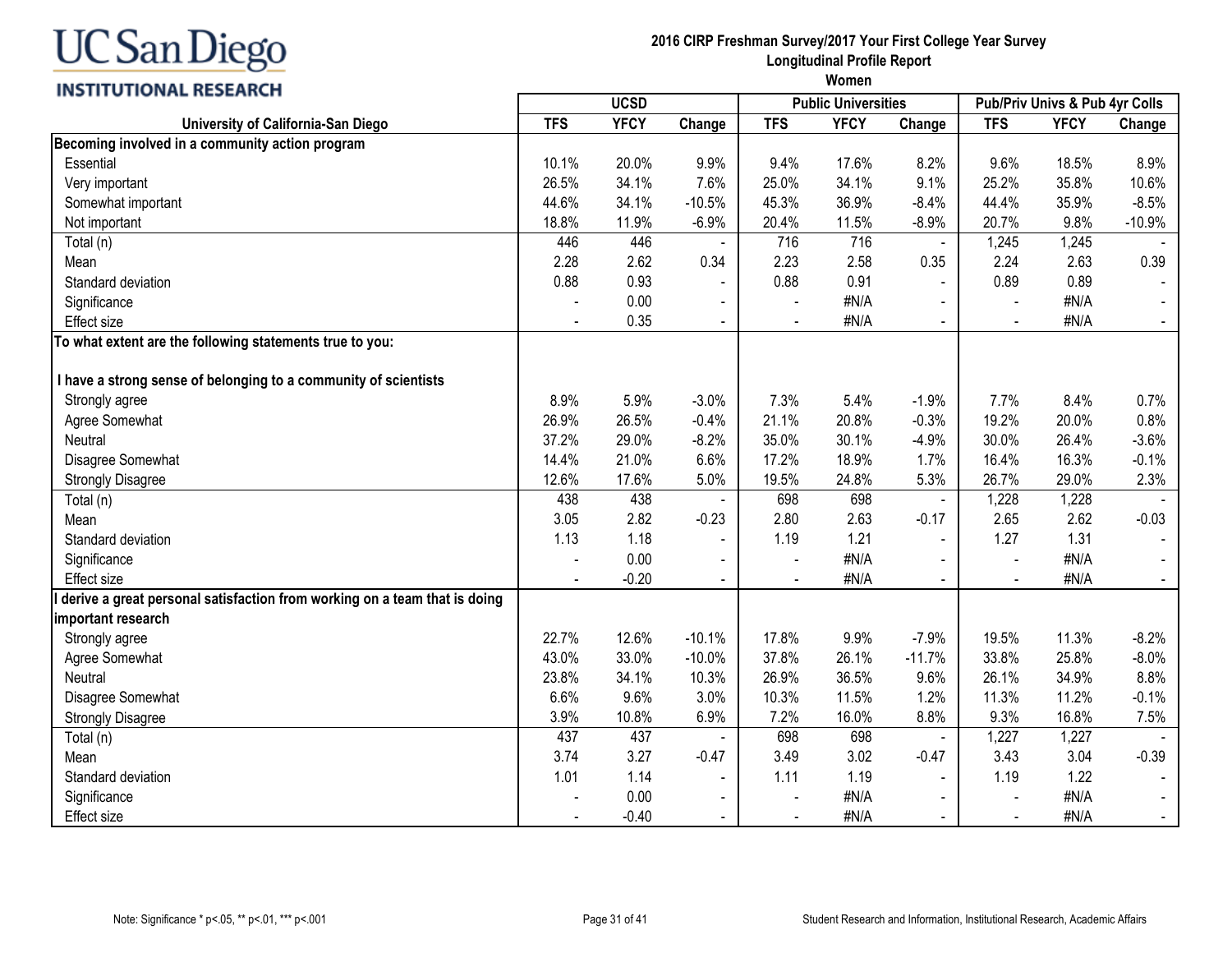## INCTITUTIONAL DECEADEL

| INSHI VIIVNAL RESEARCH                             | <b>UCSD</b>              |             |                          |                          | <b>Public Universities</b> |                | Pub/Priv Univs & Pub 4yr Colls |             |         |
|----------------------------------------------------|--------------------------|-------------|--------------------------|--------------------------|----------------------------|----------------|--------------------------------|-------------|---------|
| University of California-San Diego                 | <b>TFS</b>               | <b>YFCY</b> | Change                   | <b>TFS</b>               | <b>YFCY</b>                | Change         | <b>TFS</b>                     | <b>YFCY</b> | Change  |
| I think of myself as a scientist                   |                          |             |                          |                          |                            |                |                                |             |         |
| Strongly agree                                     | 8.9%                     | 8.7%        | $-0.2%$                  | 6.6%                     | 6.6%                       | 0.0%           | 6.3%                           | 7.7%        | 1.4%    |
| Agree Somewhat                                     | 21.9%                    | 21.2%       | $-0.7%$                  | 16.2%                    | 16.3%                      | 0.1%           | 16.0%                          | 15.7%       | $-0.3%$ |
| Neutral                                            | 35.6%                    | 30.6%       | $-5.0%$                  | 30.4%                    | 28.2%                      | $-2.2%$        | 25.7%                          | 25.8%       | 0.1%    |
| Disagree Somewhat                                  | 18.5%                    | 18.9%       | 0.4%                     | 20.8%                    | 18.9%                      | $-1.9%$        | 18.1%                          | 16.6%       | $-1.5%$ |
| <b>Strongly Disagree</b>                           | 15.1%                    | 20.5%       | 5.4%                     | 26.1%                    | 29.9%                      | 3.8%           | 34.0%                          | 34.2%       | 0.2%    |
| Total (n)                                          | 438                      | 438         | $\blacksquare$           | 698                      | 698                        | $\blacksquare$ | 1,228                          | 1,228       |         |
| Mean                                               | 2.91                     | 2.79        | $-0.12$                  | 2.56                     | 2.51                       | $-0.05$        | 2.43                           | 2.46        | 0.03    |
| Standard deviation                                 | 1.17                     | 1.24        | $\blacksquare$           | 1.22                     | 1.25                       |                | 1.27                           | 1.31        |         |
| Significance                                       | $\overline{\phantom{a}}$ | 0.00        | $\blacksquare$           | $\overline{\phantom{a}}$ | #N/A                       | $\blacksquare$ | $\blacksquare$                 | #N/A        |         |
| Effect size                                        |                          | $-0.12$     | $\sim$                   |                          | #N/A                       | $\blacksquare$ | $\blacksquare$                 | #N/A        |         |
| I feel like I belong in the field of science       |                          |             |                          |                          |                            |                |                                |             |         |
| Strongly agree                                     | 24.2%                    | 18.9%       | $-5.3%$                  | 19.3%                    | 15.8%                      | $-3.5%$        | 17.8%                          | 14.6%       | $-3.2%$ |
| Agree Somewhat                                     | 28.5%                    | 29.7%       | 1.2%                     | 22.7%                    | 25.4%                      | 2.7%           | 20.0%                          | 22.3%       | 2.3%    |
| Neutral                                            | 23.1%                    | 21.7%       | $-1.4%$                  | 23.0%                    | 20.3%                      | $-2.7%$        | 19.4%                          | 19.3%       | $-0.1%$ |
| Disagree Somewhat                                  | 11.2%                    | 13.9%       | 2.7%                     | 13.4%                    | 13.8%                      | 0.4%           | 12.1%                          | 13.0%       | 0.9%    |
| <b>Strongly Disagree</b>                           | 13.0%                    | 15.8%       | 2.8%                     | 21.7%                    | 24.7%                      | 3.0%           | 30.7%                          | 30.8%       | 0.1%    |
| Total (n)                                          | 438                      | 438         |                          | 696                      | 696                        | $\blacksquare$ | 1,228                          | 1,228       |         |
| Mean                                               | 3.40                     | 3.22        | $-0.18$                  | 3.04                     | 2.94                       | $-0.10$        | 2.82                           | 2.77        | $-0.05$ |
| Standard deviation                                 | 1.32                     | 1.33        | $\blacksquare$           | 1.41                     | 1.42                       |                | 1.49                           | 1.45        |         |
| Significance                                       |                          | 0.00        | $\overline{\phantom{a}}$ |                          | #N/A                       |                |                                | #N/A        |         |
| Effect size                                        | $\blacksquare$           | $-0.17$     | $\blacksquare$           | $\blacksquare$           | #N/A                       | $\blacksquare$ | $\blacksquare$                 | #N/A        |         |
| Will you pursue a science-related research career? |                          |             |                          |                          |                            |                |                                |             |         |
| Definitely yes                                     | 21.5%                    | 20.2%       | $-1.3%$                  | 18.3%                    | 16.6%                      | $-1.7%$        | 14.2%                          | 13.8%       | $-0.4%$ |
| Probably yes                                       | 32.9%                    | 25.9%       | $-7.0%$                  | 27.2%                    | 21.5%                      | $-5.7%$        | 23.7%                          | 18.5%       | $-5.2%$ |
| Uncertain                                          | 20.0%                    | 22.7%       | 2.7%                     | 21.5%                    | 22.6%                      | 1.1%           | 20.2%                          | 19.4%       | $-0.8%$ |
| Probably No                                        | 19.0%                    | 19.0%       | 0.0%                     | 21.3%                    | 19.9%                      | $-1.4%$        | 22.3%                          | 20.8%       | $-1.5%$ |
| Definitely No                                      | 6.6%                     | 12.2%       | 5.6%                     | 11.7%                    | 19.3%                      | 7.6%           | 19.6%                          | 27.6%       | 8.0%    |
| Total (n)                                          | 441                      | 441         |                          | 703                      | 703                        |                | 1,240                          | 1,240       |         |
| Mean                                               | 3.44                     | 3.23        | $-0.21$                  | 3.19                     | 2.96                       | $-0.23$        | 2.91                           | 2.70        | $-0.21$ |
| Standard deviation                                 | 1.21                     | 1.30        | $\blacksquare$           | 1.28                     | 1.36                       |                | 1.34                           | 1.40        |         |
| Significance                                       |                          | 0.00        | $\blacksquare$           | $\blacksquare$           | #N/A                       | $\blacksquare$ |                                | #N/A        |         |
| Effect size                                        |                          | $-0.18$     | $\blacksquare$           |                          | #N/A                       |                |                                | #N/A        |         |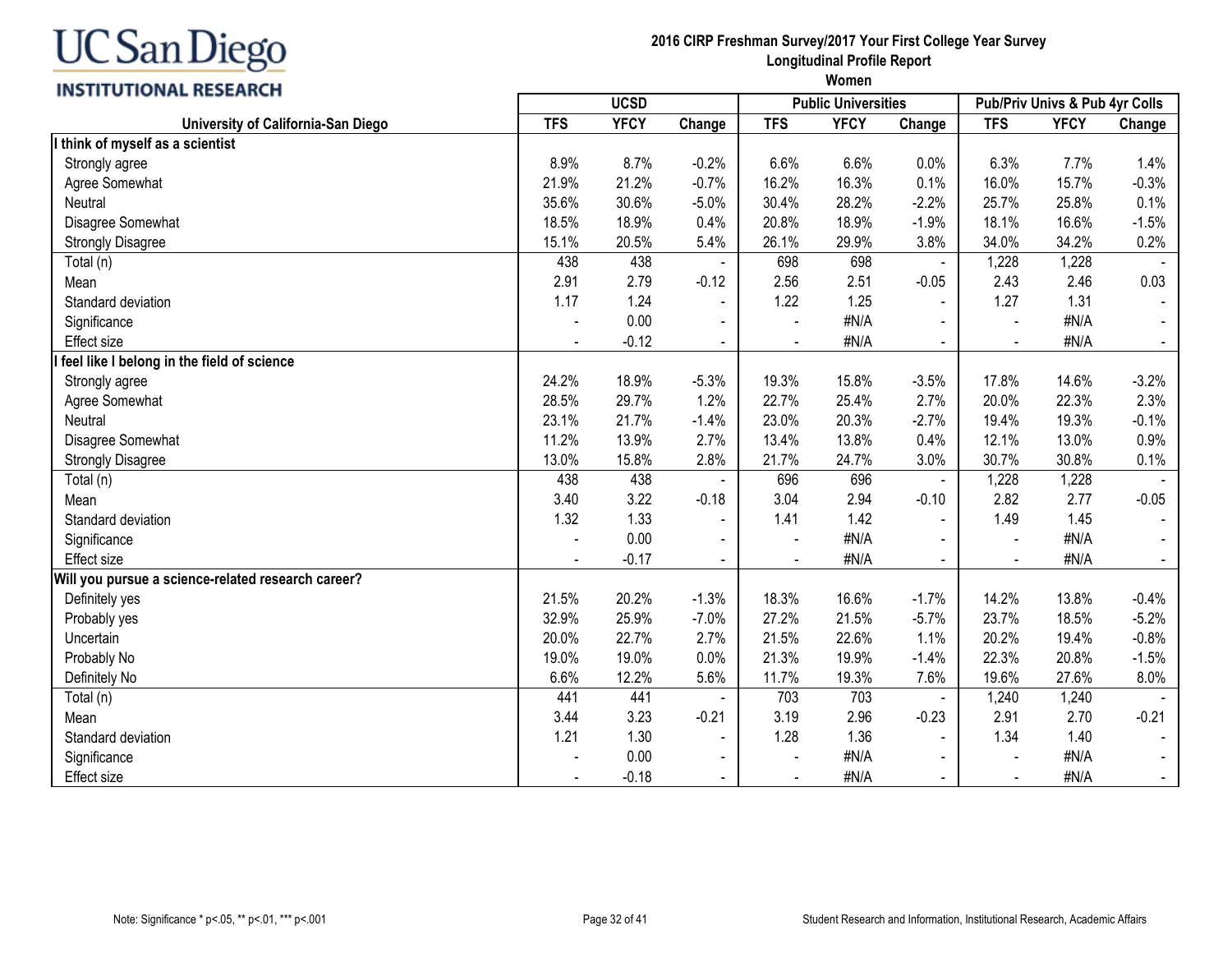## INCTITUTIONAL DECEADEL

#### **2016 CIRP Freshman Survey/2017 Your First College Year Survey Longitudinal Profile Report**

| <b>INSTITUTIONAL RESEARCH</b>                                               |            | <b>UCSD</b> |                |            | <b>Public Universities</b> |                |                          | Pub/Priv Univs & Pub 4yr Colls |         |
|-----------------------------------------------------------------------------|------------|-------------|----------------|------------|----------------------------|----------------|--------------------------|--------------------------------|---------|
| University of California-San Diego                                          | <b>TFS</b> | <b>YFCY</b> | Change         | <b>TFS</b> | <b>YFCY</b>                | Change         | <b>TFS</b>               | <b>YFCY</b>                    | Change  |
| How confident are you that you can:                                         |            |             |                |            |                            |                |                          |                                |         |
| Use technical science skills (use of tools, instruments, and/or techniques) |            |             |                |            |                            |                |                          |                                |         |
| Absolutely                                                                  | 14.7%      | 9.5%        | $-5.2%$        | 15.7%      | 9.2%                       | $-6.5%$        | 15.0%                    | 9.8%                           | $-5.2%$ |
| Very                                                                        | 33.4%      | 26.4%       | $-7.0%$        | 28.6%      | 25.6%                      | $-3.0%$        | 29.8%                    | 24.0%                          | $-5.8%$ |
| Moderately                                                                  | 36.3%      | 35.0%       | $-1.3%$        | 38.7%      | 35.2%                      | $-3.5%$        | 39.0%                    | 36.2%                          | $-2.8%$ |
| Somewhat                                                                    | 11.5%      | 17.8%       | 6.3%           | 12.7%      | 18.6%                      | 5.9%           | 12.0%                    | 18.7%                          | 6.7%    |
| Not at All                                                                  | 4.1%       | 11.3%       | 7.2%           | 4.3%       | 11.3%                      | 7.0%           | 4.2%                     | 11.2%                          | 7.0%    |
| Total (n)                                                                   | 443        | 443         |                | 714        | 714                        |                | 1,259                    | 1,259                          |         |
| Mean                                                                        | 3.43       | 3.05        | $-0.38$        | 3.39       | 3.03                       | $-0.36$        | 3.39                     | 3.03                           | $-0.36$ |
| Standard deviation                                                          | 1.01       | 1.13        | $\blacksquare$ | 1.03       | 1.13                       | $\blacksquare$ | 1.02                     | 1.13                           |         |
| Significance                                                                |            | 0.00        | $\blacksquare$ | $\sim$     | #N/A                       |                | $\overline{a}$           | #N/A                           |         |
| <b>Effect size</b>                                                          |            | $-0.35$     | $\blacksquare$ |            | #N/A                       | $\blacksquare$ | $\overline{\phantom{a}}$ | #N/A                           |         |
| Generate a research question                                                |            |             |                |            |                            |                |                          |                                |         |
| Absolutely                                                                  | 8.6%       | 9.7%        | 1.1%           | 10.4%      | 8.7%                       | $-1.7%$        | 11.5%                    | 9.1%                           | $-2.4%$ |
| Very                                                                        | 25.1%      | 17.2%       | $-7.9%$        | 25.5%      | 19.5%                      | $-6.0%$        | 27.3%                    | 22.0%                          | $-5.3%$ |
| Moderately                                                                  | 41.4%      | 40.5%       | $-0.9%$        | 41.5%      | 39.4%                      | $-2.1%$        | 40.0%                    | 39.5%                          | $-0.5%$ |
| Somewhat                                                                    | 21.3%      | 21.3%       | 0.0%           | 18.7%      | 21.5%                      | 2.8%           | 17.3%                    | 19.6%                          | 2.3%    |
| Not at All                                                                  | 3.6%       | 11.3%       | 7.7%           | 3.9%       | 10.9%                      | 7.0%           | 3.8%                     | 9.8%                           | 6.0%    |
| Total (n)                                                                   | 442        | 442         |                | 713        | 713                        |                | 1,258                    | 1,258                          |         |
| Mean                                                                        | 3.14       | 2.93        | $-0.21$        | 3.20       | 2.94                       | $-0.26$        | 3.25                     | 3.01                           | $-0.24$ |
| Standard deviation                                                          | 0.97       | 1.11        | $\blacksquare$ | 0.99       | 1.09                       | $\blacksquare$ | 1.00                     | 1.08                           |         |
| Significance                                                                |            | 0.00        | $\blacksquare$ | $\sim$     | #N/A                       |                | $\blacksquare$           | #N/A                           |         |
| <b>Effect size</b>                                                          |            | $-0.19$     | $\blacksquare$ |            | #N/A                       | $\blacksquare$ | $\blacksquare$           | #N/A                           |         |
| Determine how to collect appropriate data                                   |            |             |                |            |                            |                |                          |                                |         |
| Absolutely                                                                  | 9.0%       | 6.3%        | $-2.7%$        | 10.5%      | 7.2%                       | $-3.3%$        | 11.9%                    | 8.1%                           | $-3.8%$ |
| Very                                                                        | 34.4%      | 24.0%       | $-10.4%$       | 32.4%      | 24.4%                      | $-8.0%$        | 33.8%                    | 25.9%                          | $-7.9%$ |
| Moderately                                                                  | 44.1%      | 42.3%       | $-1.8%$        | 43.6%      | 41.1%                      | $-2.5%$        | 40.5%                    | 40.4%                          | $-0.1%$ |
| Somewhat                                                                    | 10.6%      | 19.5%       | 8.9%           | 11.6%      | 19.1%                      | 7.5%           | 11.8%                    | 17.9%                          | 6.1%    |
| Not at All                                                                  | 1.8%       | 7.9%        | 6.1%           | 1.8%       | 8.3%                       | 6.5%           | 2.0%                     | 7.7%                           | 5.7%    |
| Total (n)                                                                   | 442        | 442         |                | 713        | 713                        |                | 1,253                    | 1,253                          |         |
| Mean                                                                        | 3.38       | 3.01        | $-0.37$        | 3.38       | 3.03                       | $-0.35$        | 3.42                     | 3.09                           | $-0.33$ |
| Standard deviation                                                          | 0.86       | 1.00        | $\blacksquare$ | 0.89       | 1.03                       | $\sim$         | 0.92                     | 1.03                           |         |
| Significance                                                                |            | 0.00        | $\blacksquare$ |            | #N/A                       | $\sim$         | $\blacksquare$           | #N/A                           |         |
| Effect size                                                                 |            | $-0.38$     | $\blacksquare$ |            | #N/A                       | $\blacksquare$ | $\blacksquare$           | #N/A                           |         |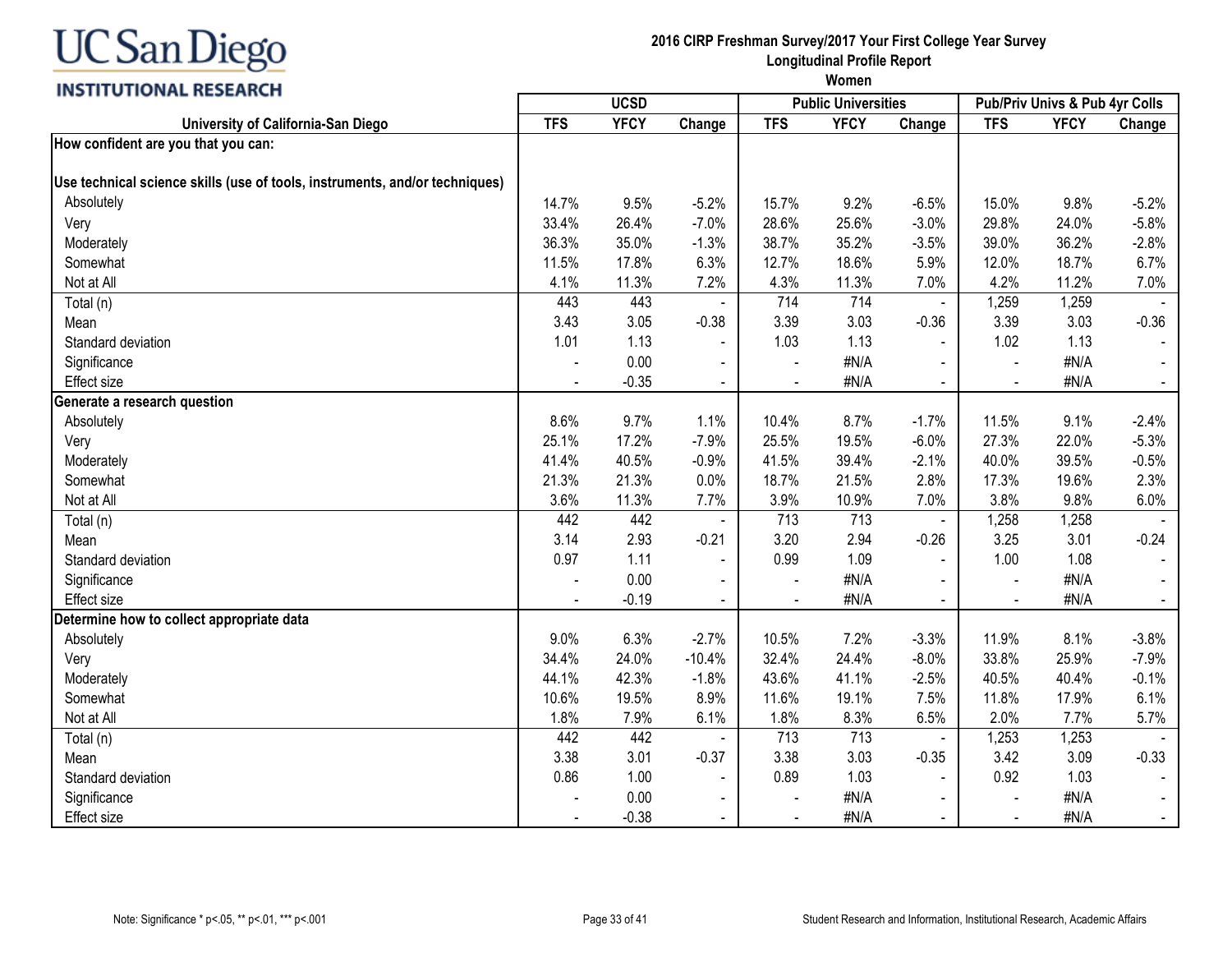

|                                             | <b>UCSD</b> |             |                |            | <b>Public Universities</b> |                | Pub/Priv Univs & Pub 4yr Colls |             |         |
|---------------------------------------------|-------------|-------------|----------------|------------|----------------------------|----------------|--------------------------------|-------------|---------|
| University of California-San Diego          | <b>TFS</b>  | <b>YFCY</b> | Change         | <b>TFS</b> | <b>YFCY</b>                | Change         | <b>TFS</b>                     | <b>YFCY</b> | Change  |
| Explain the results of the study            |             |             |                |            |                            |                |                                |             |         |
| Absolutely                                  | 14.4%       | 7.8%        | $-6.6%$        | 14.1%      | 8.3%                       | $-5.8%$        | 16.1%                          | 9.8%        | $-6.3%$ |
| Very                                        | 39.3%       | 29.5%       | $-9.8%$        | 36.5%      | 30.1%                      | $-6.4%$        | 39.0%                          | 30.3%       | $-8.7%$ |
| Moderately                                  | 34.5%       | 38.6%       | 4.1%           | 36.6%      | 37.3%                      | 0.7%           | 33.7%                          | 37.1%       | 3.4%    |
| Somewhat                                    | 10.3%       | 17.8%       | 7.5%           | 10.3%      | 17.4%                      | 7.1%           | 9.0%                           | 16.2%       | 7.2%    |
| Not at All                                  | 1.6%        | 6.4%        | 4.8%           | 2.4%       | 6.8%                       | 4.4%           | 2.2%                           | 6.6%        | 4.4%    |
| Total (n)                                   | 438         | 438         |                | 707        | 707                        |                | 1,246                          | 1,246       |         |
| Mean                                        | 3.55        | 3.14        | $-0.41$        | 3.50       | 3.16                       | $-0.34$        | 3.58                           | 3.21        | $-0.37$ |
| Standard deviation                          | 0.92        | 1.01        | $\blacksquare$ | 0.94       | 1.03                       |                | 0.94                           | 1.04        |         |
| Significance                                |             | 0.00        |                |            | #N/A                       |                |                                | #N/A        |         |
| <b>Effect size</b>                          |             | $-0.39$     | $\blacksquare$ |            | #N/A                       | $\sim$         | $\overline{\phantom{a}}$       | #N/A        |         |
| Use scientific literature to guide research |             |             |                |            |                            |                |                                |             |         |
| Absolutely                                  | 10.0%       | 7.3%        | $-2.7%$        | 9.0%       | 7.6%                       | $-1.4%$        | 11.4%                          | 8.7%        | $-2.7%$ |
| Very                                        | 27.1%       | 21.4%       | $-5.7%$        | 24.9%      | 21.0%                      | $-3.9%$        | 25.3%                          | 22.5%       | $-2.8%$ |
| Moderately                                  | 38.3%       | 37.4%       | $-0.9%$        | 40.3%      | 36.9%                      | $-3.4%$        | 39.2%                          | 36.9%       | $-2.3%$ |
| Somewhat                                    | 17.3%       | 21.2%       | 3.9%           | 19.0%      | 21.0%                      | 2.0%           | 17.0%                          | 19.6%       | 2.6%    |
| Not at All                                  | 7.3%        | 12.8%       | 5.5%           | 6.8%       | 13.5%                      | 6.7%           | 7.0%                           | 12.3%       | 5.3%    |
| Total (n)                                   | 439         | 439         |                | 710        | 710                        |                | 1,251                          | 1,251       |         |
| Mean                                        | 3.15        | 2.89        | $-0.26$        | 3.10       | 2.88                       | $-0.22$        | 3.17                           | 2.96        | $-0.21$ |
| Standard deviation                          | 1.06        | 1.10        |                | 1.03       | 1.12                       | $\blacksquare$ | 1.06                           | 1.12        |         |
| Significance                                |             | 0.00        |                |            | #N/A                       |                |                                | #N/A        |         |
| Effect size                                 |             | $-0.22$     | $\blacksquare$ |            | #N/A                       | $\blacksquare$ | $\overline{\phantom{a}}$       | #N/A        |         |
| ntegrate results from multiple studies      |             |             |                |            |                            |                |                                |             |         |
| Absolutely                                  | 15.0%       | 9.8%        | $-5.2%$        | 14.0%      | 9.7%                       | $-4.3%$        | 16.3%                          | 10.3%       | $-6.0%$ |
| Very                                        | 35.1%       | 23.2%       | $-11.9%$       | 31.2%      | 22.6%                      | $-8.6%$        | 32.0%                          | 25.2%       | $-6.8%$ |
| Moderately                                  | 36.7%       | 36.7%       | 0.0%           | 38.7%      | 37.3%                      | $-1.4%$        | 36.7%                          | 37.8%       | 1.1%    |
| Somewhat                                    | 10.5%       | 21.6%       | 11.1%          | 13.4%      | 19.8%                      | 6.4%           | 11.9%                          | 17.1%       | 5.2%    |
| Not at All                                  | 2.7%        | 8.7%        | 6.0%           | 2.7%       | 10.6%                      | 7.9%           | 3.1%                           | 9.5%        | 6.4%    |
| Total (n)                                   | 439         | 439         |                | 708        | 708                        |                | 1,248                          | 1,248       |         |
| Mean                                        | 3.49        | 3.04        | $-0.45$        | 3.40       | 3.01                       | $-0.39$        | 3.47                           | 3.10        | $-0.37$ |
| Standard deviation                          | 0.96        | 1.09        | $\blacksquare$ | 0.98       | 1.11                       | $\mathbf{r}$   | 1.00                           | 1.10        |         |
| Significance                                |             | 0.00        | $\blacksquare$ |            | #N/A                       |                | $\blacksquare$                 | #N/A        |         |
| <b>Effect size</b>                          |             | $-0.37$     | $\blacksquare$ |            | #N/A                       | $\sim$         | $\overline{\phantom{a}}$       | #N/A        |         |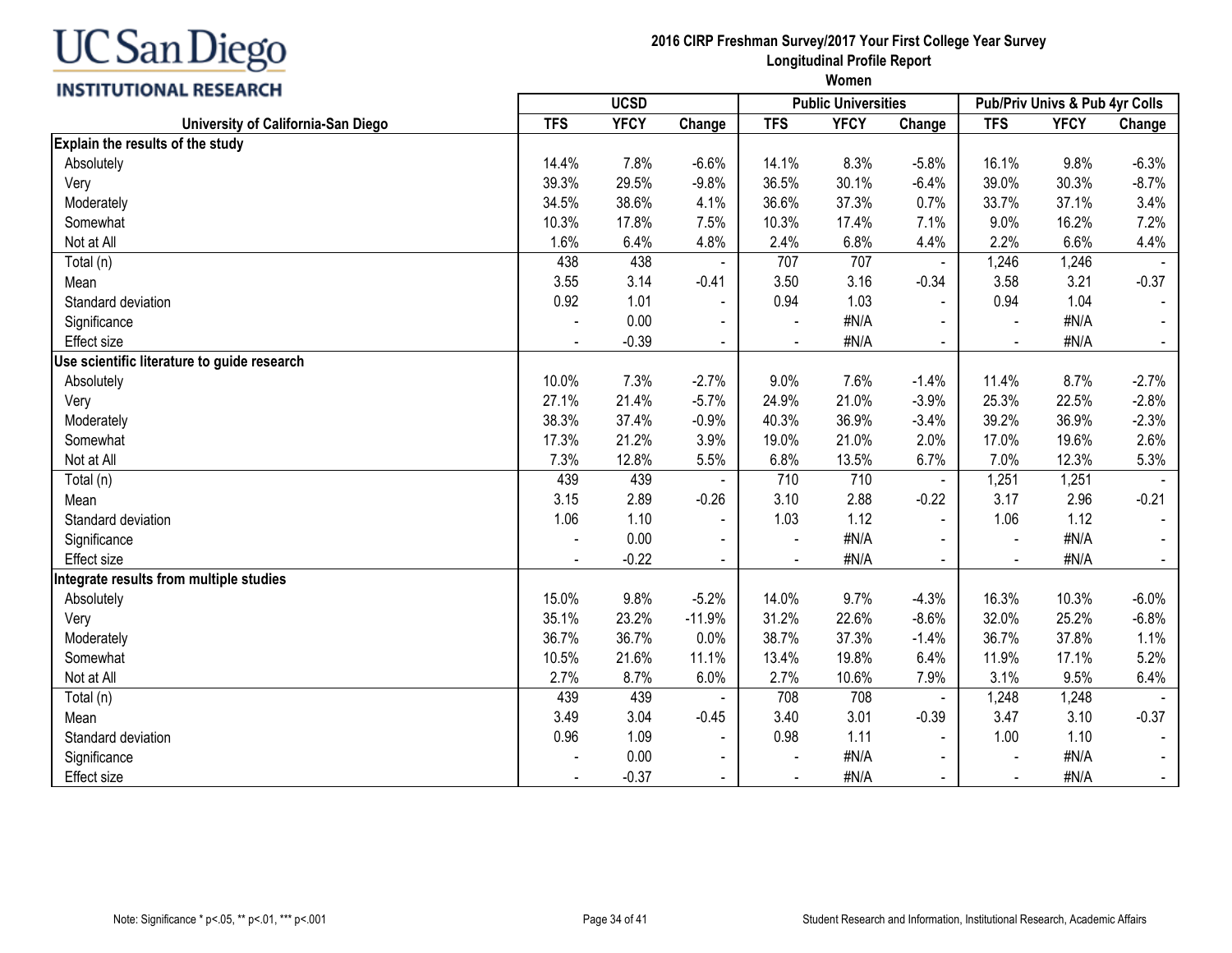**INSTITUTIONAL RESEARCH** 

| <b>UCSD</b>                                          |            |             |                | <b>Public Universities</b> |             | Pub/Priv Univs & Pub 4yr Colls |                |             |                |
|------------------------------------------------------|------------|-------------|----------------|----------------------------|-------------|--------------------------------|----------------|-------------|----------------|
| University of California-San Diego                   | <b>TFS</b> | <b>YFCY</b> | Change         | <b>TFS</b>                 | <b>YFCY</b> | Change                         | <b>TFS</b>     | <b>YFCY</b> | Change         |
| <b>Ask relevant questions</b>                        |            |             |                |                            |             |                                |                |             |                |
| Absolutely                                           | 24.3%      | 11.1%       | $-13.2%$       | 26.2%                      | 12.5%       | $-13.7%$                       | 29.3%          | 13.3%       | $-16.0%$       |
| Very                                                 | 37.0%      | 27.5%       | $-9.5%$        | 39.8%                      | 29.4%       | $-10.4%$                       | 40.6%          | 32.1%       | $-8.5%$        |
| Moderately                                           | 32.0%      | 39.3%       | 7.3%           | 28.4%                      | 38.7%       | 10.3%                          | 24.9%          | 37.4%       | 12.5%          |
| Somewhat                                             | 5.9%       | 16.8%       | 10.9%          | 5.1%                       | 14.6%       | 9.5%                           | 4.6%           | 12.2%       | 7.6%           |
| Not at All                                           | 0.7%       | 5.2%        | 4.5%           | 0.6%                       | 4.8%        | 4.2%                           | 0.6%           | 4.9%        | 4.3%           |
| Total (n)                                            | 440        | 440         |                | 711                        | 711         |                                | 1,251          | 1,251       |                |
| Mean                                                 | 3.78       | 3.23        | $-0.55$        | 3.86                       | 3.30        | $-0.56$                        | 3.93           | 3.37        | $-0.56$        |
| Standard deviation                                   | 0.90       | 1.02        | $\blacksquare$ | 0.88                       | 1.02        | $\blacksquare$                 | 0.88           | 1.02        |                |
| Significance                                         |            | 0.00        |                | $\blacksquare$             | #N/A        |                                |                | #N/A        | $\sim$         |
| Effect size                                          |            | $-0.49$     |                |                            | #N/A        | $\blacksquare$                 |                | #N/A        |                |
| Identity what is known and not known about a problem |            |             |                |                            |             |                                |                |             |                |
| Absolutely                                           | 20.7%      | 10.3%       | $-10.4%$       | 20.4%                      | 10.8%       | $-9.6%$                        | 23.5%          | 12.1%       | $-11.4%$       |
| Very                                                 | 37.1%      | 26.9%       | $-10.2%$       | 39.0%                      | 28.0%       | $-11.0%$                       | 41.5%          | 31.8%       | $-9.7%$        |
| Moderately                                           | 34.6%      | 41.2%       | 6.6%           | 32.1%                      | 39.9%       | 7.8%                           | 27.8%          | 37.6%       | 9.8%           |
| Somewhat                                             | 6.8%       | 16.4%       | 9.6%           | 7.9%                       | 15.4%       | 7.5%                           | 6.7%           | 13.1%       | 6.4%           |
| Not at All                                           | 0.7%       | 5.2%        | 4.5%           | 0.6%                       | 5.9%        | 5.3%                           | 0.6%           | 5.4%        | 4.8%           |
| Total (n)                                            | 439        | 439         |                | 710                        | 710         | $\blacksquare$                 | 1,249          | 1,249       |                |
| Mean                                                 | 3.70       | 3.21        | $-0.49$        | 3.71                       | 3.23        | $-0.48$                        | 3.81           | 3.32        | $-0.49$        |
| Standard deviation                                   | 0.90       | 1.01        |                | 0.90                       | 1.03        | $\blacksquare$                 | 0.89           | 1.02        | $\blacksquare$ |
| Significance                                         |            | 0.00        |                |                            | #N/A        |                                |                | #N/A        |                |
| <b>Effect size</b>                                   |            | $-0.43$     | $\blacksquare$ |                            | #N/A        | $\blacksquare$                 | $\blacksquare$ | #N/A        | $\sim$         |
| <b>Understand scientific concepts</b>                |            |             |                |                            |             |                                |                |             |                |
| Absolutely                                           | 14.4%      | 9.4%        | $-5.0%$        | 13.9%                      | 9.4%        | $-4.5%$                        | 15.8%          | 10.4%       | $-5.4%$        |
| Very                                                 | 38.9%      | 31.4%       | $-7.5%$        | 34.5%                      | 29.4%       | $-5.1%$                        | 35.3%          | 28.7%       | $-6.6%$        |
| Moderately                                           | 36.2%      | 35.5%       | $-0.7%$        | 36.7%                      | 36.2%       | $-0.5%$                        | 34.4%          | 37.0%       | 2.6%           |
| Somewhat                                             | 10.3%      | 17.8%       | 7.5%           | 13.2%                      | 18.2%       | 5.0%                           | 12.0%          | 16.2%       | 4.2%           |
| Not at All                                           | 0.2%       | 5.9%        | 5.7%           | 1.7%                       | 7.0%        | 5.3%                           | 2.6%           | 7.7%        | 5.1%           |
| Total (n)                                            | 437        | 437         |                | 705                        | 705         |                                | 1,237          | 1,237       |                |
| Mean                                                 | 3.57       | 3.20        | $-0.37$        | 3.46                       | 3.16        | $-0.30$                        | 3.50           | 3.18        | $-0.32$        |
| Standard deviation                                   | 0.87       | 1.03        |                | 0.95                       | 1.05        | $\blacksquare$                 | 0.98           | 1.07        |                |
| Significance                                         |            | 0.00        | $\blacksquare$ |                            | #N/A        |                                |                | #N/A        | $\sim$         |
| Effect size                                          |            | $-0.39$     | $\blacksquare$ |                            | #N/A        | $\blacksquare$                 |                | #N/A        | $\sim$         |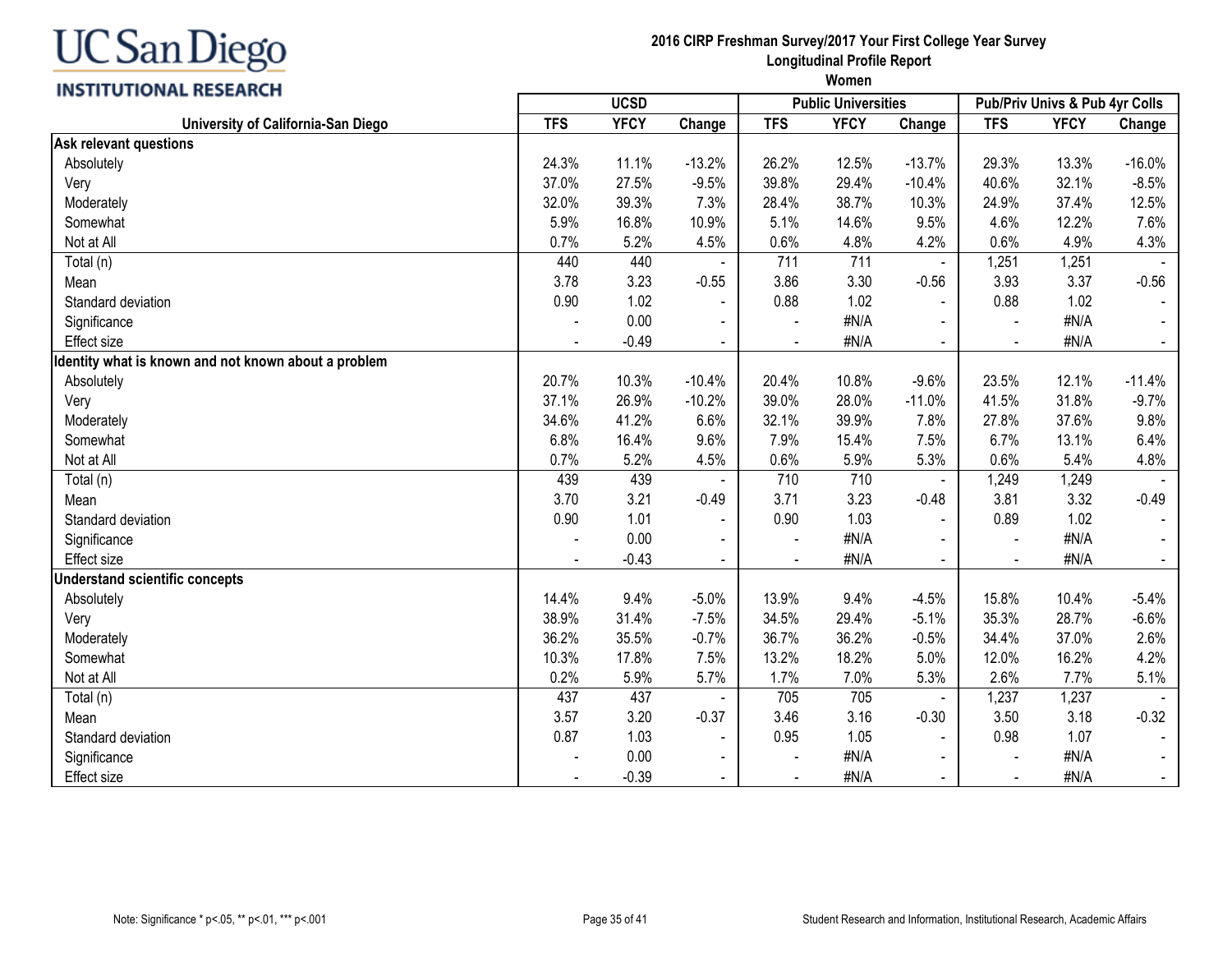

#### **2016 CIRP Freshman Survey/2017 Your First College Year Survey Longitudinal Profile Report Women**

#### **INSTITUTIONAL RESEARCH**

|                                                                    |            | <b>UCSD</b><br><b>Public Universities</b> |                          |                          |       |         | <b>Pub/Priv Univs &amp; Pub 4yr Colls</b> |       |         |  |  |
|--------------------------------------------------------------------|------------|-------------------------------------------|--------------------------|--------------------------|-------|---------|-------------------------------------------|-------|---------|--|--|
| University of California-San Diego                                 | <b>TFS</b> | YFCY                                      | Change                   | <b>TFS</b>               | YFCY  | Change  | <b>TFS</b>                                | YFCY  | Change  |  |  |
| See connections between different areas of science and mathematics |            |                                           |                          |                          |       |         |                                           |       |         |  |  |
| Absolutely                                                         | 20.3%      | 8.2%                                      | $-12.1%$                 | 17.9%                    | 9.2%  | $-8.7%$ | 19.4%                                     | 9.7%  | $-9.7%$ |  |  |
| Very                                                               | 33.8%      | 26.6%                                     | $-7.2%$                  | 30.5%                    | 25.1% | $-5.4%$ | 30.9%                                     | 25.9% | $-5.0%$ |  |  |
| Moderately                                                         | 32.9%      | 35.7%                                     | 2.8%                     | 34.1%                    | 34.6% | 0.5%    | 32.8%                                     | 35.3% | 2.5%    |  |  |
| Somewhat                                                           | 11.3%      | 20.9%                                     | 9.6%                     | 14.3%                    | 21.4% | 7.1%    | 13.1%                                     | 19.7% | 6.6%    |  |  |
| Not at All                                                         | 1.8%       | 8.6%                                      | 6.8%                     | 3.2%                     | 9.7%  | 6.5%    | 3.7%                                      | 9.4%  | 5.7%    |  |  |
| Total (n)                                                          | 557        | 440                                       | $\overline{\phantom{a}}$ | 903                      | 709   |         | .476                                      | 1,241 |         |  |  |
| Mean                                                               | 3.59       | 3.05                                      | $-0.54$                  | 3.46                     | 3.03  | $-0.43$ | 3.49                                      | 3.07  | $-0.42$ |  |  |
| Standard deviation                                                 | 0.99       | 1.07                                      | $\overline{\phantom{a}}$ | 1.04                     | 1.11  |         | 1.06                                      | 1.10  |         |  |  |
| Significance                                                       |            | 0.00                                      | $\overline{\phantom{a}}$ | $\overline{\phantom{0}}$ | #N/A  | $\sim$  |                                           | #N/A  |         |  |  |
| Effect size                                                        |            | $-0.49$                                   | $\,$                     |                          | #N/A  |         |                                           | #N/A  |         |  |  |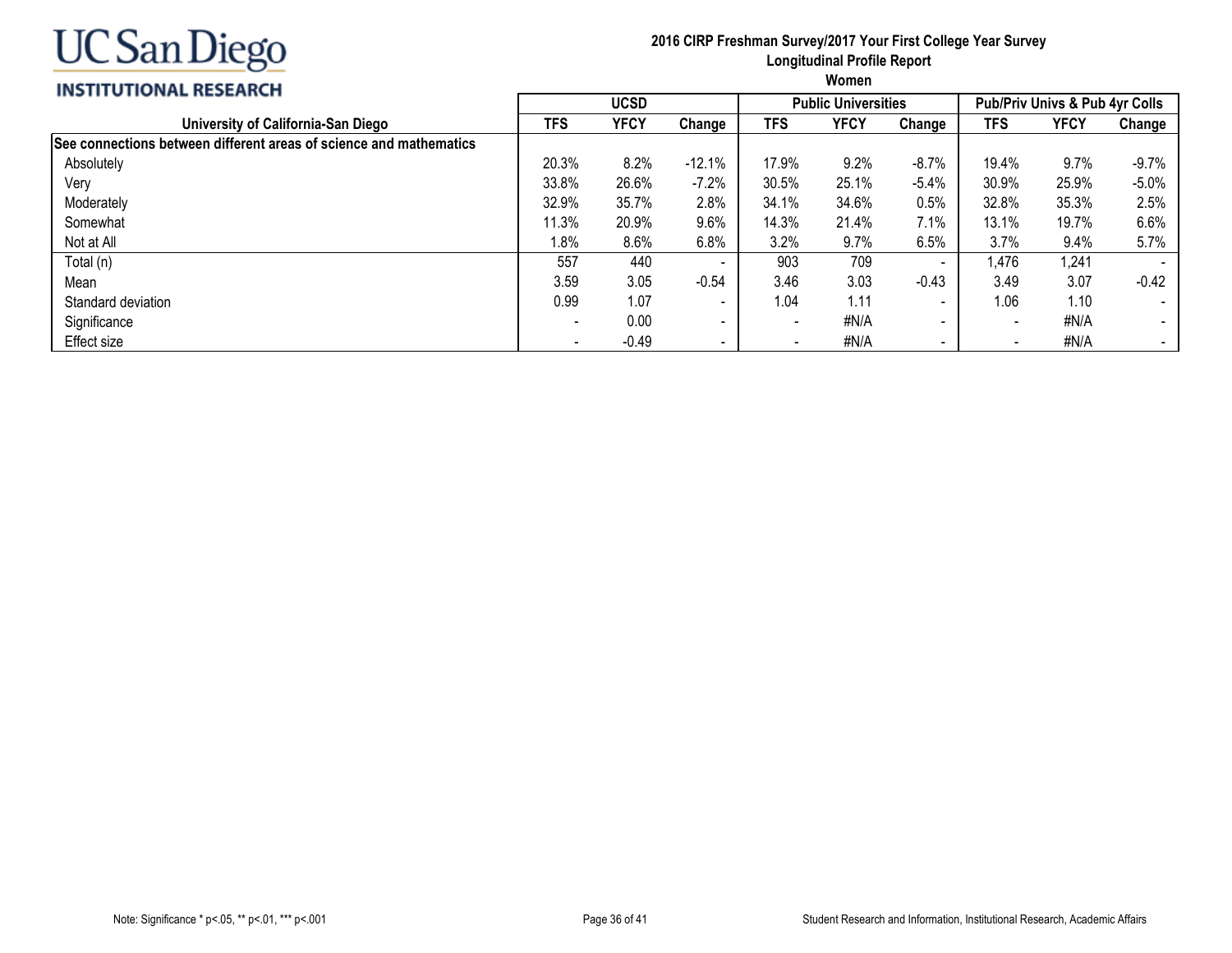#### **INSTITUTIONAL RESEARCH**

#### **2016 CIRP Freshman Survey/2017 Your First College Year Survey Longitudinal Profile Report**

|                                                                | <b>UCSD</b> |             |          |            | <b>Public Universities</b> |         | <b>Pub/Priv Univs &amp; Pub 4yr Colls</b> |             |          |  |
|----------------------------------------------------------------|-------------|-------------|----------|------------|----------------------------|---------|-------------------------------------------|-------------|----------|--|
| University of California-San Diego                             | <b>TFS</b>  | <b>YFCY</b> | Change   | <b>TFS</b> | <b>YFCY</b>                | Change  | <b>TFS</b>                                | <b>YFCY</b> | Change   |  |
| Your major (disaggregated)                                     |             |             |          |            |                            |         |                                           |             |          |  |
| Art, fine and applied                                          | 0.2%        | 0.4%        | 0.2%     | 0.7%       | 0.8%                       | 0.1%    | 0.7%                                      | 1.0%        | 0.3%     |  |
| English (language and literature)                              | 1.3%        | 1.1%        | $-0.2%$  | 1.8%       | 1.9%                       | 0.1%    | 3.0%                                      | 2.9%        | $-0.1%$  |  |
| History                                                        | 0.2%        | 0.7%        | 0.5%     | 0.1%       | 0.7%                       | 0.6%    | 0.7%                                      | 1.4%        | 0.7%     |  |
| Journalism/Communication                                       | 1.3%        | 2.4%        | 1.1%     | 1.4%       | 2.5%                       | 1.1%    | 3.6%                                      | 4.2%        | 0.6%     |  |
| Classical and Modern Languages and Literature (except English) | 0.2%        | 0.2%        | 0.0%     | 0.1%       | 0.1%                       | 0.0%    | 0.3%                                      | 0.2%        | $-0.1%$  |  |
| Media/Film Studies                                             | 0.4%        | 0.4%        | 0.0%     | 0.3%       | 0.3%                       | 0.0%    | $0.4\%$                                   | 0.8%        | 0.4%     |  |
| Music                                                          | 0.2%        | 0.0%        | $-0.2%$  | 0.7%       | 0.4%                       | $-0.3%$ | 0.4%                                      | 0.6%        | 0.2%     |  |
| Philosophy                                                     | 0.2%        | 0.7%        | 0.5%     | 0.1%       | 0.4%                       | 0.3%    | 0.2%                                      | 0.4%        | 0.2%     |  |
| Theatre/Drama                                                  | 0.4%        | 0.4%        | 0.0%     | 0.7%       | 0.5%                       | $-0.2%$ | 0.9%                                      | 0.8%        | $-0.1%$  |  |
| Theology/Religion                                              | 0.2%        | 0.0%        | $-0.2%$  | 0.1%       | 0.0%                       | $-0.1%$ | 0.1%                                      | 0.0%        | $-0.1\%$ |  |
| Other Arts and Humanities                                      | 1.1%        | 0.9%        | $-0.2%$  | 1.1%       | 0.8%                       | $-0.3%$ | 1.1%                                      | 1.0%        | $-0.1\%$ |  |
| Biology (general)                                              | 8.6%        | 12.1%       | 3.5%     | 6.7%       | 8.9%                       | 2.2%    | 8.7%                                      | 8.7%        | $0.0\%$  |  |
| Animal Biology (zoology)                                       | 0.0%        | 0.0%        | $0.0\%$  | 0.4%       | 0.5%                       | 0.1%    | 0.5%                                      | 0.4%        | $-0.1%$  |  |
| Ecology & Evolutionary Biology                                 | 1.1%        | 1.3%        | 0.2%     | 0.8%       | 0.8%                       | 0.0%    | 0.5%                                      | 0.6%        | 0.1%     |  |
| Marine Biology                                                 | 0.4%        | 0.9%        | 0.5%     | 0.3%       | 0.5%                       | 0.2%    | 0.2%                                      | 0.3%        | 0.1%     |  |
| Microbiology                                                   | 0.7%        | 0.9%        | 0.2%     | 0.4%       | 0.5%                       | 0.1%    | 0.2%                                      | 0.3%        | 0.1%     |  |
| Molecular, Cellular, & Developmental Biology                   | 2.0%        | 1.3%        | $-0.7\%$ | 1.2%       | 0.8%                       | $-0.4%$ | $0.7\%$                                   | 0.6%        | $-0.1%$  |  |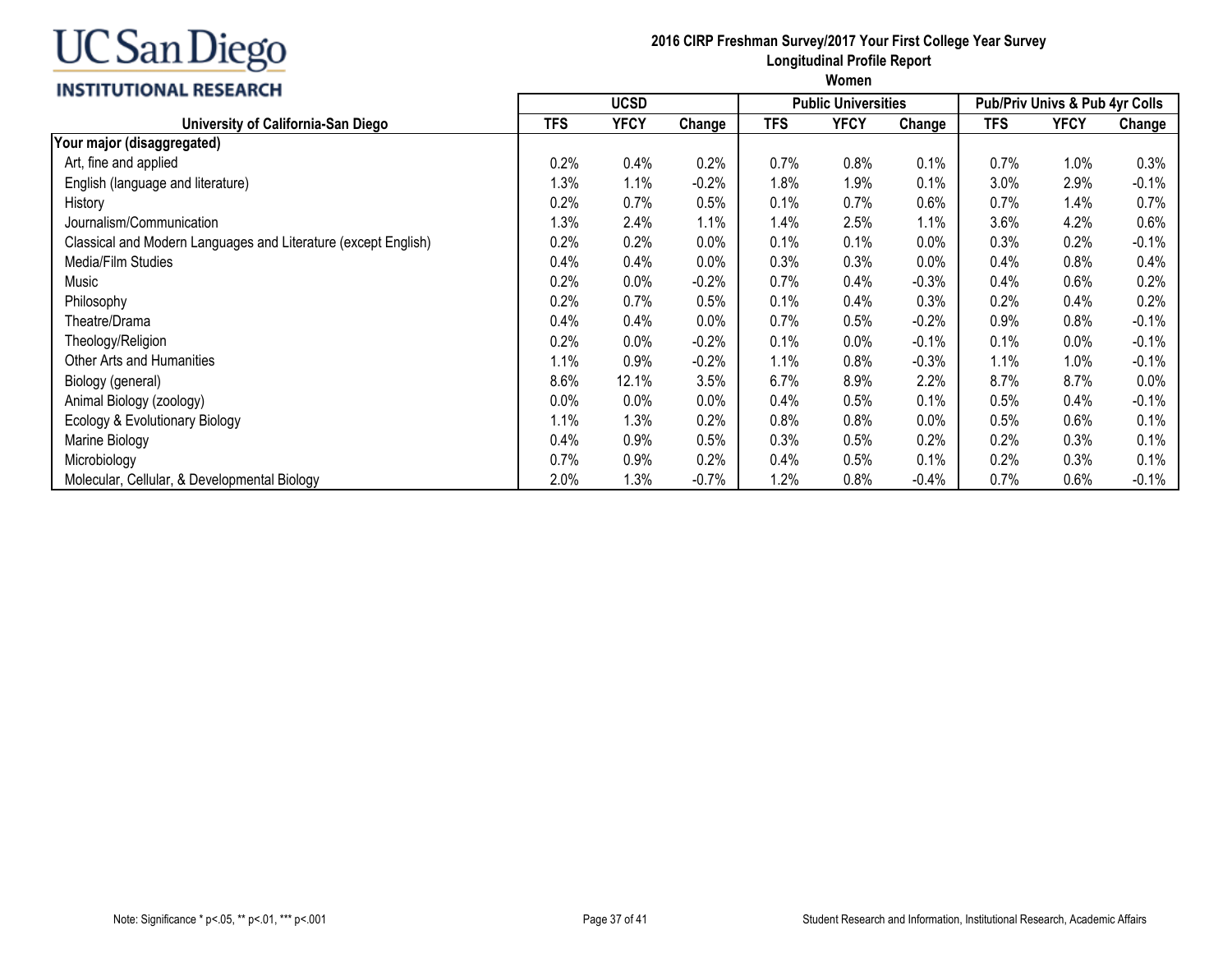## **INSTITUTIONAL RESEARCH**

#### **2016 CIRP Freshman Survey/2017 Your First College Year Survey Longitudinal Profile Report**

|                                         |            | <b>UCSD</b> |         | <b>Public Universities</b> |             |         | Pub/Priv Univs & Pub 4yr Colls |             |         |  |
|-----------------------------------------|------------|-------------|---------|----------------------------|-------------|---------|--------------------------------|-------------|---------|--|
| University of California-San Diego      | <b>TFS</b> | <b>YFCY</b> | Change  | <b>TFS</b>                 | <b>YFCY</b> | Change  | <b>TFS</b>                     | <b>YFCY</b> | Change  |  |
| Your major (disaggregated)              |            |             |         |                            |             |         |                                |             |         |  |
| Neurobiology/Neuroscience               | 4.8%       | 4.6%        | $-0.2%$ | 3.0%                       | 2.9%        | $-0.1%$ | 2.8%                           | 2.2%        | $-0.6%$ |  |
| Plant Biology (botany)                  | 0.0%       | 0.0%        | 0.0%    | 0.0%                       | 0.0%        | 0.0%    | 0.0%                           | 0.0%        | $0.0\%$ |  |
| Agriculture/Natural Resources           | 0.2%       | 0.0%        | $-0.2%$ | 0.3%                       | 0.3%        | $0.0\%$ | 0.2%                           | 0.2%        | 0.0%    |  |
| Biochemistry/Biophysics                 | 7.5%       | 7.0%        | $-0.5%$ | 4.8%                       | 4.5%        | $-0.3%$ | 3.3%                           | 3.0%        | $-0.3%$ |  |
| <b>Environmental Science</b>            | 0.7%       | 0.2%        | $-0.5%$ | 0.5%                       | 0.3%        | $-0.2%$ | 0.4%                           | 0.3%        | $-0.1%$ |  |
| Other Biological Science                | 9.2%       | 9.5%        | 0.3%    | 6.2%                       | 6.6%        | 0.4%    | 3.7%                           | 3.9%        | 0.2%    |  |
| Accounting                              | 0.0%       | 0.0%        | 0.0%    | 1.1%                       | 1.2%        | 0.1%    | 1.4%                           | 1.4%        | 0.0%    |  |
| Business Admin. (general)               | 0.0%       | 0.0%        | 0.0%    | 0.7%                       | 0.3%        | $-0.4%$ | 1.4%                           | 1.7%        | 0.3%    |  |
| Entrepreneurship                        | 0.0%       | 0.0%        | 0.0%    | 0.0%                       | 0.0%        | 0.0%    | 0.1%                           | 0.0%        | $-0.1%$ |  |
| Finance                                 | 0.0%       | 0.0%        | 0.0%    | 0.3%                       | 0.3%        | 0.0%    | 2.0%                           | 1.8%        | $-0.2%$ |  |
| Hospitality/Tourism                     | 0.2%       | 0.0%        | $-0.2%$ | 0.3%                       | 0.0%        | $-0.3%$ | 0.2%                           | 0.0%        | $-0.2%$ |  |
| Human Resources Management              | 0.0%       | 0.0%        | 0.0%    | 0.5%                       | 0.5%        | 0.0%    | 0.3%                           | 0.4%        | 0.1%    |  |
| <b>International Business</b>           | 1.3%       | 2.4%        | 1.1%    | 1.1%                       | 1.8%        | 0.7%    | 1.0%                           | 1.3%        | 0.3%    |  |
| Marketing                               | 0.0%       | 0.0%        | 0.0%    | 0.7%                       | 1.0%        | 0.3%    | 1.8%                           | 2.0%        | 0.2%    |  |
| Management                              | 0.9%       | 0.2%        | $-0.7%$ | 0.8%                       | 1.1%        | 0.3%    | 0.9%                           | 0.7%        | $-0.2%$ |  |
| Computer/Management Information Systems | 0.2%       | 0.0%        | $-0.2%$ | 0.1%                       | 0.0%        | $-0.1%$ | 0.2%                           | 0.0%        | $-0.2%$ |  |
| Real Estate                             | 0.0%       | 0.0%        | 0.0%    | 0.0%                       | 0.0%        | 0.0%    | 0.1%                           | 0.0%        | $-0.1%$ |  |
| <b>Other Business</b>                   | 0.0%       | 0.2%        | 0.2%    | 0.0%                       | 0.3%        | 0.3%    | 0.2%                           | 0.3%        | 0.1%    |  |
| <b>Elementary Education</b>             | 0.0%       | 0.0%        | 0.0%    | 1.6%                       | 1.6%        | 0.0%    | 1.2%                           | 1.0%        | $-0.2%$ |  |
| Music/Art Education                     | 0.0%       | 0.0%        | 0.0%    | 0.3%                       | 0.1%        | $-0.2%$ | 0.2%                           | 0.1%        | $-0.1%$ |  |
| Physical Education/Recreation           | 0.0%       | 0.0%        | 0.0%    | 0.4%                       | 0.0%        | $-0.4%$ | 0.2%                           | 0.0%        | $-0.2%$ |  |
| Secondary Education                     | 0.2%       | 0.0%        | $-0.2%$ | 1.0%                       | 0.3%        | $-0.7%$ | 0.6%                           | 0.2%        | $-0.4%$ |  |
| Special Education                       | 0.0%       | 0.0%        | 0.0%    | 1.0%                       | 0.5%        | $-0.5%$ | 0.6%                           | 0.4%        | $-0.2%$ |  |
| <b>Other Education</b>                  | 0.0%       | 0.0%        | 0.0%    | 0.4%                       | 0.7%        | 0.3%    | 0.2%                           | 0.4%        | 0.2%    |  |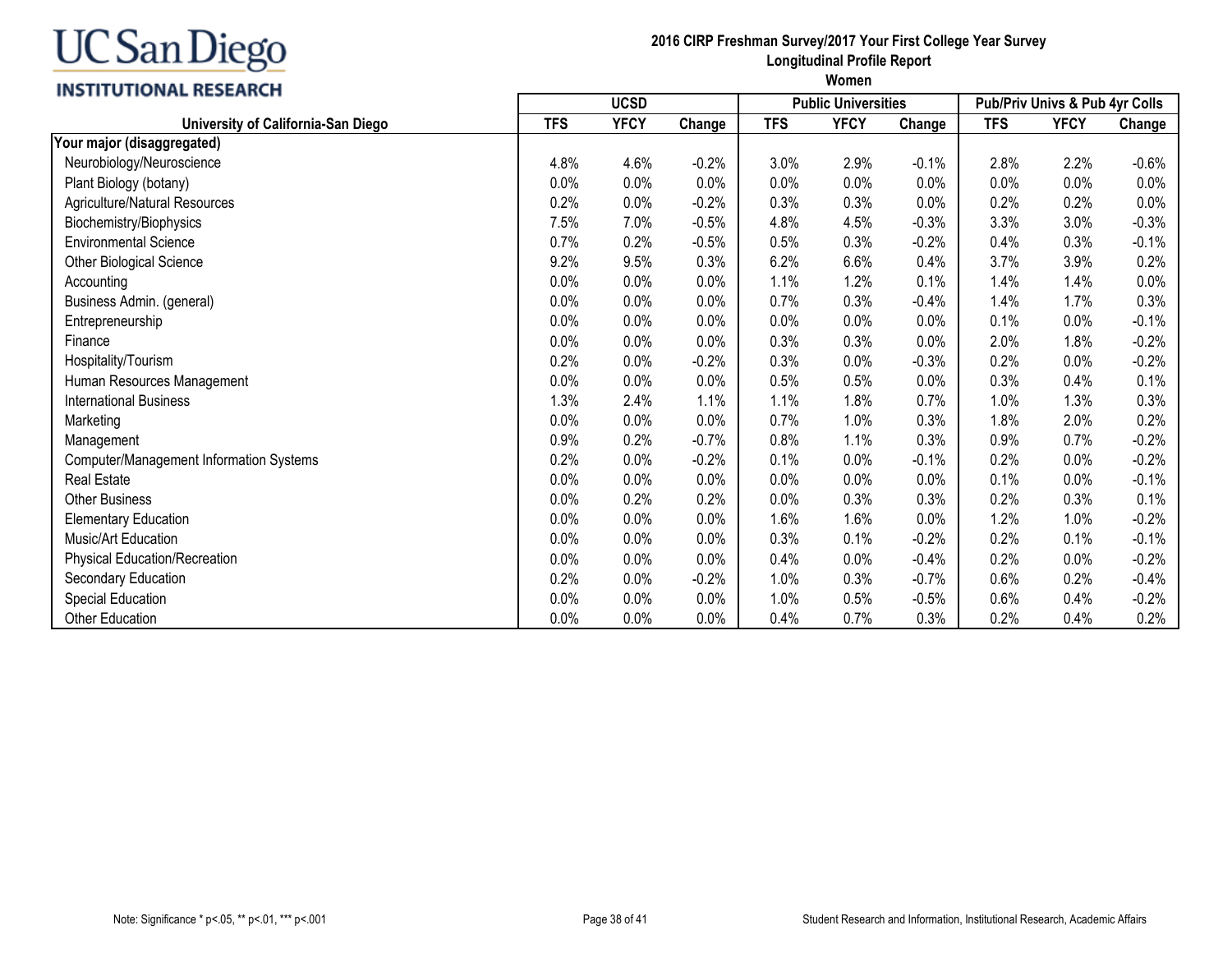#### **INSTITUTIONAL RESEARCH**

#### **2016 CIRP Freshman Survey/2017 Your First College Year Survey Longitudinal Profile Report**

|                                                  |            | <b>UCSD</b> |         | <b>Public Universities</b> |             |         | <b>Pub/Priv Univs &amp; Pub 4yr Colls</b> |             |          |  |
|--------------------------------------------------|------------|-------------|---------|----------------------------|-------------|---------|-------------------------------------------|-------------|----------|--|
| University of California-San Diego               | <b>TFS</b> | <b>YFCY</b> | Change  | <b>TFS</b>                 | <b>YFCY</b> | Change  | <b>TFS</b>                                | <b>YFCY</b> | Change   |  |
| Your major (disaggregated)                       |            |             |         |                            |             |         |                                           |             |          |  |
| Aerospace/Aeronautical/Astronautical Engineering | 0.7%       | 0.4%        | $-0.3%$ | 0.4%                       | 0.4%        | 0.0%    | 0.4%                                      | 0.3%        | $-0.1%$  |  |
| <b>Biological/Agricultural Engineering</b>       | 0.7%       | 0.4%        | $-0.3%$ | 0.4%                       | 0.3%        | $-0.1%$ | 0.2%                                      | 0.2%        | 0.0%     |  |
| <b>Biomedical Engineering</b>                    | 3.3%       | 1.8%        | $-1.5%$ | 2.2%                       | 1.4%        | $-0.8%$ | 2.3%                                      | 1.8%        | $-0.5%$  |  |
| <b>Chemical Engineering</b>                      | 1.8%       | 0.9%        | $-0.9%$ | 1.1%                       | 0.5%        | $-0.6%$ | 1.0%                                      | 0.6%        | $-0.4%$  |  |
| Civil Engineering                                | 0.4%       | 0.0%        | $-0.4%$ | 0.3%                       | 0.0%        | $-0.3%$ | 0.5%                                      | 0.2%        | $-0.3%$  |  |
| <b>Computer Engineering</b>                      | 0.4%       | 0.4%        | 0.0%    | 0.3%                       | 0.3%        | 0.0%    | 0.3%                                      | 0.2%        | $-0.1%$  |  |
| Electrical/Electronic Communications Engineering | 1.1%       | 0.4%        | $-0.7%$ | 0.7%                       | 0.3%        | $-0.4%$ | 0.6%                                      | 0.2%        | $-0.4\%$ |  |
| <b>Engineering Science/Engineering Physics</b>   | 0.0%       | 0.2%        | 0.2%    | 0.0%                       | 0.1%        | 0.1%    | 0.2%                                      | 0.2%        | 0.0%     |  |
| Environmental/Environmental Health Engineering   | 0.4%       | 0.7%        | 0.3%    | 0.4%                       | 0.4%        | 0.0%    | 0.2%                                      | 0.2%        | 0.0%     |  |
| Industrial/Manufacturing Engineering             | 0.0%       | 0.0%        | 0.0%    | 0.0%                       | 0.0%        | 0.0%    | 0.2%                                      | 0.0%        | $-0.2%$  |  |
| Materials Engineering                            | 0.2%       | 0.0%        | $-0.2%$ | 0.1%                       | 0.0%        | $-0.1%$ | 0.2%                                      | 0.2%        | 0.0%     |  |
| <b>Mechanical Engineering</b>                    | 2.6%       | 2.0%        | $-0.6%$ | 1.6%                       | 1.4%        | $-0.2%$ | 1.4%                                      | 1.2%        | $-0.2%$  |  |
| Other Engineering                                | 1.5%       | 1.1%        | $-0.4%$ | 1.0%                       | 0.7%        | $-0.3%$ | 1.0%                                      | 0.6%        | $-0.4%$  |  |
| <b>Clinical Laboratory Science</b>               | 0.0%       | 0.0%        | $0.0\%$ | 0.0%                       | 0.1%        | 0.1%    | $0.0\%$                                   | 0.1%        | 0.1%     |  |
| <b>Health Care Administration/Studies</b>        | 0.4%       | 0.0%        | $-0.4%$ | 0.4%                       | 0.1%        | $-0.3%$ | 0.3%                                      | 0.1%        | $-0.2%$  |  |
| Health Technology                                | 0.0%       | 0.0%        | 0.0%    | 0.1%                       | 0.1%        | 0.0%    | 0.2%                                      | 0.1%        | $-0.1%$  |  |
| Kinesiology                                      | 0.2%       | 0.0%        | $-0.2%$ | 0.5%                       | 0.8%        | 0.3%    | 0.4%                                      | 0.5%        | 0.1%     |  |
| Nursing                                          | 0.0%       | 0.0%        | $0.0\%$ | 6.7%                       | 6.5%        | $-0.2%$ | 4.4%                                      | 4.2%        | $-0.2%$  |  |
| Pharmacy                                         | 1.3%       | 1.1%        | $-0.2%$ | 0.8%                       | 0.7%        | $-0.1%$ | 0.5%                                      | 0.4%        | $-0.1%$  |  |
| Therapy (occupational, physical, speech)         | 0.2%       | 0.2%        | $0.0\%$ | 1.0%                       | 0.7%        | $-0.3%$ | 0.7%                                      | 0.4%        | $-0.3%$  |  |
| Other Health Profession                          | 0.7%       | 1.1%        | 0.4%    | 0.8%                       | 1.5%        | 0.7%    | 0.7%                                      | 1.4%        | 0.7%     |  |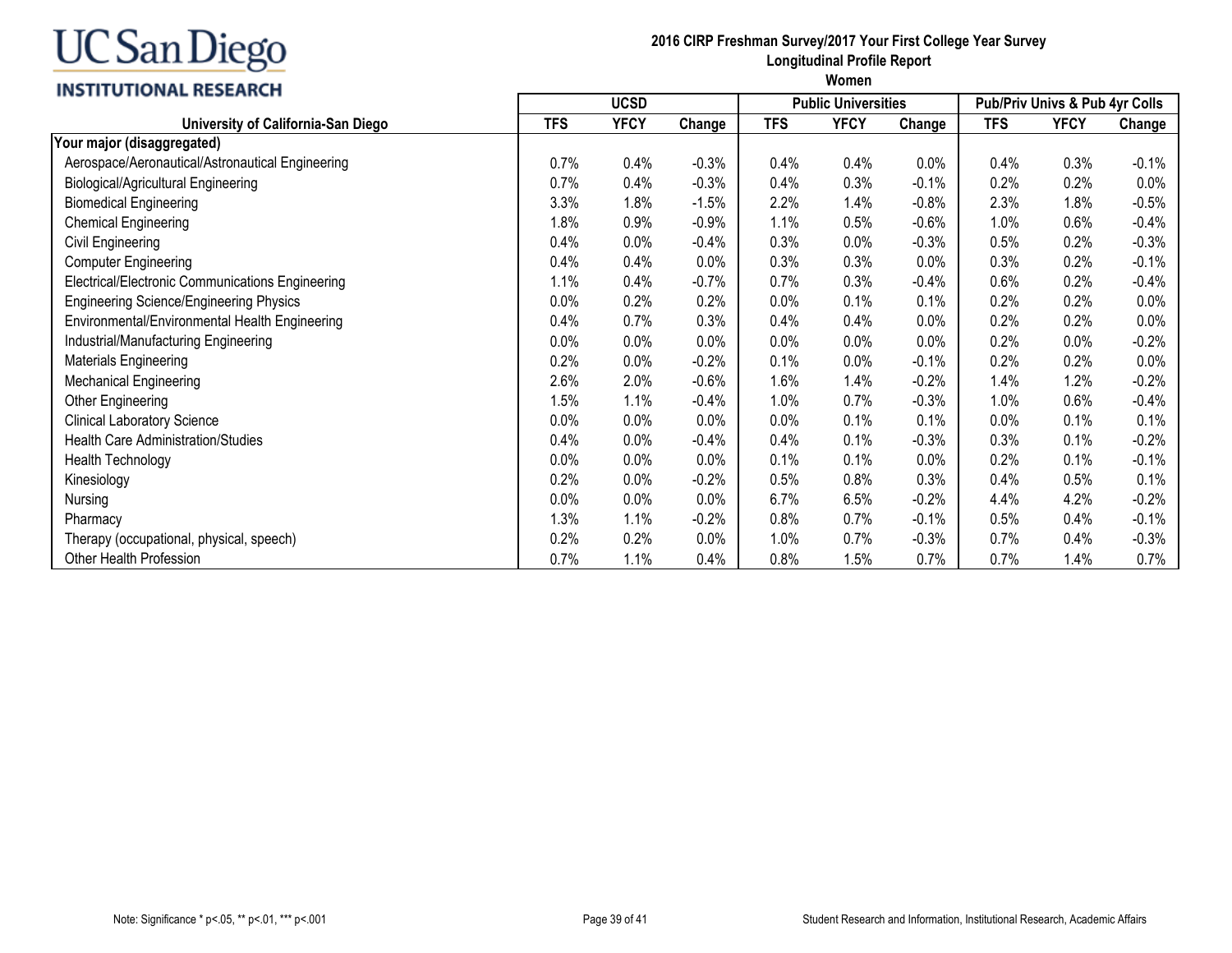#### **INSTITUTIONAL RESEARCH**

#### **2016 CIRP Freshman Survey/2017 Your First College Year Survey Longitudinal Profile Report**

|                                                     |            | <b>UCSD</b><br><b>Public Universities</b> |                          |            |             |         |            | Pub/Priv Univs & Pub 4yr Colls |         |  |
|-----------------------------------------------------|------------|-------------------------------------------|--------------------------|------------|-------------|---------|------------|--------------------------------|---------|--|
| University of California-San Diego                  | <b>TFS</b> | <b>YFCY</b>                               | Change                   | <b>TFS</b> | <b>YFCY</b> | Change  | <b>TFS</b> | <b>YFCY</b>                    | Change  |  |
| Your major (disaggregated)                          |            |                                           |                          |            |             |         |            |                                |         |  |
| <b>Computer Science</b>                             | 3.7%       | 0.7%                                      | $-3.0%$                  | 2.6%       | 0.7%        | $-1.9%$ | 2.6%       | 1.6%                           | $-1.0%$ |  |
| Mathematics/Statistics                              | 3.5%       | 2.6%                                      | $-0.9%$                  | 2.2%       | 1.9%        | $-0.3%$ | 2.2%       | 1.8%                           | $-0.4%$ |  |
| Other Math and Computer Science                     | 0.4%       | 2.6%                                      | 2.2%                     | 0.5%       | 1.8%        | 1.3%    | 0.5%       | 1.2%                           | 0.7%    |  |
| Astronomy & Astrophysics                            | 0.4%       | 0.0%                                      | $-0.4%$                  | 0.3%       | 0.0%        | $-0.3%$ | 0.3%       | 0.0%                           | $-0.3%$ |  |
| Atmospheric Sciences                                | 0.0%       | 0.0%                                      | 0.0%                     | 0.0%       | 0.0%        | 0.0%    | 0.0%       | 0.0%                           | 0.0%    |  |
| Chemistry                                           | 1.5%       | 1.3%                                      | $-0.2%$                  | 1.2%       | 1.1%        | $-0.1%$ | 1.0%       | 1.4%                           | 0.4%    |  |
| Earth & Planetary Sciences                          | 0.2%       | 0.0%                                      | $-0.2%$                  | 0.1%       | 0.0%        | $-0.1%$ | 0.2%       | 0.0%                           | $-0.2%$ |  |
| Marine Sciences                                     | 0.7%       | 0.0%                                      | $-0.7%$                  | 0.4%       | 0.0%        | $-0.4%$ | 0.3%       | 0.0%                           | $-0.3%$ |  |
| Physics                                             | 0.0%       | 0.7%                                      | 0.7%                     | 0.1%       | 0.4%        | 0.3%    | 0.3%       | 0.3%                           | 0.0%    |  |
| Other Physical Science                              | 0.4%       | 0.0%                                      | $-0.4%$                  | 0.3%       | 0.0%        | $-0.3%$ | 0.2%       | 0.1%                           | $-0.1%$ |  |
| Anthropology                                        | 0.2%       | 0.2%                                      | 0.0%                     | 0.1%       | 0.1%        | 0.0%    | 0.4%       | 0.5%                           | 0.1%    |  |
| Economics                                           | 2.9%       | 3.3%                                      | 0.4%                     | 1.9%       | 2.2%        | 0.3%    | 1.8%       | 1.8%                           | 0.0%    |  |
| <b>Ethnic/Cultural Studies</b>                      | 0.0%       | 0.0%                                      | 0.0%                     | 0.0%       | 0.0%        | 0.0%    | 0.2%       | 0.1%                           | $-0.1%$ |  |
| Geography                                           | 0.0%       | 0.0%                                      | 0.0%                     | 0.0%       | 0.0%        | 0.0%    | 0.0%       | 0.0%                           | 0.0%    |  |
| Political Science (gov't., international relations) | 4.0%       | 3.7%                                      | $-0.3%$                  | 2.6%       | 2.5%        | $-0.1%$ | 3.3%       | 3.3%                           | 0.0%    |  |
| Psychology                                          | 7.9%       | 8.4%                                      | 0.5%                     | 7.1%       | 7.4%        | 0.3%    | 6.5%       | 6.7%                           | 0.2%    |  |
| Public Policy                                       | 0.2%       | 0.2%                                      | 0.0%                     | 0.1%       | 0.1%        | 0.0%    | 0.2%       | 0.2%                           | 0.0%    |  |
| Social Work                                         | 0.0%       | 0.0%                                      | 0.0%                     | 0.5%       | 1.0%        | 0.5%    | 0.4%       | 0.6%                           | 0.2%    |  |
| Sociology                                           | 1.1%       | 1.5%                                      | 0.4%                     | 1.0%       | 1.0%        | 0.0%    | 1.0%       | 1.1%                           | 0.1%    |  |
| Women's/Gender Studies                              | 0.0%       | 0.0%                                      | 0.0%                     | 0.0%       | 0.0%        | 0.0%    | 0.0%       | 0.0%                           | 0.0%    |  |
| Your major (disaggregated)                          |            |                                           |                          |            |             |         |            |                                |         |  |
| <b>Other Social Science</b>                         | 1.3%       | 1.3%                                      | 0.0%                     | 1.0%       | 1.0%        | 0.0%    | 0.6%       | 0.8%                           | 0.2%    |  |
| Architecture/Urban Planning                         | 0.0%       | 0.0%                                      | 0.0%                     | 0.1%       | 0.0%        | $-0.1%$ | 0.1%       | 0.0%                           | $-0.1%$ |  |
| <b>Criminal Justice</b>                             | 0.0%       | 0.0%                                      | 0.0%                     | 2.6%       | 2.5%        | $-0.1%$ | 1.5%       | 1.4%                           | $-0.1%$ |  |
| <b>Library Science</b>                              | 0.0%       | 0.0%                                      | 0.0%                     | 0.0%       | 0.0%        | 0.0%    | 0.0%       | 0.0%                           | 0.0%    |  |
| Security & Protective Services                      | 0.0%       | 0.0%                                      | 0.0%                     | 0.0%       | 0.0%        | 0.0%    | 0.1%       | 0.0%                           | $-0.1%$ |  |
| Military Sciences/Technology/Operations             | 0.0%       | 0.0%                                      | 0.0%                     | 0.0%       | 0.0%        | 0.0%    | 0.0%       | 0.0%                           | 0.0%    |  |
| Other                                               | 3.1%       | 9.0%                                      | 5.9%                     | 4.5%       | 8.5%        | 4.0%    | 3.0%       | 5.8%                           | 2.8%    |  |
| Undecided                                           | 8.4%       | 5.7%                                      | $-2.7%$                  | 9.3%       | 6.5%        | $-2.8%$ | 12.3%      | 12.5%                          | 0.2%    |  |
| Total (n)                                           | 455.00     | 455.00                                    | $\overline{\phantom{a}}$ | 728.00     | 728.00      |         | 1248.00    | 1248.00                        |         |  |